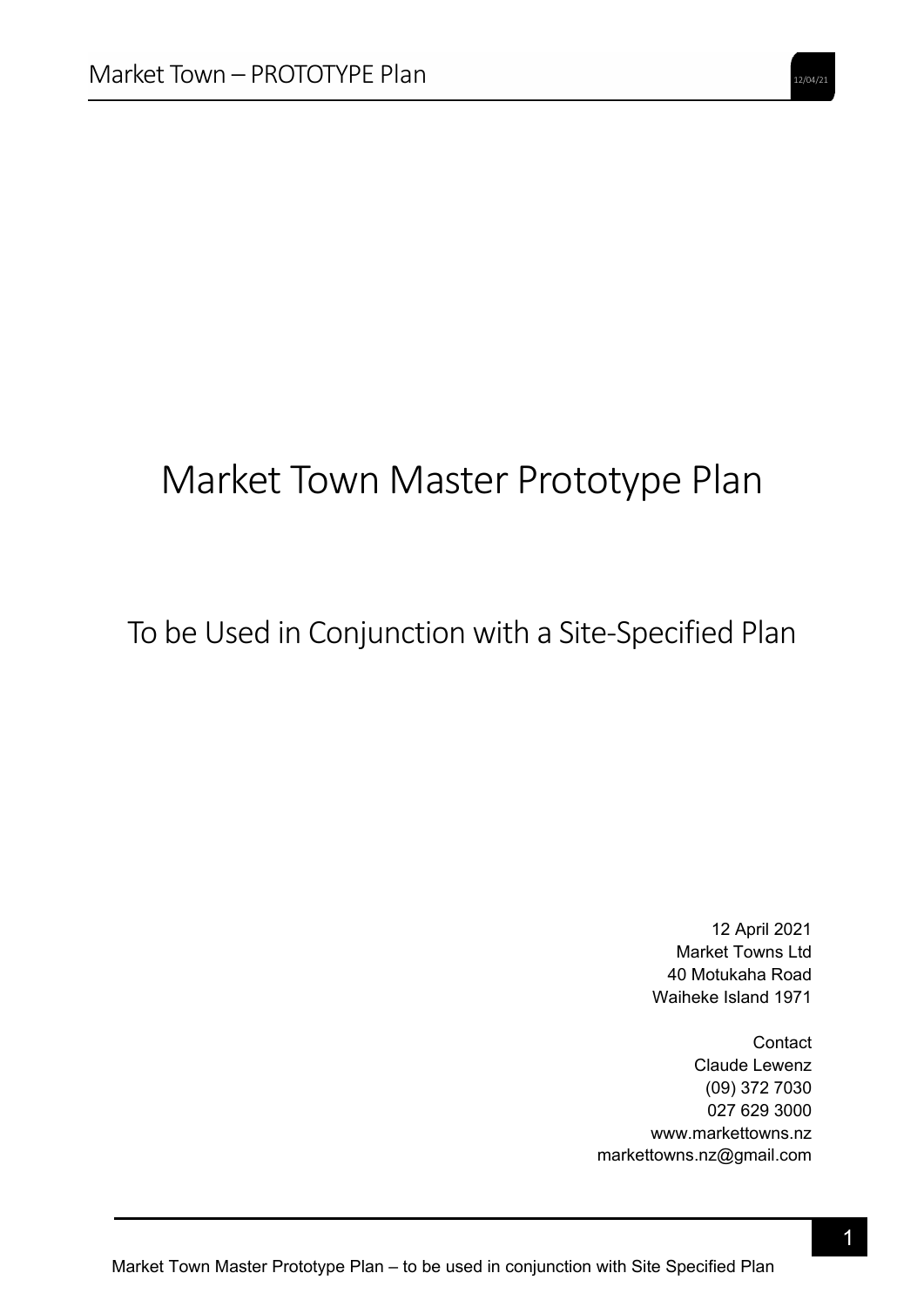

A Market Town is a self-contained, car-free town built on a self-supporting local economy to enable its citizens and visitors to enjoy *a good life*, understood as the social pursuits of conviviality, citizenship and artistic, intellectual and spiritual growth. It is intended to implement the purpose of the Resource Management Act: to enable its local people and their communities to provide for their economic, social & cultural well-being, health and safety while protecting and preserving the environment, in the present and for future generations.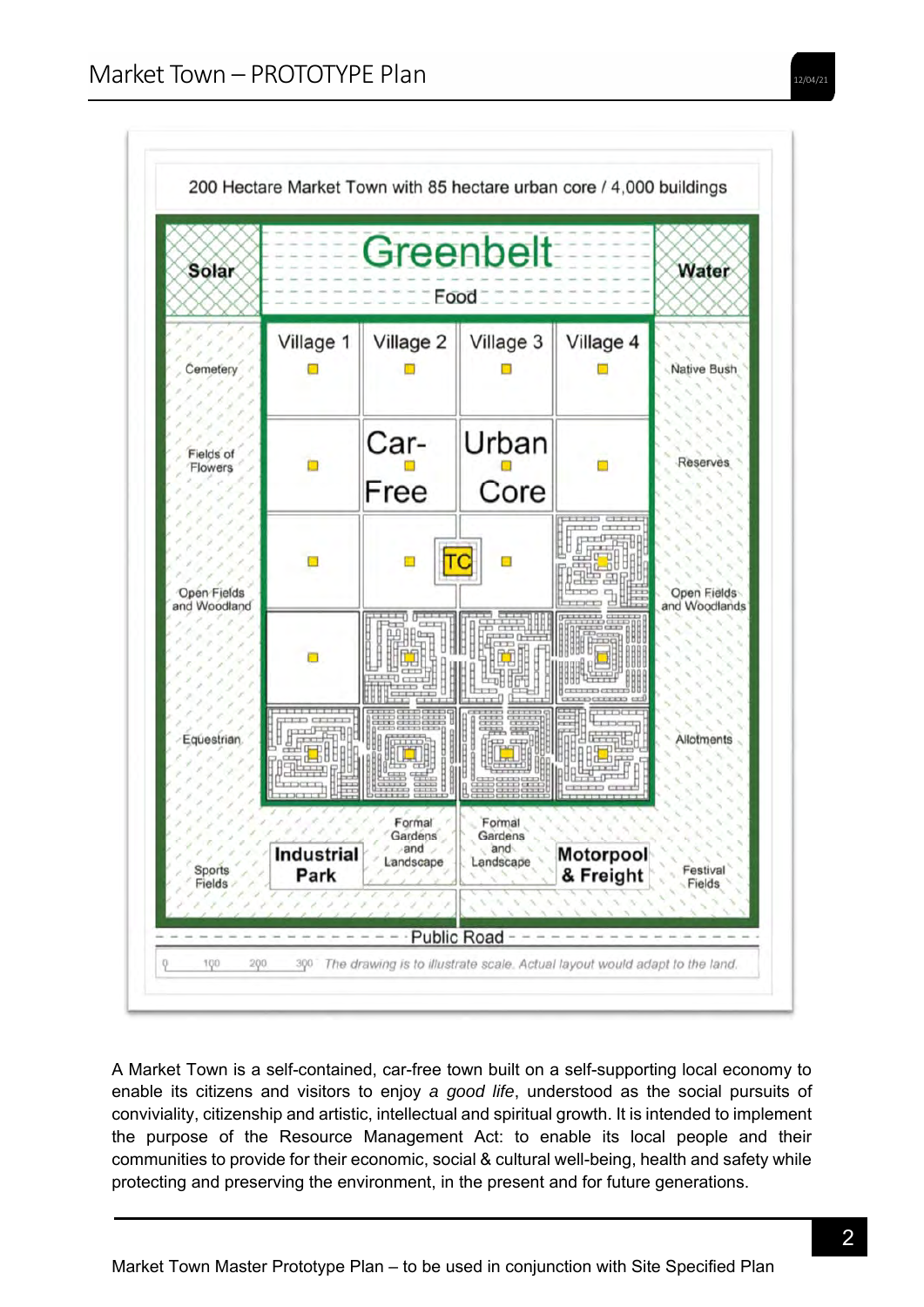*Cover Letter* 

Under New Zealand law, the Resource Management Act 1991 (RMA) governs development. Therefore any planning for new towns must be consistent with the RMA.

Under normal circumstances, territorial authorities write a District Plan that divides the district into various activity zones (rural, residential, mixed-use, etc.) each of which has purpose, objectives, policies and rules. These can be changed by a new district plan, or by a public or private plan change. Or the owner of a particular piece of land can seek to demonstrate that the adverse effects of the proposed activity will be minor and ask for a resource consent that is effects based. For the most part, these plans are transport based, meaning cars, buses and trains are required to accomplish the chores of daily life.

However, government is becoming frustrated with the planning process which involves many layers and departments of government. It therefore created Kāinga Ora to centralise powers available for an urban development project of national interest. Powers would relate to:

- **Land** powers to assemble parcels of land, including existing compulsory acquisition powers under the Public Works Act 1981.
- **Planning and resource consenting** powers to override existing and proposed district plans and regional plans, and streamlined consenting processes.
- **Infrastructure** powers to plan and build infrastructure (e.g. roads, water and reserves).
- **Funding** powers to buy, sell and lease land and buildings; powers to borrow to fund infrastructure; and powers to levy charges to cover infrastructure costs.

The proposal for a Market Town can be approved as a public plan change, private plan change, resource consent or a matter of National Interest.

This document is written in the form of a Public Plan Change as a Matter of National Interest, except that it is not addressing a specific area of land. Instead, it sets out the framework to be used to find the optimal site to which the prototype plan is then adapted.

The details in this document are typical of District Plan documents. It will require further revision by professionals in the industry, but is sufficient to initiate the process. It sets out the concept, the principles, the form and function as well as the objectives, policies and rules.

Because of the extreme pressure on central and local government, the need arises for a comprehensive *turn-key* solution in which a third party is designated to plan, design, fund, develop and build a new town at no cost to the authorities, and to do it rapidly, sustainably and successfully. This document is the first of several documents necessary to engender confidence that such a proposal can deliver what it proposes.

NZ faces more that an affordable housing crisis, it faces a social – community crisis. Communities – real communities, not subdivisions without a sense of shared identity and faceto-face contact are needed. People are inherently social; they need communities that provide for all ages, stages and walks of life. In Te Tiriti terms this is understood as the kāinga.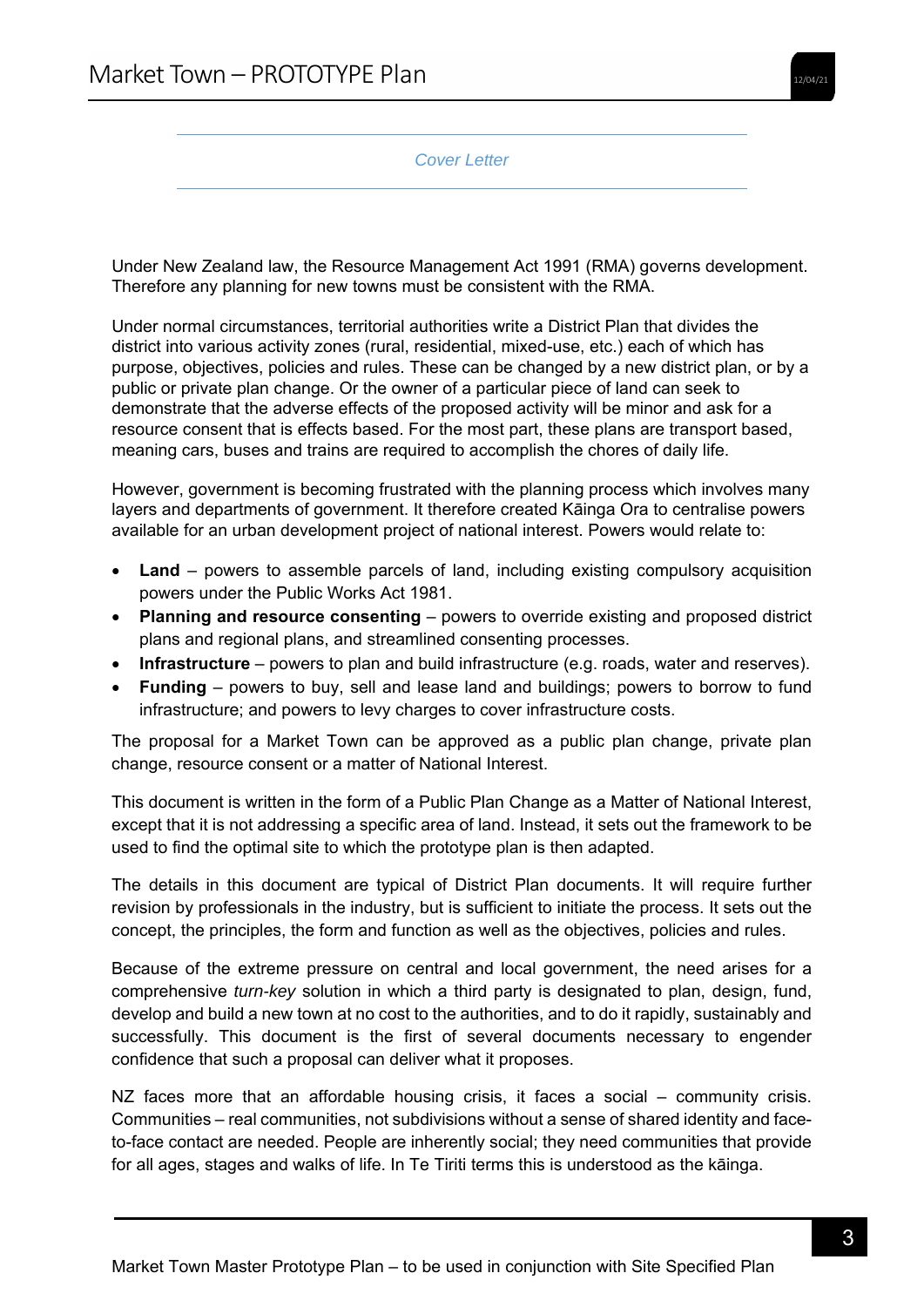# **Introduction**

#### **New Zealand needs a new development pattern.**

A development pattern is a way to design human habitat: where people eat, sleep, play, learn, work, grow and retire. Development patterns have purposes, reasons why they are devised.

New Zealand adopted the *Los Angeles (LA) car-based development pattern* with no understanding of why it was devised or its intended purpose. As a result NZ encounters a wide range of economic, social and environmental challenges that can be overcome by adopting a *Market Town development pattern* with a different set of purposes and design qualities.

**The LA development pattern's purpose** was to promote consumer markets for products America manufactured domestically after World War II. It separated where people sleep from where they work, study and play. To accomplish the mundane chores of daily life people must drive. This created demand for steel, coal, petroleum, rubber, chemicals and manufactured products that America required for its war effort. During the war, those products were procured by the US government to win the war. After the war, when 10 million GI's were to be demobilised and government contracts ended, the nation was threatened with a second Great Depression. To avert this, the government funded the building of new highways, and gave low-cost mortgages to GI's to buy new homes built in new suburbs. The new homes also provided markets for timber, roofing, joinery, appliances and furniture, and in the process created a new consumer class that drove an economic boom for half a century.

**New Zealand bought into the LA plan**, even though NZ does not make cars and imports petroleum to run them. It runs a monoculture economy that is vulnerable to an agricultural epidemic like mad-cow disease or if tourism crashes as has happened with COVID19.

**The LA pattern is designed to foster consumption**. It is based on the discredited idea that global natural resources exceed human consumption; that people may consume as much as they want with little adverse impact. It is now clear that systematic increases in substances extracted from the Earth's crust, and the build-up of adverse substances that are by-product of society are having severe adverse effects on humanity, living organisms and Earth's ecosystem. Yet, with all this consumption, while lives are more comfortable, they are not more meaningful. This is because people have become the objects of industry – they are consumers not citizens.

**In this document, a Market Town development pattern is put forth**. The purpose of it is to enable people to create wealth; not to live as consumers, but to enjoy a good life in a way that enables them to provide for their needs and pursue their aspirations. It does so in a way that lowers consumption without sacrifice, but to the contrary makes their lives better, healthier, safer, affordable, more economically secure, and more socially and culturally enriched. Instead of moving people every day, it moves destinations at the onset so that all day-to-day destinations are local, eliminating the need not only to drive, but to commute in trains, busses or some future technology. As the name suggests, the Market Town is a proven pattern. Its time has come once again because of the technology revolution. As noted above, in Te Tiriti terms, this can be understood as a kāinga, a community where there are shared physiological bonds because people know each other and share common interests and rangatiratanga.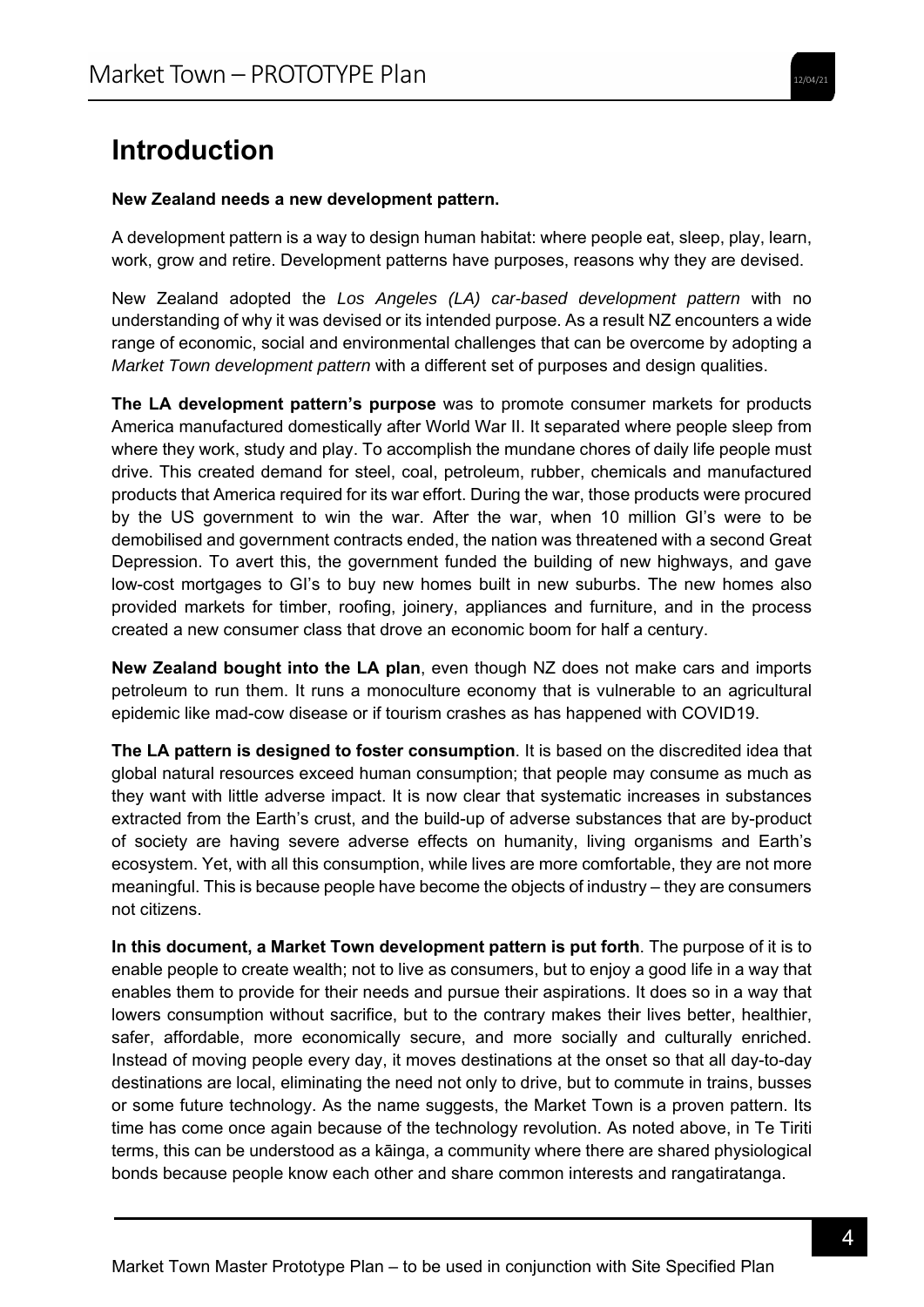|                | Contents |  |
|----------------|----------|--|
|                |          |  |
|                |          |  |
|                |          |  |
| 3              |          |  |
| $\overline{4}$ |          |  |
| 5              |          |  |
| 6              |          |  |
|                |          |  |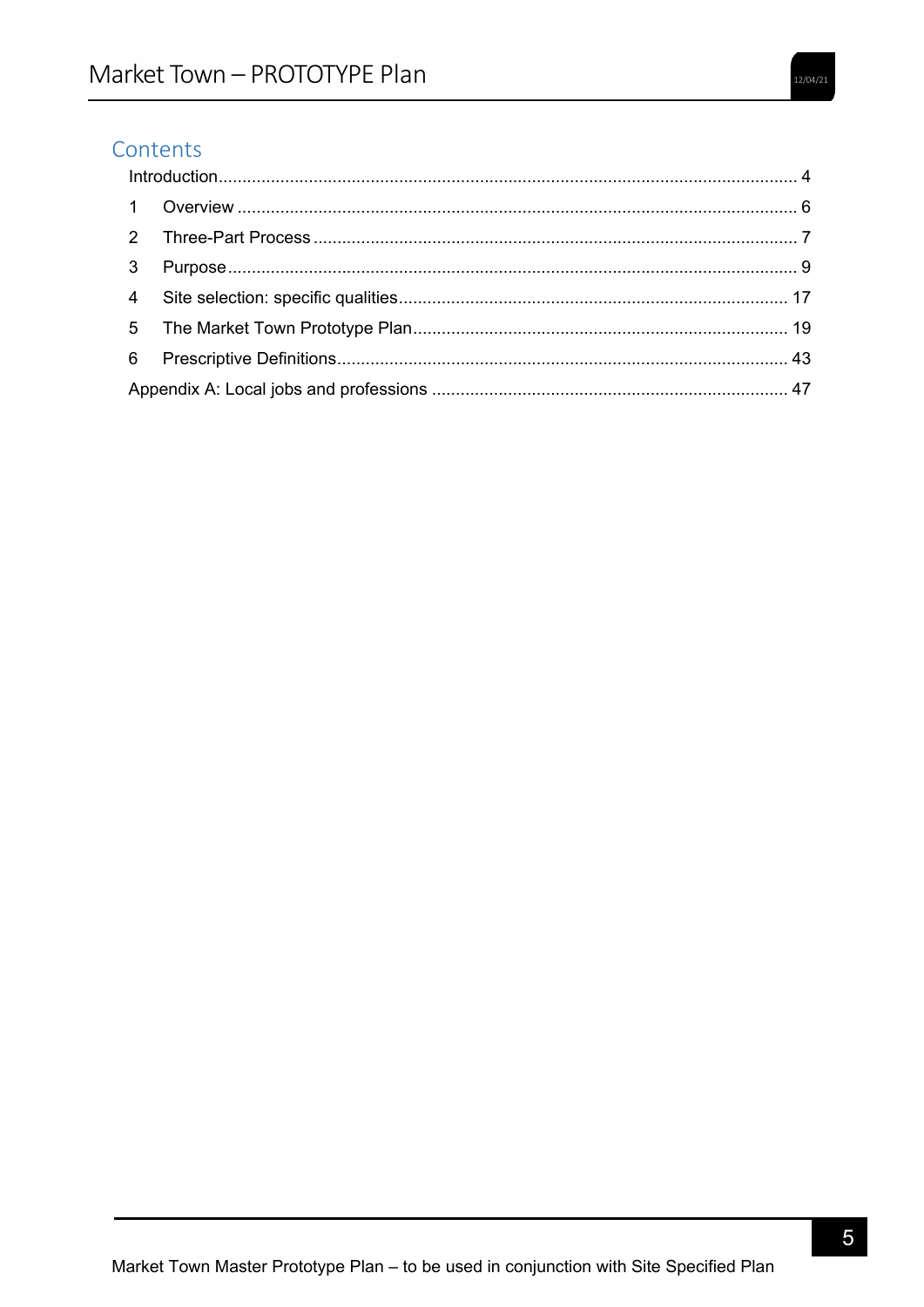# **1 Overview**

The Prototype Plan is the first of three documents necessary to secure consent Market Towns in New Zealand under a Private Plan Change, a Public Plan Change or Kāinga Ora.

The three linked documents are:

- **Prototype Plan** sets out generic design and rules. This document is the prototype plan.
- **Acquisition Authority** sets out the process that identifies and acquires suitable sites.
- **Site Specified Plan** adapts the prototype plan to the selected site.

# **1.1 Public Private Partnership (PPP)**

In all three instances (public plan change, private plan change or Kāinga Ora [KO]) the process of concept approval, site selection and development is a public private partnership (PPP):

**Public:** The role of government (KO, regional and/or local) [herein called **the Authority]**, is:

- **Protection**: To ensure through policy, contracts, rules and monitoring that the public interest, common wealth and the natural and physical environment are protected.
- **Public Works**: To ensure the necessary infrastructure (most notably transport links to the town) are maintained.
- **Permission**: Efficiently and with the minimum in elapsed time and costs, to enable the private sector partner to effectively perform and deliver the outcome.

**Private** The role of the partner (herein called **the Market Town Company** or **Company**) is:

- **Performance**: To fund, design, plan and implement the town plan
- **Production**: To build the infrastructure, common property and privately-owned buildings
- **Probity**: To do this in a way that serves people and planet as well as earning profits

**Partnership**: Both parties commit that the project is for the public good, where reasonable profits are earned by the private partner while ensuring the project achieves its public purpose. The Authority commits to efficiency and the Company commits to effectiveness.

**Devised**: The private Company may not necessarily exist at the onset. It may be incorporated by the Authority on behalf of the future people and communities of the Market Town.

### **1.2 Concept approved before sites are identified**

The Market Town prototype is approved by the Authority before the land search begins. Most district/unitary plans are car-based, thus the prototype plan is likely to be outside the scope of the district/unitary plan. Market Towns are car-free, technology-based, and commuter-free, with all day-to-day destinations within walking distance. They need not be in the next suburban expansion ring. They are best located beyond urban growth boundaries. Thus:

- The prototype plan is adopted and adapted by the Authority before land is identified
- The PPP identifies appropriate land that can be acquired and its land-use changed
- The specific site is conditionally purchased, subject to Site-Specified Plan approval
- The Prototype Plan is adjusted to fit the site specific characteristics of the selected land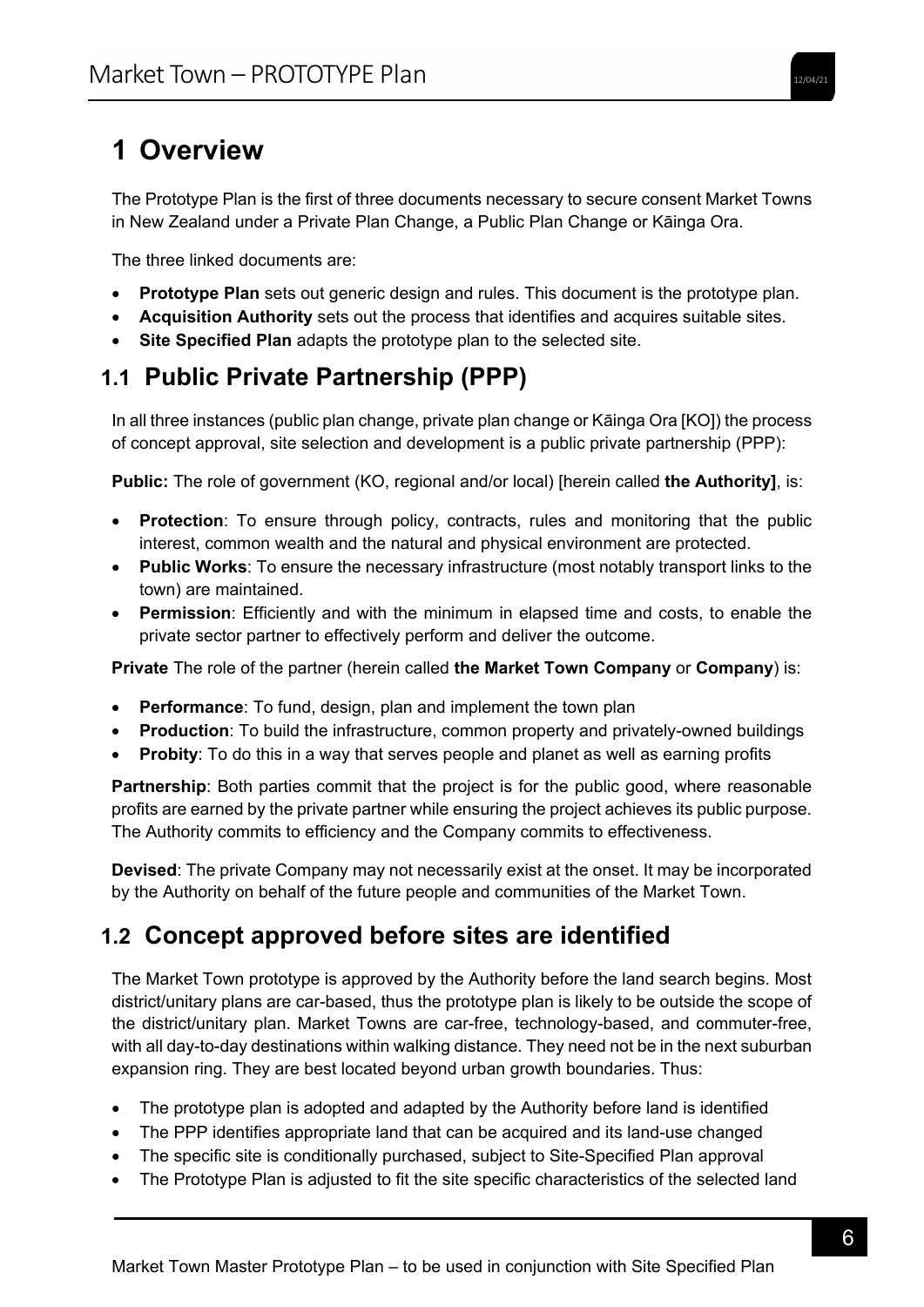# **2 Three-Part Process**

### **2.1 The Prototype Plan**

The prototype plan sets out the generic framework that describes the purpose, function, objectives, policies, rules and general legal and operational structure of the Market Town. It is what would be implemented if the site selected were a flat, featureless 200-hectare paddock with no issues. It sets the boundary conditions for the Site-Specified Plan

This document is the Prototype Plan.

### **2.2 Acquisition Authority**

The Authority incorporates the Company to find an acceptable site. The Authority appoints Company Directors who act on behalf of the future Market Town people and communities.

**Adopt the Plan**: The Authority revises this prototype plan and adopts it.

**Agreement to Proceed:** The Company is instructed to:

- Identify land that best fits the requirements of the prototype plan.
- Reserve and, when the Specified Plan is approved, acquire appropriate land
- Write the site-specified plan that is approved by independent commissioners
- Be assured the Specified Plan goes into effect at the time of acquisition
- Be assured the project may proceed without government delay or undue expense

This is accomplished within a system of checks and balances to ensure the public interest is protected and that the Market Town Company can get on with its mission and purpose.

### **2.2.1 Why?**

**Affordability:** The cost of housing is becoming unaffordable. This is an outcome of

- Global monetisation of real estate
- Local government planning regimes that failed to make provisions for growth
- Supply chain raising prices of materials
- Building Act that drove up the cost of labour

### **2.2.2 How to make housing affordable:**

**Understand that affordable housing without a supportive community is a bad idea:** People are social by nature. But most NZ new-housing focuses on quantity not quality. Warm and dry is not enough. Without support, numerous internal problems crop up that do not exist in cohesive communities where people know each other, interact with each other, and take care of their issues before dysfunctional or anti-social behaviour emerges. Accordingly, additional housing and affordable housing must be aligned with the creation of supportive, cohesive communities. Further, the practice of building transport-based habitat is obsolete. Technology now enables people to live in communities where all day-to-day destinations are within walking distance if the scale is right.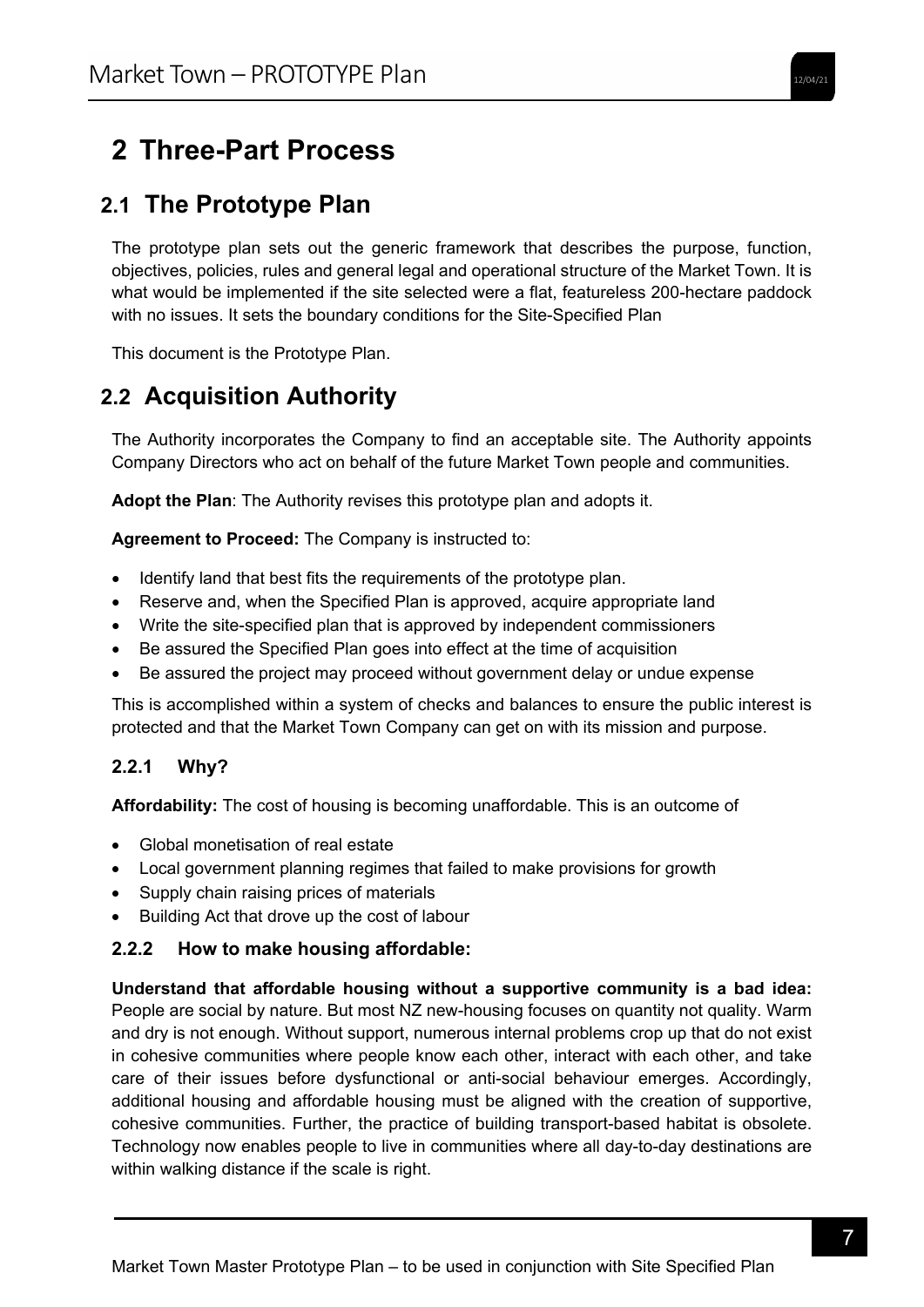**Lower the Cost of Housing:** There are three practical ways to lower the cost of housing:

#### **1) Lower cost of compliance**

- a) The Prototype Plan lowers resource consent costs and elapsed time
- b) Manufacturing buildings lower the per-unit cost of building design and consents.
- c) Factory manufacture replaces building inspections with factory quality-control
- d) Factory manufacture eliminates ancillary requirements, such as cost of scaffolding
- e) Instead of development contributions the Plan provides such amenities on site

#### **2) Lower cost of manufacture.**

- a) Factory-manufacture cost less than bespoke on-site construction
- b) Fewer bulk materials introduces economies of scale in supply chain
- c)  $21<sup>st</sup>$  century 3D-type assembly-line manufacturing lowers both cost & build time
- d) On-site, temporary factory lowers the cost of transport
- e) Assembly-line systems lower elapsed build time from months to days

#### **3) Lower the cost of land.**

Government has the power of permission, a power it rarely uses to its full effect. Under the charter agreement, the raw land cost is *demonetised*, meaning:

- o The land is acquired by the Company at a rural-land price, typically a farm
- o As a condition rapid rezoning, no capital gain is taken on rezoning

Example: A 200 hectare property designated under the local government district plan as Rural (one dwelling) is on offer for \$40 million. It is suitable to be subdivided into a Market Town with 4,000 building lots. The Agreement requires the average rawland price of each lot before improvements shall be \$10,000, not the \$100,000 per lot raw land capital gain that rezoning grants. The raw land price does not include improvements, and the enterprise is permitted to apply a reasonable margin for their risk. The enterprise gets rapid certainty that they have an approved project; the government gets more affordable housing.

### **2.2.3 Lower the Cost of Living**

Families focus on their total monthly spend, not just housing. Lowering cost of transportation, utilities, food, recreation, goods and services all contribute to making life more affordable.

### **2.3 The Site-Specified Plan**

Each site will have its own characteristics and challenges. The Specified Plan adapts the master prototype plan to the land. This includes consultation with neighbours affected by the new settlement and with the Council if its authority is superseded by Kāinga Ora.

The Specified Plan will be evaluated by an independent commission, with the commissioners appointed by the Authority following the normal processes.

The Specified Plan is analysed to ensure that it complies with the Resource Management Act (RMA) and all other applicable acts of Parliament.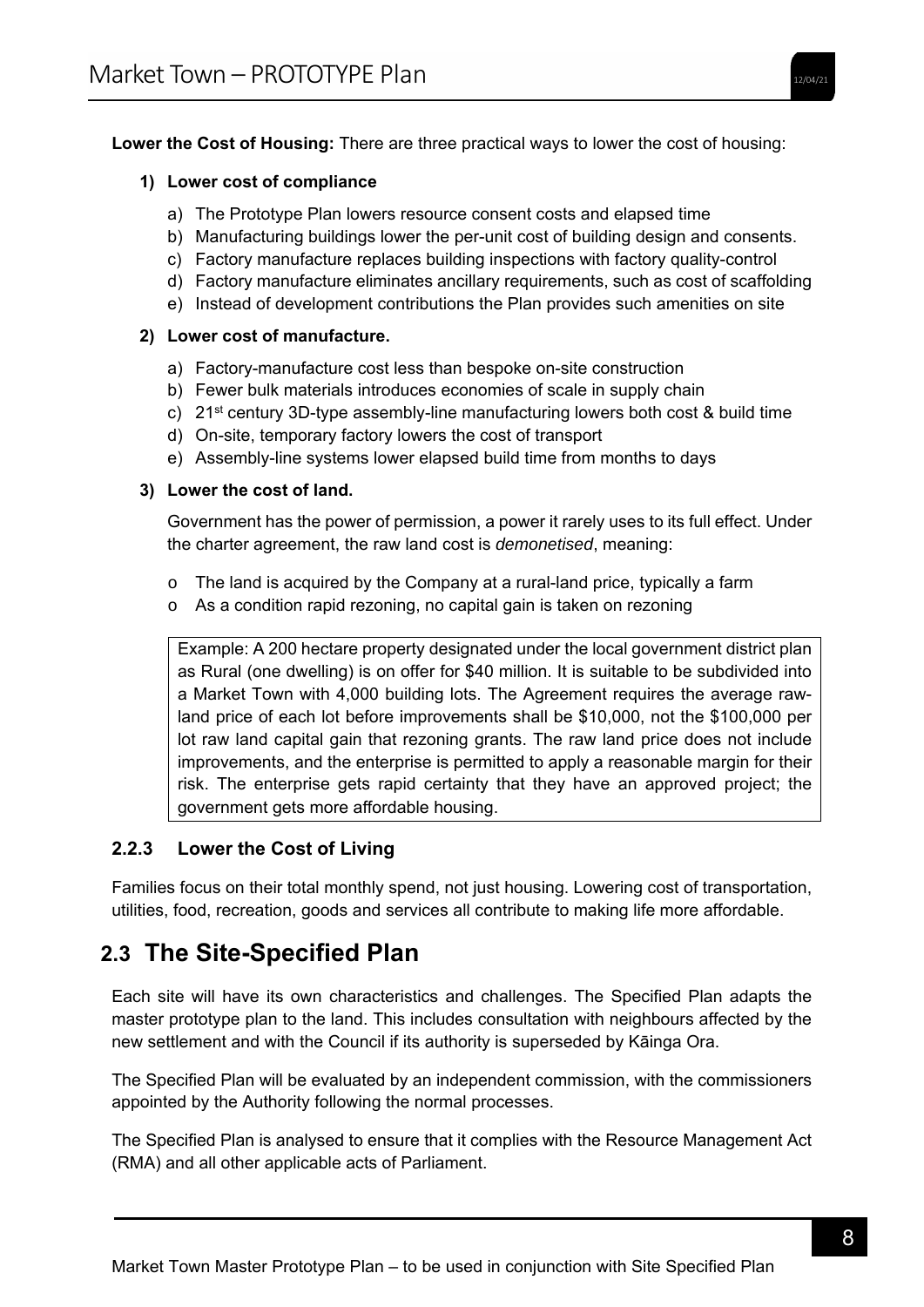# **3 Purpose**

**The purpose** of a Market Town is to provide for complete, not elite, urban living that is built upon a sustainable, self-supporting local economy. The economy is not an end itself, but a means to enable people and communities to enjoy *a good life;* understood as the social pursuits of conviviality, citizenship, and artistic, intellectual and spiritual growth.

**A Prime Intent** of the Market Town Prototype and Site Specified Plan is to demonstrate that the purpose statement of the Resource Management Act can be implemented:

- The *people* referred to in the purpose statement are the people who will live with the results: the people who will live in or visit the Market Town including the affected people in the surrounding host region.
- The *communities* refer to the separate and distinct neighbourhoods (the side-by-side villages) within the town, as well as communities of interest in the host region.
- The purpose is to enable those people and communities to provide for their economic, social & cultural well-being, health and safety while protecting and preserving the environment, both for the present and for the foreseeable needs of future generations.

### **3.1 Human-scaled patterns**

**The use of timeless patterns:** *Timeless patterns* are a way to describe human-scaled design proven over the centuries. They were articulated in book entitled *A Pattern Language,* (ISBN: 978-0195019193 – 1977) written by Christopher Alexander, et. al.. The authors proposed a language exists for towns, buildings and construction; a language that the intertwined, distinct elements of human habitat that are used and loved world-wide. In doing so, it avoids the failing of contemporary design described by Victor Papanek in *The Green Imperative*:

*We all sense that something has gone terribly wrong with our communities. Hamlets and cities, slums and suburbs all lack a sense of cohesion. Not only is there no centre - there is no there there. Cities, towns, villages and communities that were designed hundreds of years ago are obviously based upon some basic purpose of living that eludes the designers of our own time.* (ISBN: 978-0500278468, p. 105, 1996)

By drawing on timeless patterns that are adapted for the emerging-technology era that vanquishes the tyranny of distance and reduces the need for transport in favour of digital telepresence, forms of habitat that are human-scaled become possible once again.

**Human-scale:** Human beings are, by nature, social beings who cooperate and compete in social groups. They create wealth by specialising and trading their talent, by harnessing energy, air, water and the earth to grow food, make tools, and build habitat to create a comfortable and stimulating physical environment in which to enjoy a good life. The most proven, timeless form of this human habitat are villages and towns, which have proved their worth for over 10,000 years.

The more recent, 19<sup>th</sup> century great industrial cities were not human-scaled but industrialscaled where human capital was housed in anti-social conditions to provide cheap labour for the industrial revolution. Likewise, the  $20<sup>th</sup>$  century spread of suburban development was not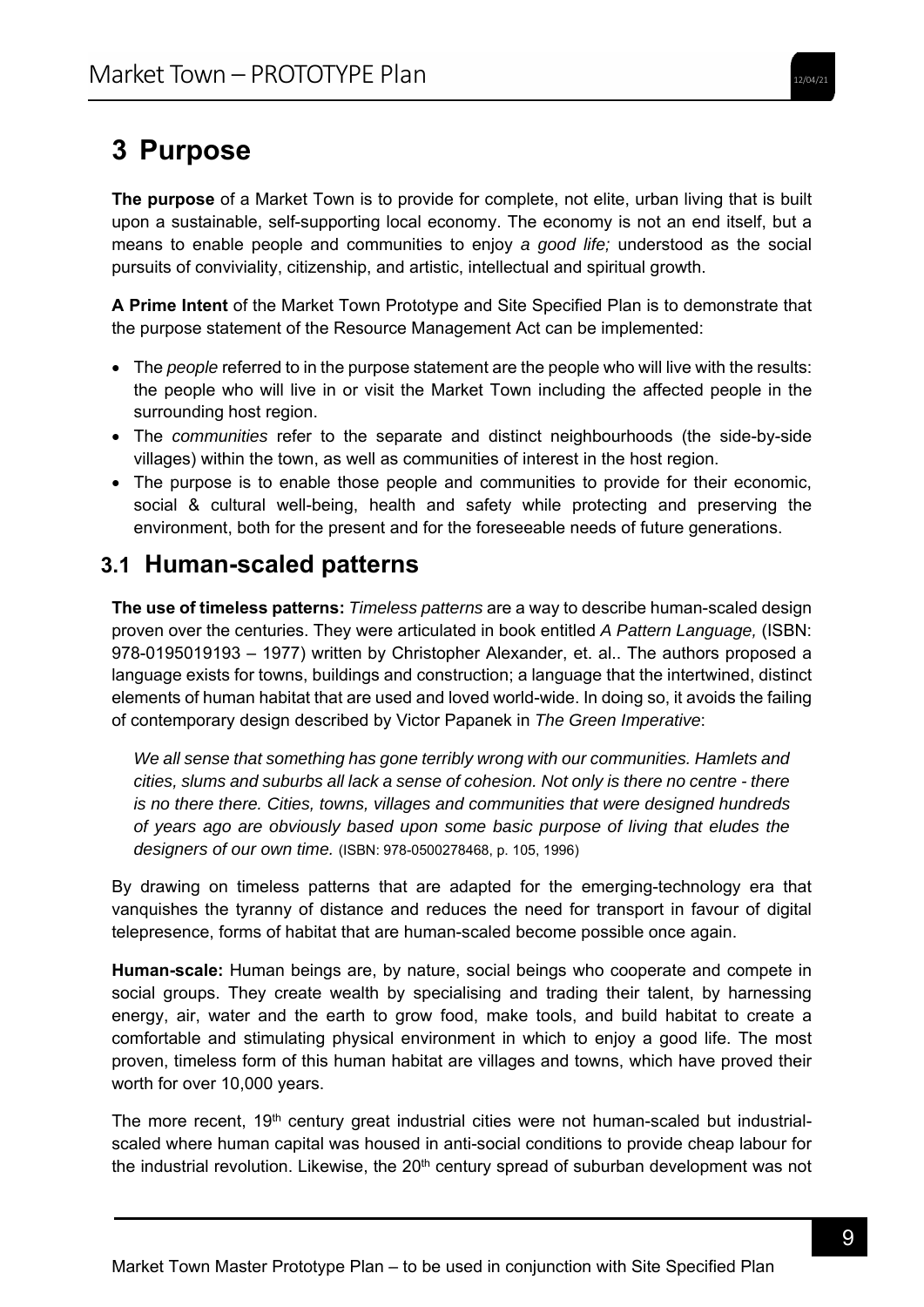human scaled, but car-scaled where a consumer class was spawned to provide a market for the petroleum, motor vehicle and chemical industries. This worked well in the United States that pumps oil, makes cars and manufactures a wide range of chemicals, but makes little sense in New Zealand that must sell milk to buy oil, cars and most of its consumer products.

With the introduction of global, ultra-fast broadband and the hardware and software that is part of this revolution, the human-scaled pattern of village and town living has come full circle. New Zealand is especially well-positioned to benefit by this technology shift because it never suffered the damage of the industrial revolution and it has a tradition of resourcefulness that encourages innovation, especially in the areas of applied technology.

### **3.2 Wealth Creation, Needs and Aspirations**

New Zealand needs to diversify its economy so that it is not overly dependent on primary industries and tourism. The purpose of the Market Town is to provide the physical infrastructure and capital resources that enable its people to create diversified wealth.

A local economy works best if no less than 20% of the businesses sell local-to-global (trading businesses) with the balance being locally-owned and operated businesses (merchant and service businesses) that strive to internally turn the externally-earned dollar at least five times before it is spent externally (on goods or services purchased outside the local economy).

It is important that the Market Town is structured so it is a complete, not elite community. This means it must find ways to ensure lower-earning members of the community can afford to live there. As a car-free / no commuter design, it cannot function if low-income workers must commute in from outside the town. This requires that parallel housing markets are established and maintained in the market economy to ensure permanent affordable housing for all.

# **3.3 Optimal population sizes**

**Core Unit – the Village:** The core unit of the Market Town is a neighbourhood; a face-to-face "sub-bubble" or cluster of about 200 buildings that is home to a population of 250 to 750 people. For simplicity, these are called side-by-side *villages.* Each has its own identity, character and design qualities as determined by its founding settlers. These core units are side-by-side because a single village cannot support a functional local economy.

**Social Number**: In villages people know each other. They tend to resolve their differences and challenges directly; they take care of their own. This *social number*, on average 500 people, supports social connection. Children learn from adult role models – people they know. Elders are included, respected and taken care of in their infirmity. Families share the load, and when crisis occurs, people tend to help each other rather than call upon public servants.

**Critical Mass:** Aristotle wrote that when villages wish to rise above subsistence level, they must come together to form towns where there is a critical mass of customers to support specialisation and trading. This basic fact forms the basis of market towns: to create wealth.

- A village can support a general store.
- A town can support a wide range of goods and services to be self-supporting.
- A city can provide even more specialisation but size introduces additional challenges.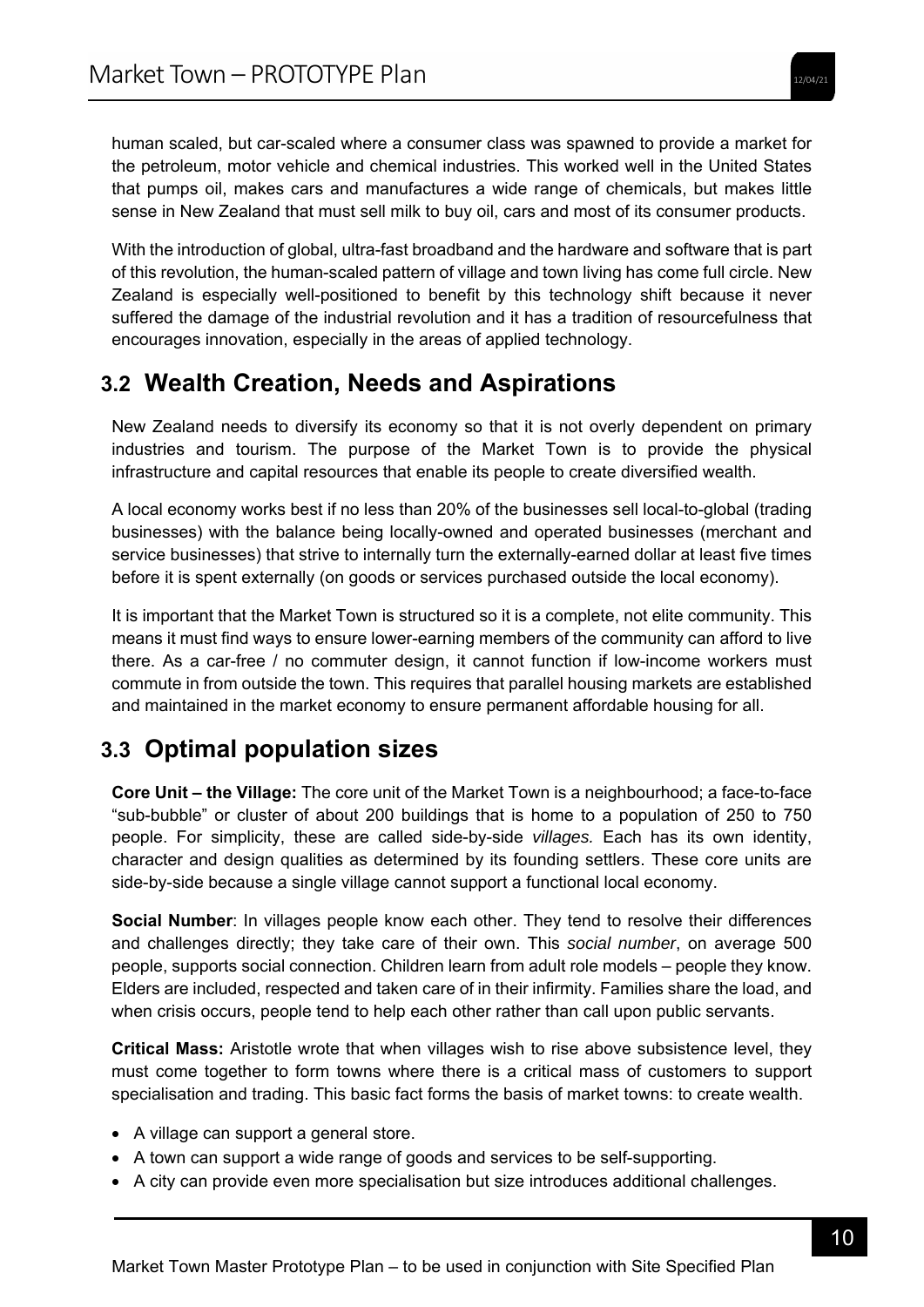**Economic Number**: A town of 10,000 provides a critical mass so that all day-to-day destinations are within walking distance. In order to preserve the Social Number the town is made up of twenty side-by-side villages. Each village has its own distinct character within defined boundaries. While the people of the village resolve their own issues locally, town management uses a formal system of checks and balances.

**Major Town/City: 10,000 to 50,000 people**: New Zealand may need to build larger towns. This can be done with the same basic principle. However, just as the town is made of side-byside villages, the major town/city should not become a monolith, but should be scaled.

**Precincts**: Divide the city into precincts of about 10,000 population each, so the city is made up of side-by-side precincts. If land is available, separate the precincts with the surrounding greenbelts so that people do not have to walk far to experience real Nature on Nature's terms. Share common services where sharing is more efficient, but note Pattern Number 12 in *A Pattern Language* which observes that when decision-making over local matters in what it calls *the political community* grows too large, it separates the people from their decisionmakers. By separating the city into precincts that are their own political communities (not to be confused with public government which will continue to be the host district council or Council), citizenship is fostered.

**Scalability:** These core units become scalable building blocks for various sized Market Towns where larger size fosters a larger local economy with the opportunity for more social and cultural enrichment. Different size towns have different qualities as well as different challenges. Note that in the population sizes given below, the number refers to permanent residents. At any one time a town may have a significant additional population of overnight visitors as these towns can be expected to become major visitor attractions for New Zealand

| <b>Population</b> | Villages +<br>Centres* | <b>Precincts</b><br>1 per 10K | <b>Urban Core</b><br><b>Hectares</b> | <b>Greenbelt</b><br><b>Hectares</b> | <b>Features</b>        |
|-------------------|------------------------|-------------------------------|--------------------------------------|-------------------------------------|------------------------|
| 5,000             | $10 + 1$               |                               | $20 - 40$                            | $10 - 40$                           | <b>Minor Town</b>      |
| 10,000            | $20 + 1$               |                               | 50-100                               | 50-100                              | Trading Town           |
| 30,000            | $70 + 2 + 1$           | 3                             | 300-500                              | 300                                 | <b>University Town</b> |
| 50,000            | $100 + 4 + 1$          | 5                             | 500-800                              | 400                                 | Major Town/City        |

### **3.3.1** 5,000 population

The minimum size for a sustainable town, the 5,000 population Market Town consists of about ten side-by-side villages, built around a small town centre. The villages have mostly threestorey attached townhouses whereas the town centre has four-storey buildings as well as a five-story clock tower or equivalent tower that people can climb and look out over the whole town. A 5,000 population is unlikely to have a significant manufacturing component.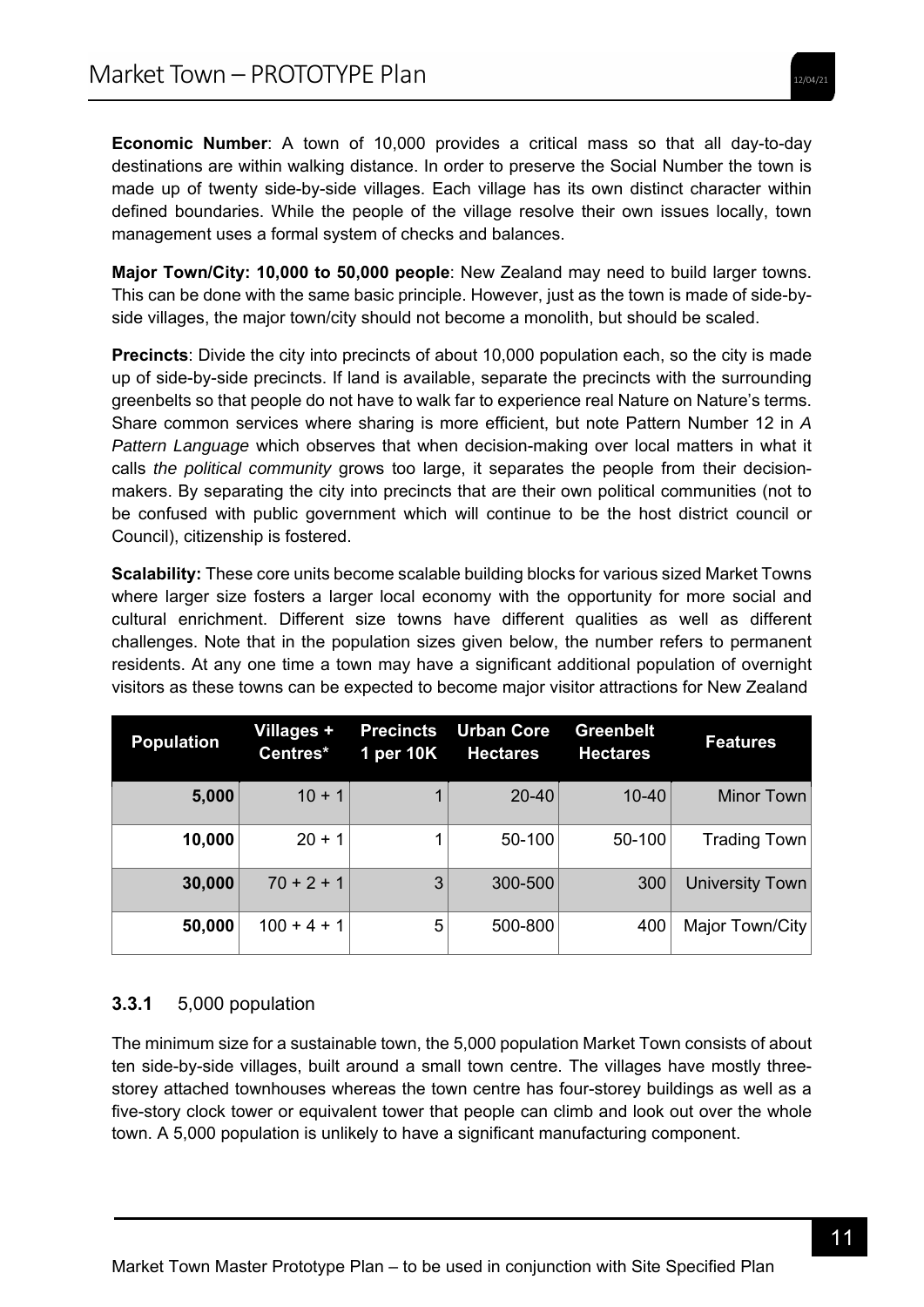### **3.3.2** 10,000 population (one precinct and one bubble)

This is the largest size where local control can have a direct sense of accountability, meaning elected representatives are known by the citizens and are encountered on the street. Any larger, and the town should be divided into precincts of equal size (a 15,000 population town would be made of two precincts separated by greenbelts. Decision making over matters within the precinct would be reserved to the people of that precinct. Such a size supports a thriving local economy in which no less than 20% of the businesses sell local to global in order to support a positive balance of trade (money comes in to the local economy at a greater rate than it is spent beyond to purchase goods and services). A 10,000 population Market Town is likely to have a *walk-to industrial park* that provides blue collar, clean-tech jobs.

### **3.3.3** 30,000 population (3 precincts and three bubbles)

The University Market Town. Based on the classic university towns of old Europe, at this size, an intellectual centre including undergraduate, graduate, and research / think-tank activities becomes a significant option. Learning is rapidly changing in the  $21<sup>st</sup>$  century, where the traditional NZ university form is finding it needs to reinvent itself as online line learning is threatening the usefulness of the 300-student lecture hall. However, the human need for faceto-face connection in intellectual pursuits remains. Indeed the more technology physically separates people, the more human beings need real, not virtual, human connection.

### **3.3.4** 50,000 population car-free (five precincts and five bubbles)

50,000 is probably the largest size that can be set out before the infrastructure requirements create the same adverse effects that pass for normal in New Zealand today. Using the same basic building block of the side-by-side village, the 50,000 population Market Town consists of smaller precincts with smaller greenbelt separators.

*Commentary on bubbles: "Bubble is a term introduced to New Zealand with the COVID19 crisis. Market Towns are natural bubbles, capable of being sealed off both externally and segmented internally without the adverse effects of social isolation that the Level 4 bubbles produced in April 2020.* 

*The Market Town has on point of vehicular entry with the potential for a gate at that point. All goods are delivered to the freight depot where contactless transfer can occur. At that point, the barrier between the outside and the town seals off all contact. Then within the town, each village can be its own bubble in the event of a severe threat. The on-plaza classrooms remain open for students. The villagers still gather at their village café. Businesses remain open, except for businesses servicing visitors.* 

### **3.4 Enabling People and Communities**

The purpose statement of the RMA says that it is about *managing the use, development, and protection of natural and physical resources in a way, or at a rate, which enables people and communities to provide for their social, economic, and cultural well-being and for their health and safety while sustaining the potential of natural and physical resources to meet the reasonably foreseeable needs of future generations; and safeguarding the life-supporting capacity of air, water, soil, and ecosystems; and avoiding, remedying, or mitigating any adverse effects of activities on the environment*.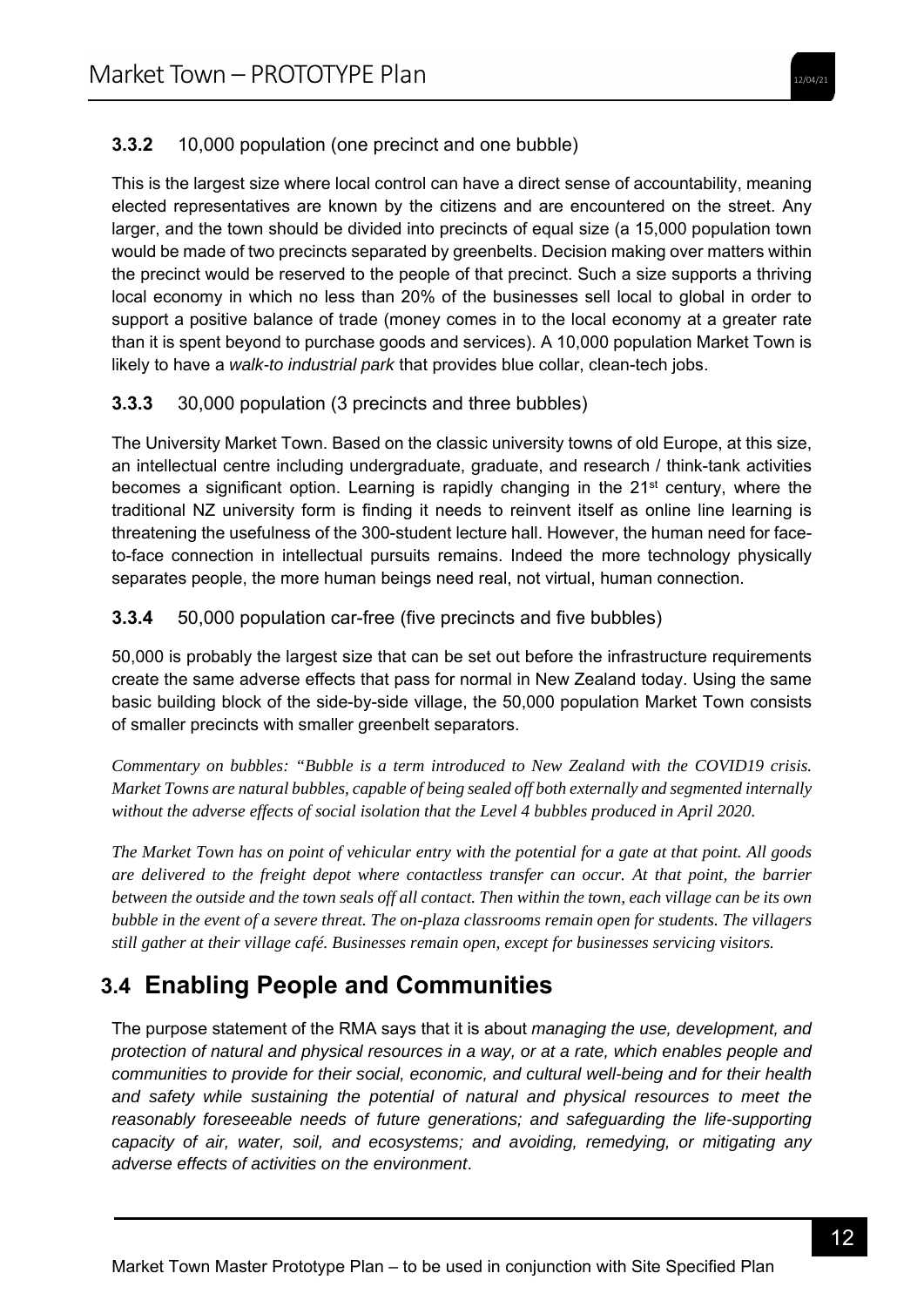### **3.4.1** Who are the people and communities?

The people who will live with the results. This includes both the people who will move into the villages and the people of the host region who will see, hear or visit the town that will change the character of the host community. The intent of this master prototype plan is to ensure the effects of the new town will be positive on the host community:

- It will bring an economic engine that will bring new money into the host economy.
- It will pay more rates yet ask for less in services.
- It will provide social and cultural enrichment and will not be gated. Open to all.
- It will avoid cross boundary conflicts by building a surrounding greenbelt.
- It will avoid congestion by making all day-to-day destinations within walking distance.

The communities within the town will be organised by village. Buyers and renters will not apply to move to the town; they will apply to move to a particular village within the town. They will be invited to participate in the design code for their village to literally enable them to provide for their economic, social and cultural wellbeing, health and safety.

The communities of interest in the host region will be different and depend on the level of interest expressed when a Council begins the search for a potential site for the Market Town. Those communities may be geographic  $-$  a nearby settlement, or they may be economic  $-$  a nearby industry, including farming. They may be a community concerned about the environment such as Forest and Bird or share some other common interest.

**3.4.2** How are the people and communities enabled?

**Settlement not Development:** The people and communities become involved in the process much earlier. This is the model used in the founding of Christchurch where John Robert Godley invited the settlers to make the decisions that would affect their lives. The Company sets out the land, the roads and the villages, but invites the future citizens to participate in the design code of their village. In this, the community becomes primary.

**Identity:** Physical communities begin when the Market Town Company identifies a series of themes or definitions for each village. One may be designed for families with young children, while another may cater to single persons and childless couples. A village may be defined by a particular nationality or profession, such as a film-makers' village or a technology cluster.

**Introduce**: 21<sup>st</sup> Century Market Towns are made possible by the Internet, which enables prospective settlers to see a detailed visualisation of the village choices and to select their future home online. In the process of this, they will meet other prospective settlers on line, and a community begins to emerge.

**Engagement**: As part of the settlement process, the settlers are invited to participate in the design code for their selected village. This is a process familiar to crowd-sourcing of new products, although it may be alien for traditional developers. It becomes the process whereby the RMA words become real.

### **3.4.3** Economic Wellbeing

There are about 200 different types of local jobs and professions (see Appendix A for a listing).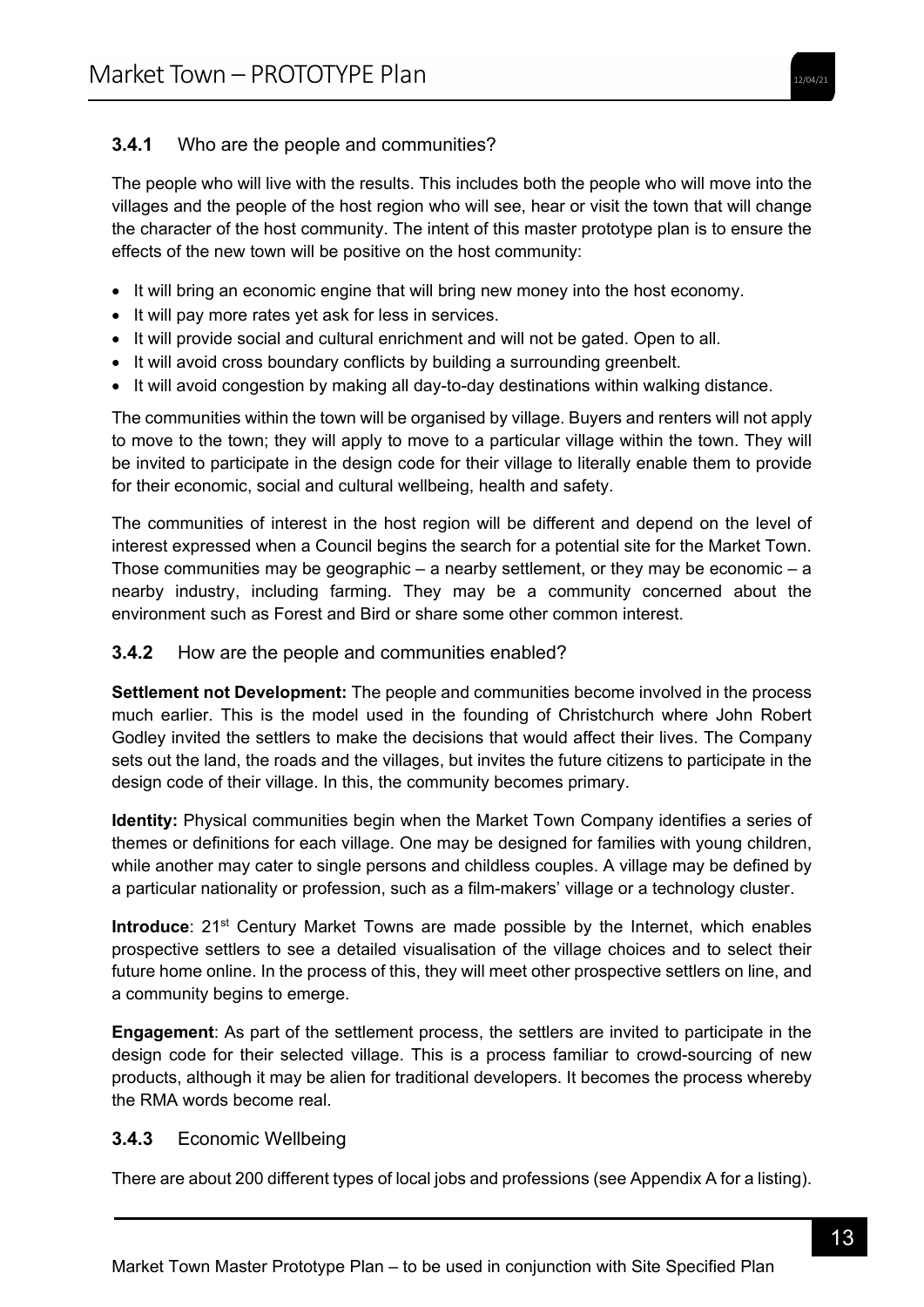These businesses, professions, services and jobs require a critical mass of customers. They also depend on two qualities in the local economy:

- **Money Import**: Trade with the national and global economy imports money into the town. With the introduction of global digital technology, and the presence of ultra-fast, low-cost and uncapped broadband, businesses can relocate, start branch offices and open new businesses in the Market Town. Given the high quality of life New Zealand offers, and the extra enrichment of the Market Town attracting these money importing businesses (also known as *local-to-global* or L2G) is a primary job of the Market Town Company. At least 20% of the businesses should be L2G.
- **Money Turn**: The remaining businesses, as much as 80% of the local economy then turn that imported money. Studies show for a community to thrive, the dollar should turn at least five times before it leaves the local economy. Going car-free gives an immediately boost as the money most people spent on imported petrol is not spent in a Market Town. In addition, it is recommended that policies be implemented by the town to discourage businesses that are remotely owned and transfer local profits to global enterprises every night.
- **Venture Capital and Financing Fund**: When 4,000 buyers come together to buy homes and workplaces, the combined purchasing power is in the billions of dollars. If the buyers are asked to commit before their homes and workplaces are built, this lowers the risk and spreads it out among thousands. Further, it lowers the cost of manufacture of their buildings because all can be built in an on-site temporary factory that benefits from efficiencies of scale. If those cost savings were passed on to individual buyers, it would attract speculators and defeat the purpose of a settlement. However, if those margins were to be placed in a community-owned fund to provide financing and venture capital to local businesses, it would provide the one part of economic wellbeing that is otherwise very difficult to source… small business capital and the expert advice to make best use of such capital.

#### **3.4.4** Social Wellbeing

Social wellbeing comes from:

- Living within a naturally supportive community where one knows others and is known
- Car-free streets where children can play and roam free in a safe environment
- 24/7 live/work communities where children interact with adult role models
- A car-free community where elders can without driving; remaining regardless of infirmity
- A diverse economy where people can find gainful employment that provides meaning

### **3.4.5** Cultural Wellbeing

Cultural Wellbeing comes from living in a community:

- Of all ages, stages and walks of life, transmitting culture from one generation to the next
- That creates wealth in sufficient amounts to enable the enjoyment of cultural activities
- That supports its creative class with artist guild halls and residences
- That is designed with separate neighbourhoods that provide cultural diversity

### **3.4.6** Health and Safety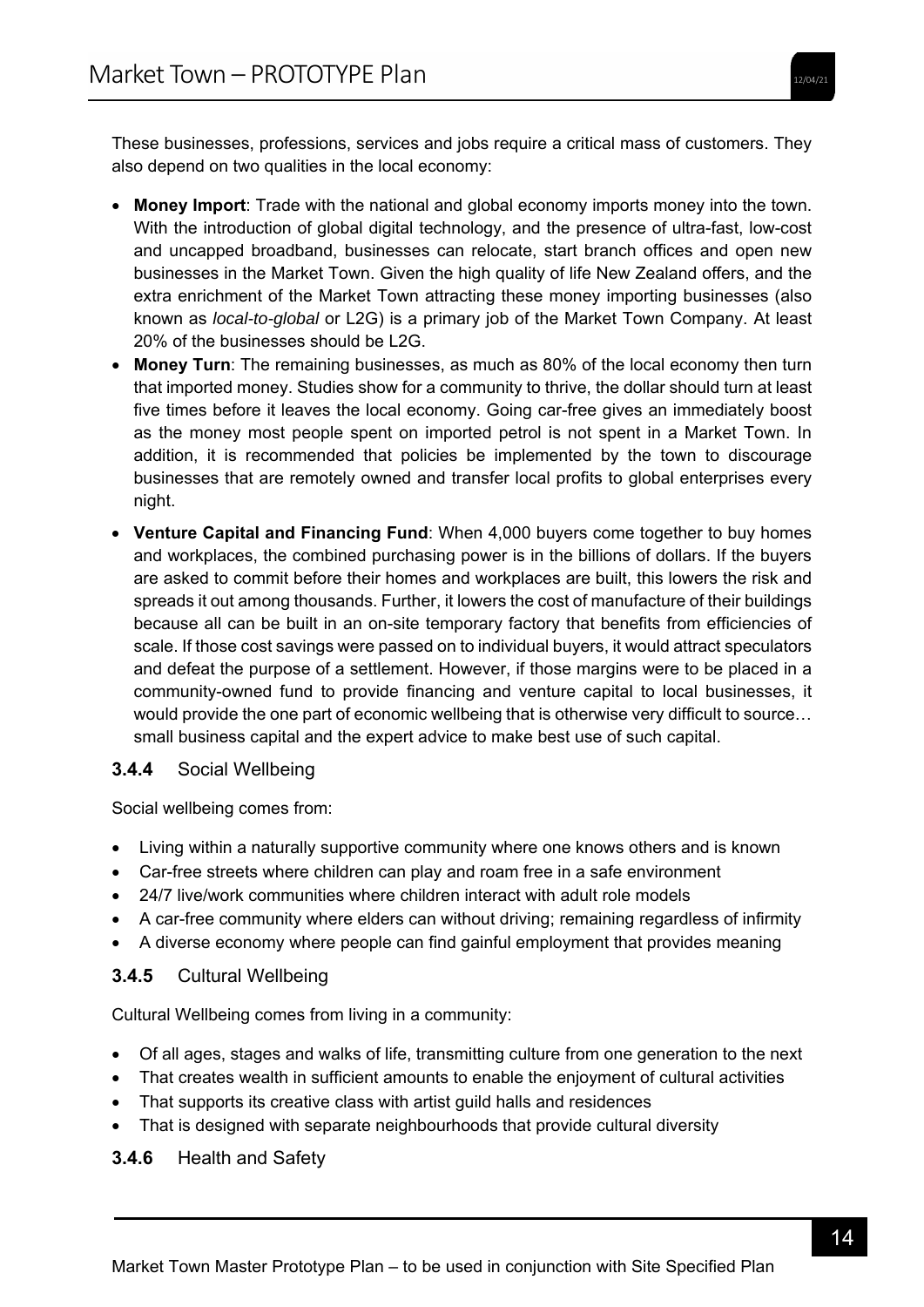The first advice any General Practitioner provides is to get more exercise and eat better food.

- **Walk:** The best exercise is walking. In a car-free environment walking becomes a form of exercise that is natural, especially if the urban landscape is designed to walk in all weather conditions. The Market Town provides this as a core part of its design.
- **Eat:** The Market Town provides the opportunity for its citizens to conduct wholesale purchase of foods, with a focus on lowering the processing that occurs between the farm and the table. This can be done through food grown in the greenbelt, as well as permanent contracts with nearby farms, where the town can specify a willingness to pay higher wholesale prices for heathier foods because the middle-man supply chain is minimised.
- **Streets**: Public safety, especially for children and elders improves when motor vehicles are eliminated from the Urban Core streets. As an intentional pedestrian design, with bicycles and slow-speed electric delivery and service vehicles, streets become safe places.
- **24/7:** As a 24/7 design where adults work in buildings facing the plazas and streets, walking to cafes for breaks, and generally being present day and night, tolerance for crime and delinquency is low. Outsiders with ill intent cannot hide in a car or van. Likewise, town folk who tear the fabric of society find their conduct shunned by their neighbours, especially because the primary social unit is the village, with its political size of about 500 people.
- **Greenbelt**: Almost all children used to be "free range", but there was no word for it, because it was a normal childhood, especially in New Zealand. It means the ability to walk to the beach, go fishing, climb trees and be in the outdoors without adult supervision. The Greenbelt is intended to provide such free-range access.
- **Self-Insurance:** With a critical mass of 10,000 people, it becomes feasible to purchase or operate a supplementary insurance program both to provide for health insurance as well as residential care for the elderly and infirm. The health facilities are built by the Market Town Company as part of the infrastructure, and through annual operating fees, the citizens pay into a self-insurance fund that provides supplementary care for those who need it.

### **3.4.7** Protecting and Preserving the Environment

- **Eliminate the need to drive**: By locating all day-to-day destinations within walking distance, the town opts out of the supply chain of mining, drilling, manufacturing, distribution, infrastructure and maintenance that is required to move people from point A to point B. Opting out is the most effective way to begin to protect and preserve.
- **Build better buildings:** Attached townhouses with better insulation, green technology and lower-impact materials lowers the environmental footprint of the Market Town.
- **Off-grid energy**: Solar energy lowers power cost and ensures a constant energy supply in the event of a catastrophic breakdown in the national grid, such as a major the earthquake.
- **Closed-loop water**: A Market Town is able to be designed with independent fresh, waste and storm-water systems and to ensure that water discharged into the natural environment is clean. Storm water runoff is cleaner – no cars, no car-contamination.
- **Farm-fresh food**: By operating its own food supply systems, more food is delivered in reusable containers with substantially less packaging waste. Food waste is collected, not discarded, to return it to a composting system.
- **Zero waste**: A community-owned company to provide collective buying, common products can be specified with reusable or recyclable packaging, and durability/repair standards can be set for acquisitions to achieve a goa of zero waste.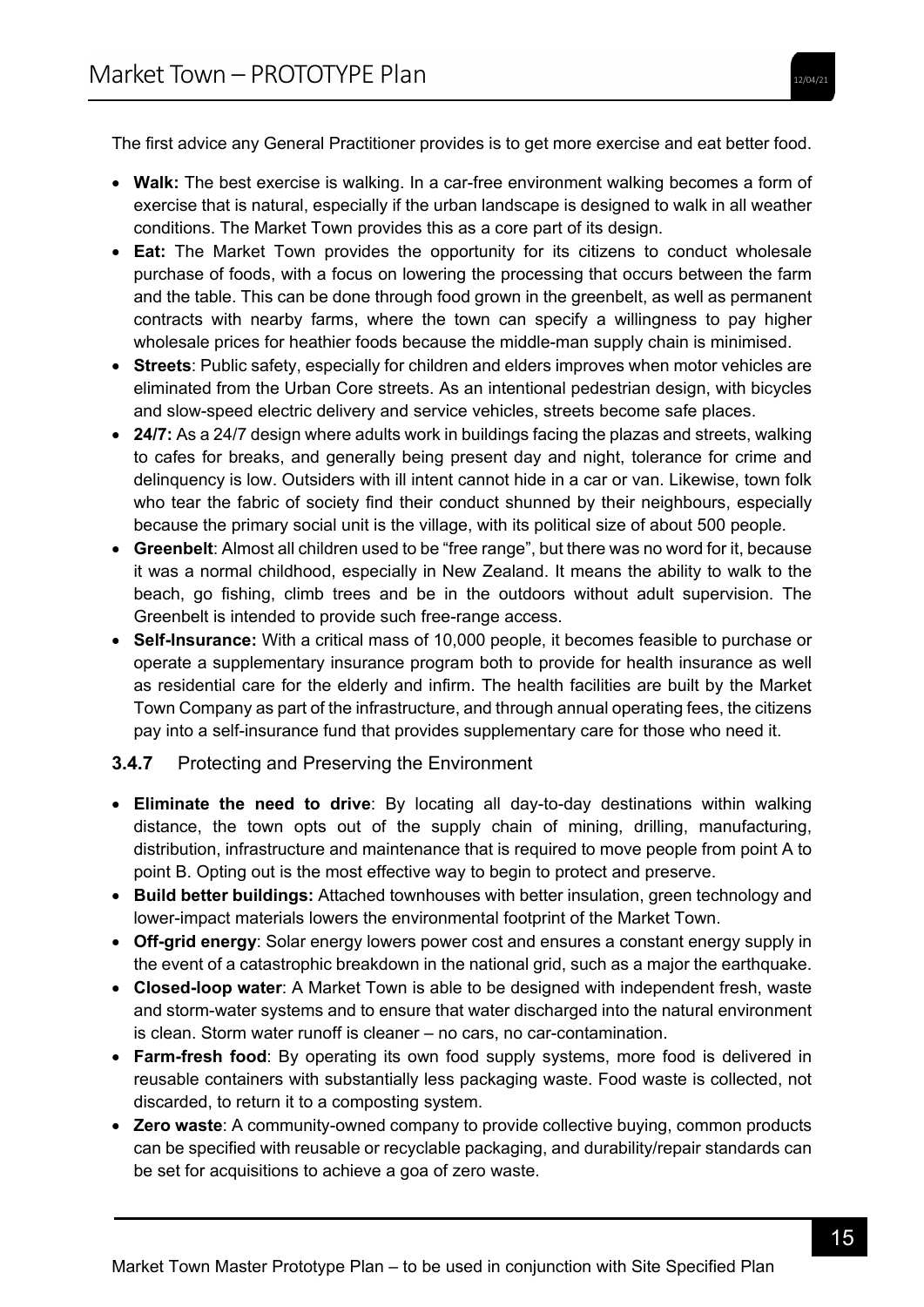- **Lowering consumer demand**: The inherent activities within a socially and culturally enriched environment provide alternatives to consumer forms of entertainment, especially those involving complex electronic devices that have short lives before they are discarded. Face-to-face social connection can be more fulfilling than digital social networks or becoming lost in one's cell phone.
- **Separate People and Nature**: By placing the Urban Core within a Greenbelt that is separated from the human activity by a pet-proof wall, fence or hedgerow, the natural environment has an opportunity to grow in a protected environment. The Greenbelt also serves as a permanent boundary to prevent urban sprawl. If more growth is required, build a new Market Town somewhere else.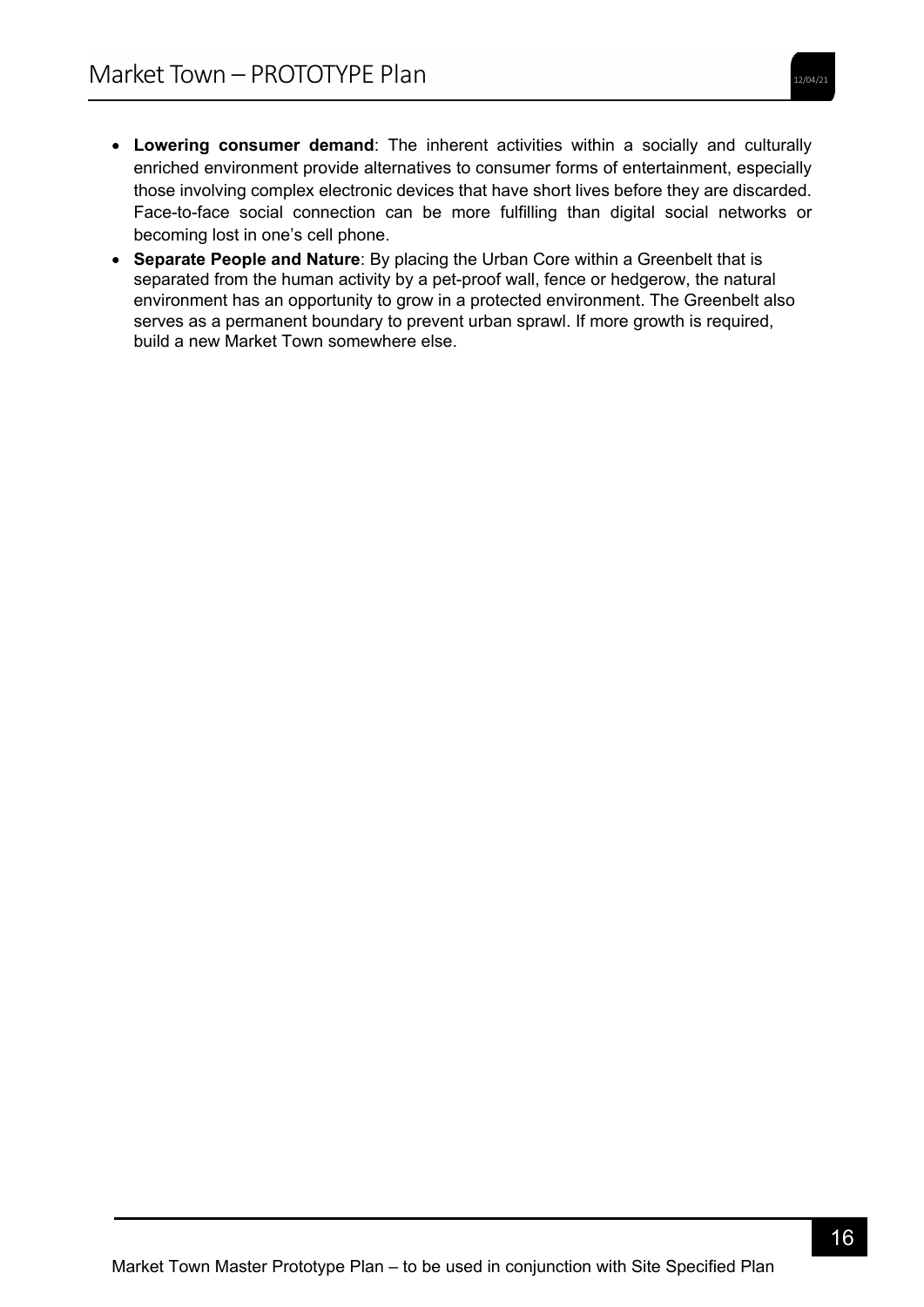# **4 Site selection: specific qualities**

**Greenfield or Brownfield:** Market Towns can be built on greenfield or brownfield sites. However, to be clear, they are not intended to retrofit of an existing town, because the cost of land would be too high, and the existing car-based infrastructure would be incompatible.

**Likely locations outside the regional expansion ring**: Market Towns are intended to be self-supporting, meaning almost all day-to-day activities are within its boundaries. It is designed to have no outbound commuters, students or shoppers. Therefore it does not need to be near existing jobs, schools or shops. It does not require enlarging access roads, since the primary additional vehicular transport will be limited to delivery trucks, business trips, leisure travel and visitor traffic.

The Market Town does not need to be near existing public utilities because it is intended to use water more efficiently to have an adequate supply based on rainfall, process its own waste and storm water, provide its own energy and manage its own solid waste and recycling.

Accordingly, it is not necessary to select land within the next regional expansion ring.

Flat land for the Urban Core is desirable. Reasonable access to international air travel, either by road or feeder airline to Auckland Airport is desirable, noting that a Specified Plan could include upgrading an existing or building an all-weather feeder airport.

**Greenbelt around Urban Core:** In principle, the best Market Town design prevents cross boundary conflicts by acquiring sufficient land that the Urban Core is surrounded by a Greenbelt designated for mixed use, non-residential activities. The principle objection to proposed developments from neighbours is the conflict between rural and urban activities. Rural people do not wish to see or hear urban activities in what was previously a rural area. Urban people within the town do not wish to hear the sounds, smell the odours or suffer the sprays that accompany rural farming. A Greenbelt provides separation. The Greenbelt also ensures that the town size remains fixed without the development sprawl that otherwise happens in New Zealand. In some cases the Greenbelt can include an existing public reserve or waterway; in others it may be owned by the Market Town.

**Car-free Urban Core**: Eliminating the need to drive within the town addresses a wide range of public health and safety concerns, lowers the cost of living, makes it easy for elders to remain in their homes when they no longer drive, and provides for a more cohesive and connected society. It allows for a more compact design because streets are for people, not vehicles other than bicycles and slow-speed (10kph) electric vehicles.

**Town Centre**: The design pattern intends for taller buildings toward the middle. Unless site specific geography suggests differently, the centre of the Market Town is a central town square surrounded by a four-story town centre. The town centre will have higher building, larger buildings and more formal buildings including public buildings, office buildings, apartment buildings and private mansions that would be inappropriate in the villages.

**Side-by-side villages**: Surrounding the town centre are side-by-side, distinct neighbourhoods called villages. Each covers approximately 4 hectares with an average density of about 70 buildings per hectare, which, including open space is about 200 total buildings. Each village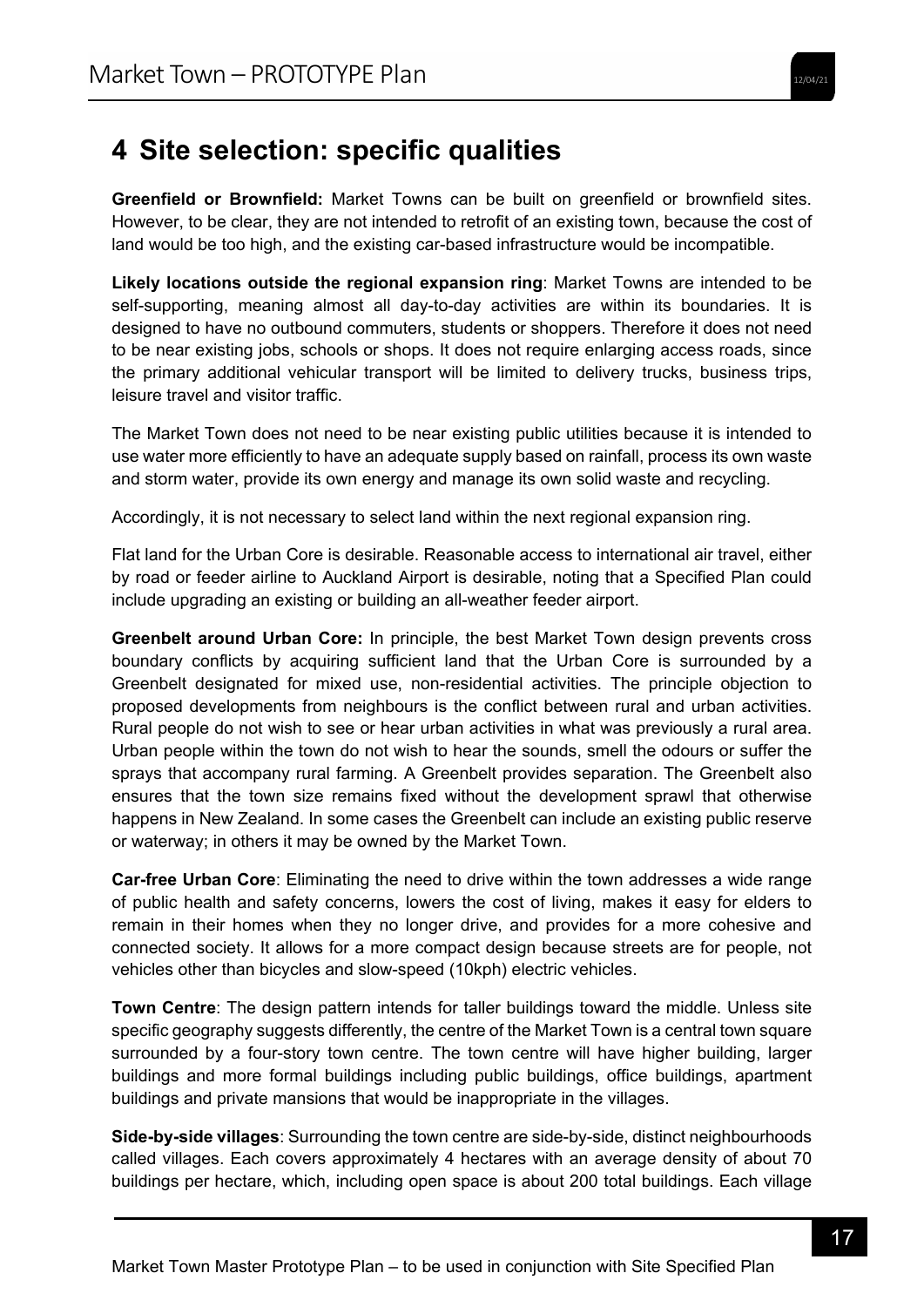has a village plaza with the highest level of social and commercial activity. Villages have clearly demarcated boundaries and the founding villagers are invited to participate in writing their village's distinctive design code to give each its own character.

**Motorpool and freight depot**: Outside the Urban Core, within the Greenbelt, closest to the primary transport link (in most cases, the main road), the Market Town includes covered garage parking for motor vehicles as well as a transfer depot where highway trucks transfer goods to local delivery electric vehicles. Any resident may own and keep a motor vehicle in the garage, and the Market Town Company will operate a low-cost, automated car rental business to give residents a more affordable alternative when they need to drive away.

**Walk-to industrial park:** It is recommended, but not mandatory, that the Market Town include an industrial park within the Greenbelt to provide blue-collar jobs. These can be expected to include hi-tech/clean tech as well as for local food processing.

**Self-supporting utilities**: It is recommended that the Market Town build its own solar array with both PV and thermal energy collection. Unless this town-wide system is installed on roofs within the Urban Core, it would be placed in the Greenbelt. Similar systems would be in the Greenbelt for solid waste recycling, rainwater harvesting and storage, and stormwater and wastewater reuse.

**Temporary Activity: Initial manufacturing of Market Town buildings**: The local economy requires a critical mass of local customers at the onset. Accordingly, all buildings must be built and occupied within a short time frame. This requires building thousands of multi-floor buildings which is best done on site using mass production and automation. Primary materials in their densest form are delivered onsite to minimise delivery traffic and are assembled on site in a covered, climate-controlled temporary structure to allow 24/7 operation. The structure may be a tensioned fabric structure over a concrete pad, where at the end of assembly the structure is removed. Or it may be a permanent structure initially used for the temporary, onetime activity and on completion converted to a pre-approved permitted use such as sports facility, food growing, motorpool or clean-tech industrial. By building on site, LTSA vehicle size limits do not apply. On public roads, any vehicle over 3.1m requires flag trucks. If buildings are made on site and delivered on private roads the only limit is the width of the private road.

**Local management of local affairs**: In the same way a shopping mall owns and privately manages the activities within its private property that is used by the general public, the Market Town owns and manages all its common land and property within its boundaries, including streets, parks, utilities and buildings that provide a common good for residents and visitors. The town will operate within the context of the host Council, but will ask less of the authority because the town will provide local services privately. This is done through a citizen-owned company that operates under company law so that it may operate for-profit as well as not-forprofit activities that are of benefit to its residents and the surrounding regional economy.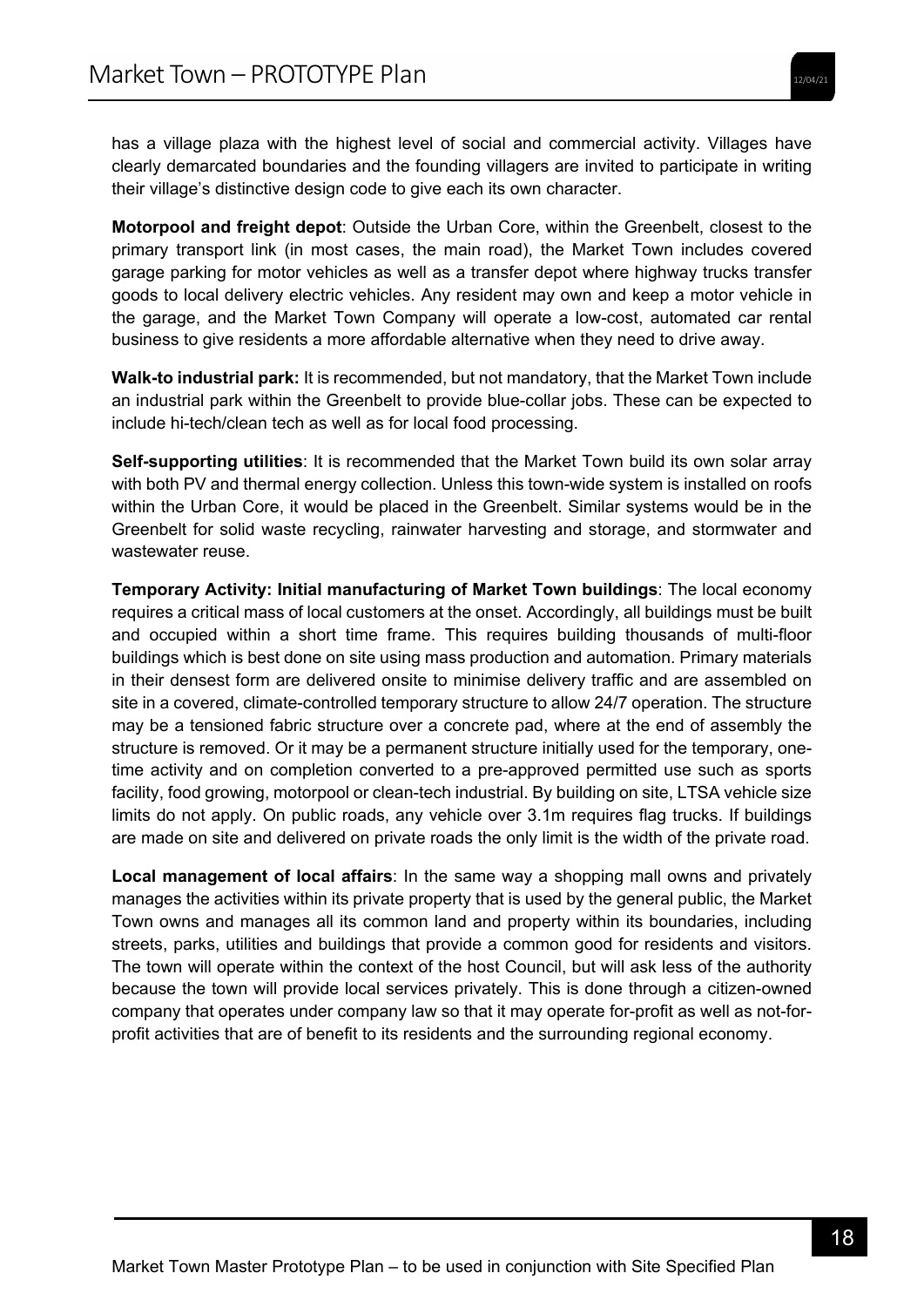# **5 The Market Town Prototype Plan**

This section is written in the form of a Public Plan Change, Operative District Plan or a plan for an Urban Development Authority. In conjunction with the Site Specified Plan, it would be evaluated by independent commissioners to ensure compliance with the Resource Management Act and other relevant legislation.

### **5.1 Prescriptive Site Specified Plan**

The final Site Specified Plan is prescriptive. The land and every improvement to the land, including fixtures, structures, buildings, roads and plazas, precise location of the Urban Core and the Greenbelt and every improvement within the Market Town boundaries shall be set out in the same way a Resource Consent for planning and Building Consent for construction is prescriptive. Once built, the Market Town is intended to function similar to a historic zone – no external changes for no less than 50 years without a comprehensive consent application.

In this way, the public, and the residents, may feel secure that what is proposed is what will happen, and once built (with all construction completed within the same timeframe) neither the neighbours nor the residents will be subject to the noise, dust and inconvenience of demolition or construction for at least two generations (50 years). This rule is not intended to obstruct necessary changes where the Site Specific Plan erred in good planning, but to discourage the whims of architectural fashion or subsequent property owners seeking to advance their pecuniary interest at the expense of public interest.

Alterations after the Market Town is built in accordance with the Site Specified Plan shall require a majority vote of the Market Town Board of Directors to apply to a hearing board of independent planning commissioners. If the alteration is in a particular village, it first must secure a majority vote approval of the village citizens, in a village meeting or by poll.

Each village shall have its own Design Code. Building owners may alter the external visual appearance of their building within the constraints of the Design Code.

The Specified Plan shall be encourage building design that allows for internal reconfiguration as the needs of society evolve and building work within the building shall be permitted provided it does not involve undue noise, dust, spray drift or other noxious activities beyond the building walls.

### **5.2 Market Town Purpose**

The purpose of a Market Town is to provide for self-contained, self-supporting, complete community that follows the development pattern found in pre-industrial towns in which all dayto-day destinations are within walking distance. As civilisation moves into a post-industrial era, the earlier human-scaled development patterns become relevant once again.

The town is built upon a self-supporting local economy in which diverse businesses conduct their business using advanced technology, most notably global, ultra-fast broadband that supports a wide, and ever-increasing set of tools that support international trade and commerce. These local-to-global businesses import the money that is then recirculated among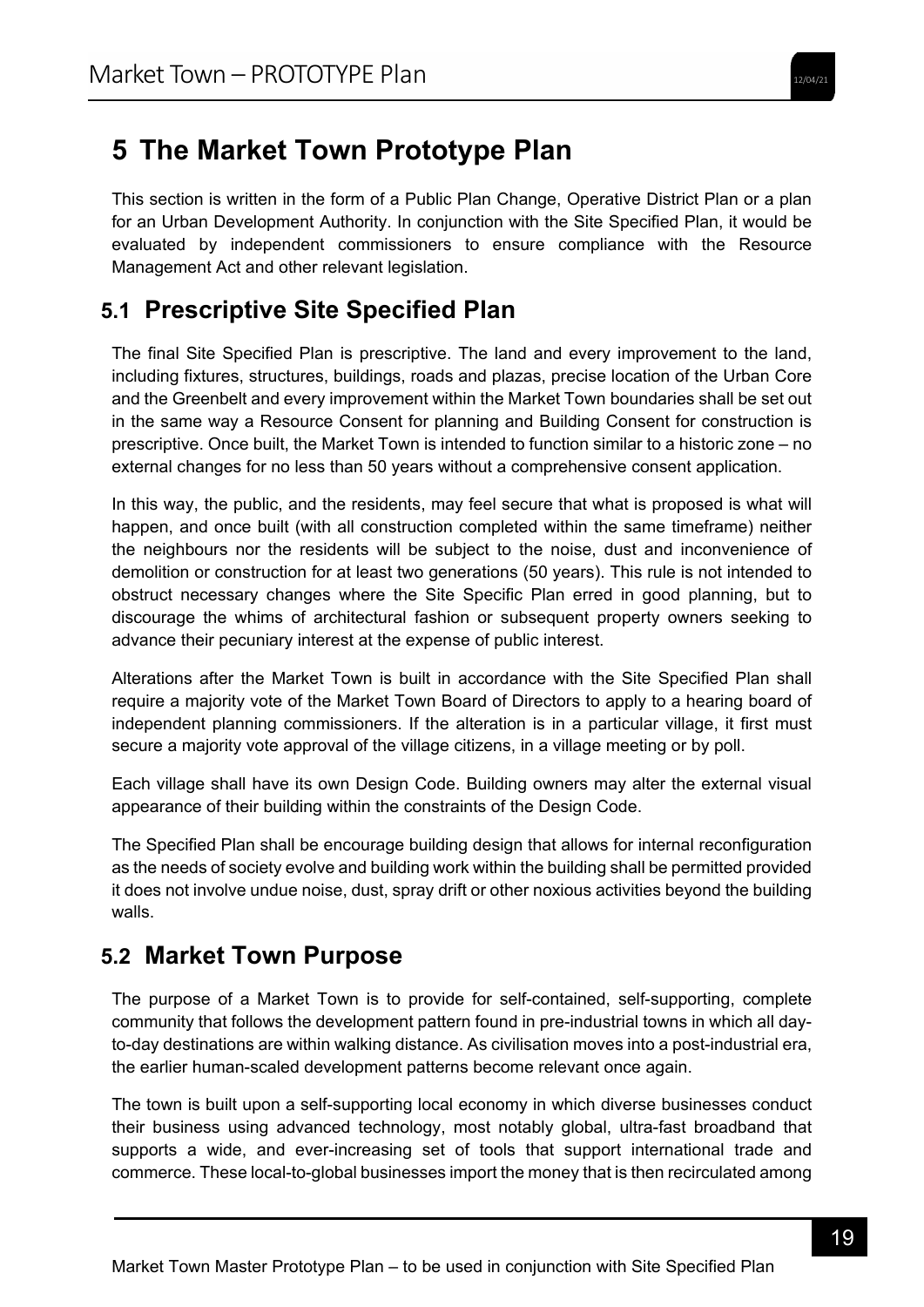the many local-to-local businesses that people frequent on a day-to-day basis. See Appendix A, below, for a list of some of these local-to-local businesses.

The purpose of the local economy is to enable its citizens and town visitors, and the people of the surrounding host region to enjoy *a good life*, understood as the social pursuits of

- **•** Conviviality
- Citizenship and
- Artistic, intellectual and spiritual growth.

In other words, it is intended to implement the purpose of the Resource Management Act: to enable its local people and their communities to provide for their economic, social & cultural well-being, health and safety while protecting and preserving the environment, in the present and for the foreseeable needs of future generations.

The principle characteristic of the Market Town is that it is technology not transport based. There are no motorway-sized cars, trucks or buses operating within the Urban Core. In as much as is possible, outbound commuting is discouraged except for irregular business travel. Home, work, school, recreation, shops, services, public dining and other daily activities are all within town and are accessed by walking, cycling or low-speed electric vehicles.

The specific purposes of the Market Town are to provide for residential urban living and visitor experiences in a mixed use design often found in pre-industrial towns. Most buildings are multiple floor, attached, wide and shallow townhouses in which some buildings may combine residential and commercial activities as is frequently found in historic, pre-industrial towns.

Because the optimal size of a face-to-face community in which people know and take care of each other is 250-750 (on average 500) people, but the optimal size for a self-supporting local economy is closer to 10,000, the Market Town is divided into side-by-side neighbourhoods, called *villages* that are built around a more formal cosmopolitan town centre. Each of the villages is encouraged to be settled, as opposed to developed, which means that the people who will live there are invited to become involved at the onset of the project – thus enabling the people (the settlers) and community (collectively as the settlers of their village) to provide for their economic, social and cultural wellbeing. In doing so, they set out the unique the character, flavour and quality of their particular village.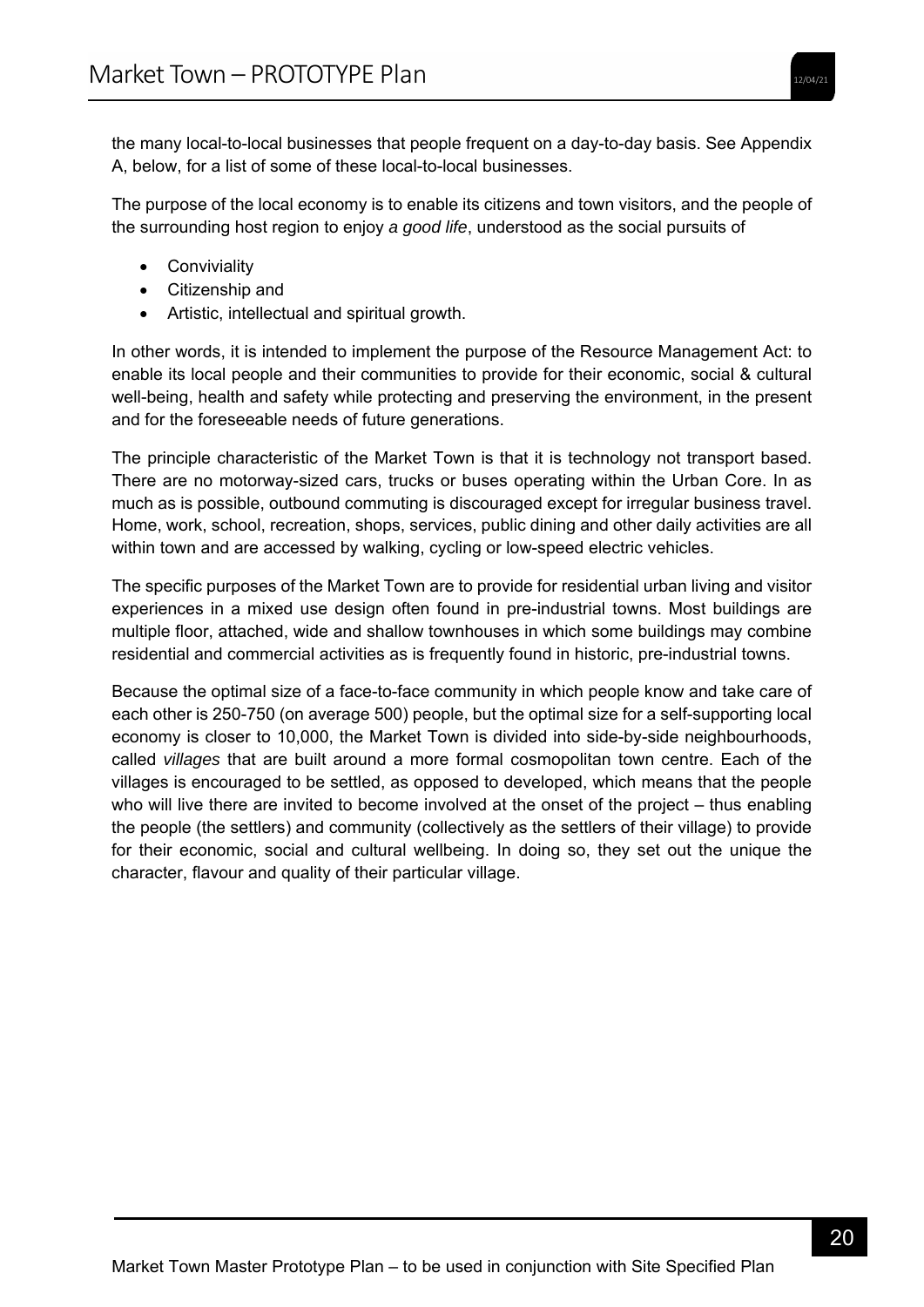# **5.3 Objectives and Policies**

# **Objective**

**5.3.1** Development of an integrated Market Town based on a self-supporting local economy incorporating residential living, visitor accommodation, small-tomedium scale commercial activities and the full breadth of community life within a framework of an Urban Core town centre and surrounded by an open space greenbelt.

# **Policies**

- **5.3.2** Use of a Site Specified Plan based on the Master Prototype Plan to establish the special layout of development within the several Market Town zones to provide for diversity of living and complementary activities, taking into account:
	- Integration of activities and servicing;
	- Streetscape, landscape and amenity values
	- Local wealth creation and social / cultural enrichment, health and safety
	- Zoned separation of motor vehicle areas and pedestrian/cyclist areas
	- Separation of Urban Core and surrounding countryside with a buffer zone
- **5.3.3** Ensure subdivision and development incorporates the design elements shown on this Market Town Prototype Plan as described in the Rules and Activities and that it includes:
	- Motor vehicle access roads to the Market Town
	- Motorpool for resident vehicle parking access and bus/shuttle transfer
	- Visitor parking access and bus/shuttle transfer
	- Freight depot access
	- Industrial park access
	- Market Town service fire and utility vehicle access roads in the greenbelt
	- Pedestrian, cycleway and low-impact vehicle roads in the Urban Core
	- Alleyways, footpaths and public stairways in the Urban Core
	- Road connections
	- Open space
	- Access connections including public safety
	- **Trails**
	- Boundaries and gateways between villages
	- Protective walls, fences and hedgerows that preserve amenity values
- **5.3.4** Ensure the Site Specified Plan provides sufficient buffers to mitigate cross boundary conflicts between the residents of the Market Town Urban Core and the residents and/or rural activities of the properties adjacent to the Market Town boundaries.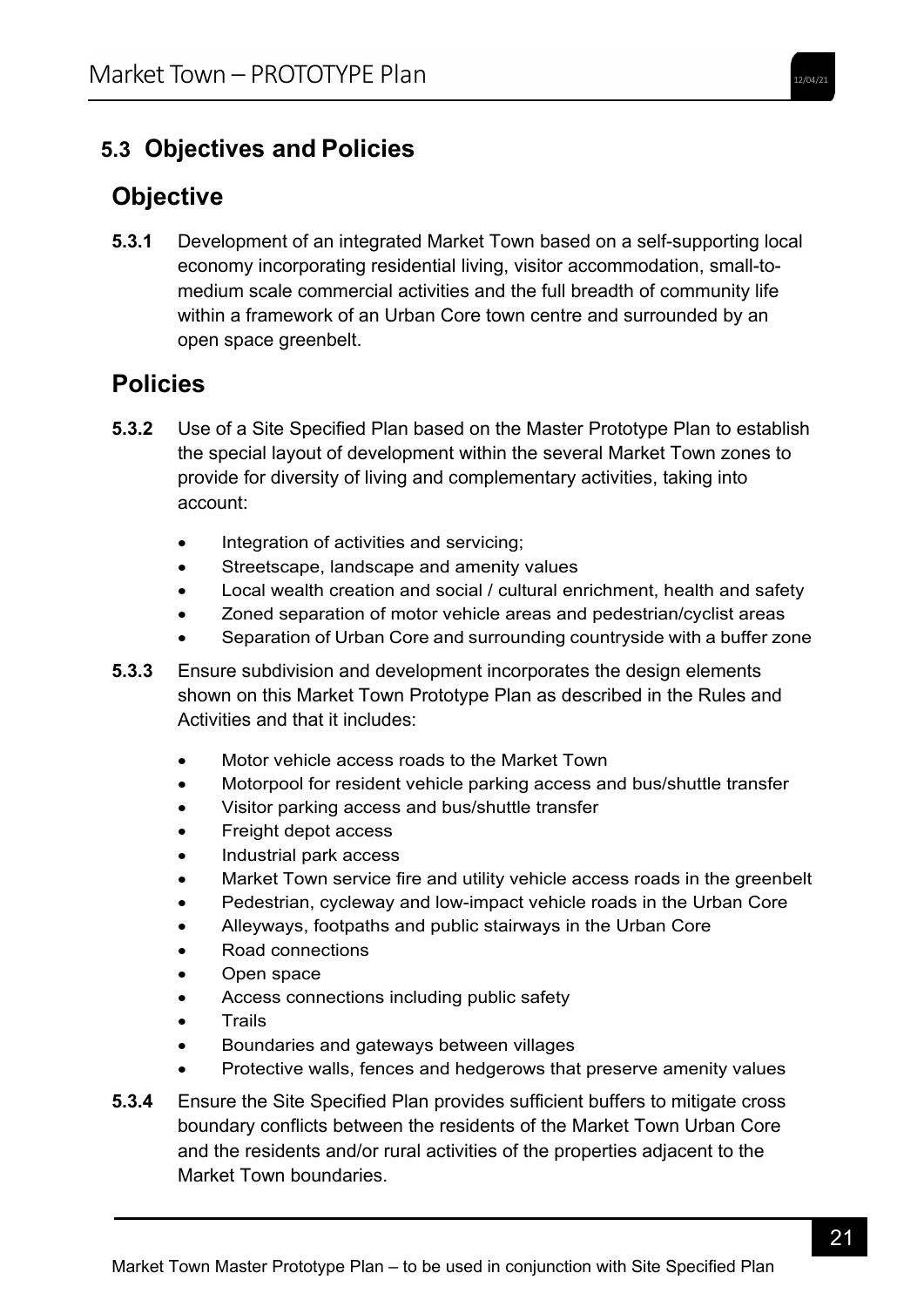- **5.3.5** Provide for public access to the commons owned by the Market Town
- **5.3.6** Provide for local biodiversity through
	- The protection and enhancement of existing ecological values, in a holistic manner
	- The enhancement of ecological values in the Greenbelt
	- Where appropriate, the provision of new reserves for native flora and fauna in the Greenbelt where Nature is primary and people restricted
	- Building appropriate and attractive barriers between the Urban Core and the environmentally sensitive parts of the Greenbelt to keep pets out
- **5.3.7** Ensure that development within the ecologically sensitive areas of the Greenbelt results in a net environmental gain
- **5.3.8** Ensure that development and ancillary activities within the Greenbelt maintain or enhance the character of the landscape.
- **5.3.9** Provide for garden allotments and food growing and associated activities in appropriate areas of the greenbelt, while ensuring that development associated with those activities does not result in cross-boundary conflicts
- **5.3.10** Provide a diversity of living accommodation, including homes for
	- Two parent families and solo parent families
	- Extended families (whanau) and collective living (unrelated persons)
	- Solo persons living alone
	- Solo persons living in halls of residence
	- Adult couples without children
	- Young adults living in their first home away from family
	- Low-earning workers / essential workers
	- Moderate-pay professions (such as teachers and public servants)
	- Artist and creative class housing
	- Elders living in autonomous elder housing
	- Assisted living and nursing care living
	- Apartment living including comfortable minimalist housing (tiny units)
	- Co-housing and other forms of cooperative or intentional housing
- **5.3.11** Enable the development of education, business innovation and associated activities within the villages and on a larger scale in the town centre
- **5.3.12** Ensure the visual impacts of the motorpool, freight depot, industrial park, sports and festival fields, outdoor car parking, and other development and utilities within the Greenbelt are appropriately mitigated through landscaping and the provision of open space.
- **5.3.13** Enable commercial activities throughout the Urban Core of a form and scale that compliments the amenity value of the villages and town.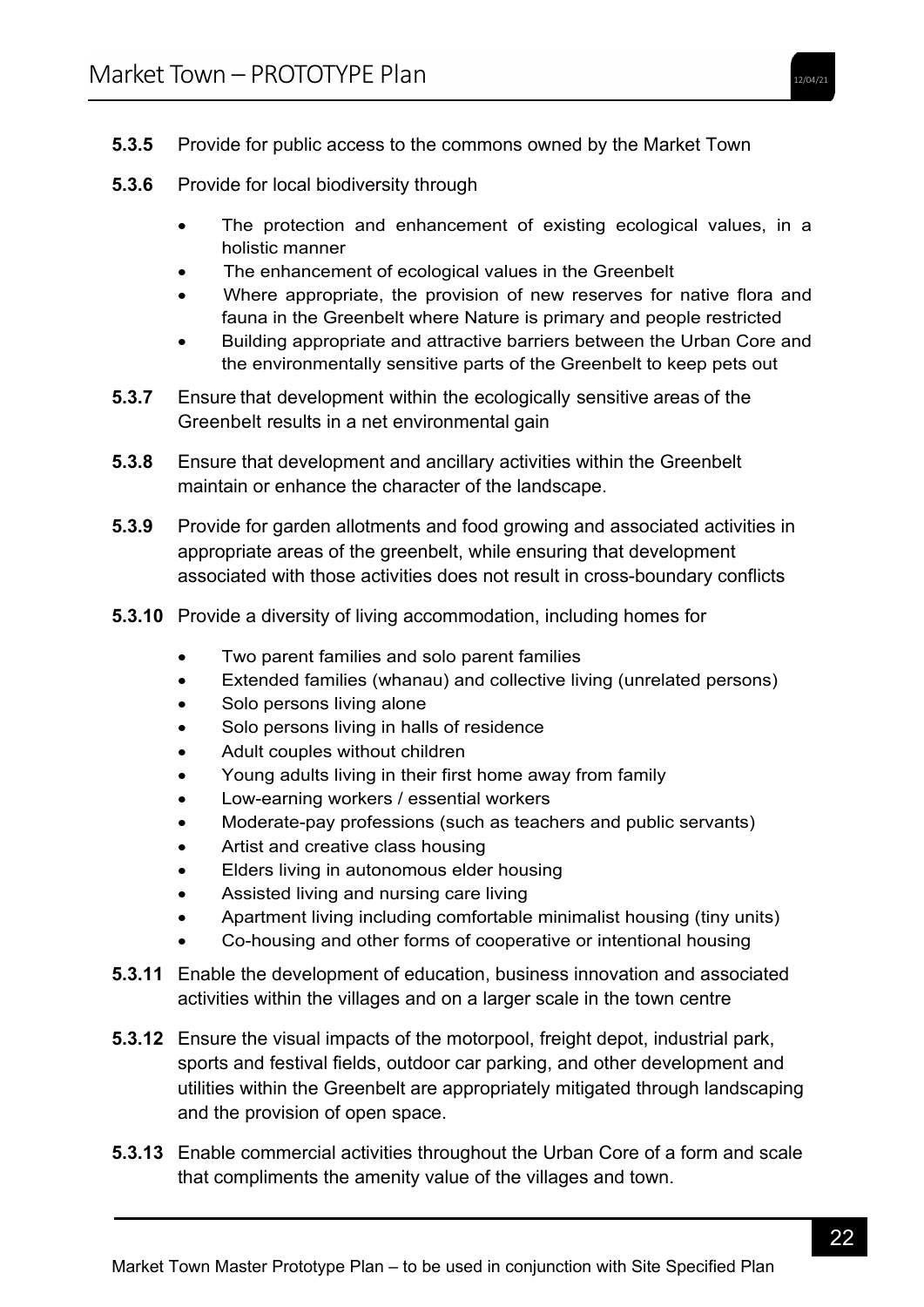- **5.3.14** To ensure that the local commercial activity within the town is primarily designed to service the needs of the people of the town, and not become a shopping destination for the surrounding region in a way that generates significant new car traffic on the access roads to the Market Town.
- **5.3.15** To ensure that the Market Town encourages visitor activity while discouraging tourist activity (see Definitions for the distinction)
- **5.3.16** Enable commercial and community activities and visitor accommodation, provided residential amenity, health and safety are protected or enhanced through:
	- Compatible hours of operation and noise
	- A high standard of building design
	- An appropriate scale of activity and form of building development
- **5.3.17** Use residential development controls to protect privacy and amenity, provide access to sunlight, achieve design cohesion and to provide appropriate opportunities for outdoor living.
- **5.3.18** Provide for medium-density, small-lot housing to ensuring the scale and form of built development provides an appropriate standard of residential amenity and design in a village and town environment
- **5.3.19** Avoid industrial activities in the Urban Core other than craft industries that do not produce adverse effects of noise, vibration, dust, offensive odour, light or freight.
- **5.3.20** Ensure provision of integrated servicing infrastructure, roading and vehicle access that separates car-free from freight delivery and motorpool zones.
- **5.3.21** Ensure an adequate level of sewage disposal, water supply and refuse disposal services are provided which do not adversely affect water or other environmental values, and are as much as possible, self-contained.
- **5.3.22** Ensure an adequate level of energy supply that, where possible and feasible, is supplied by on-site solar and other renewable energy capture and storage, both electrical and thermal.
- **5.3.23** Provide for a self-supporting local economy through the use of a citizenowned Market Town Company that operates in a way that it can support and enhance economic wellbeing of the people and communities through the management of private venture capital and financing funds that are of, by and for the people of the town, for the benefit of the people and communities of the town and the surrounding host region.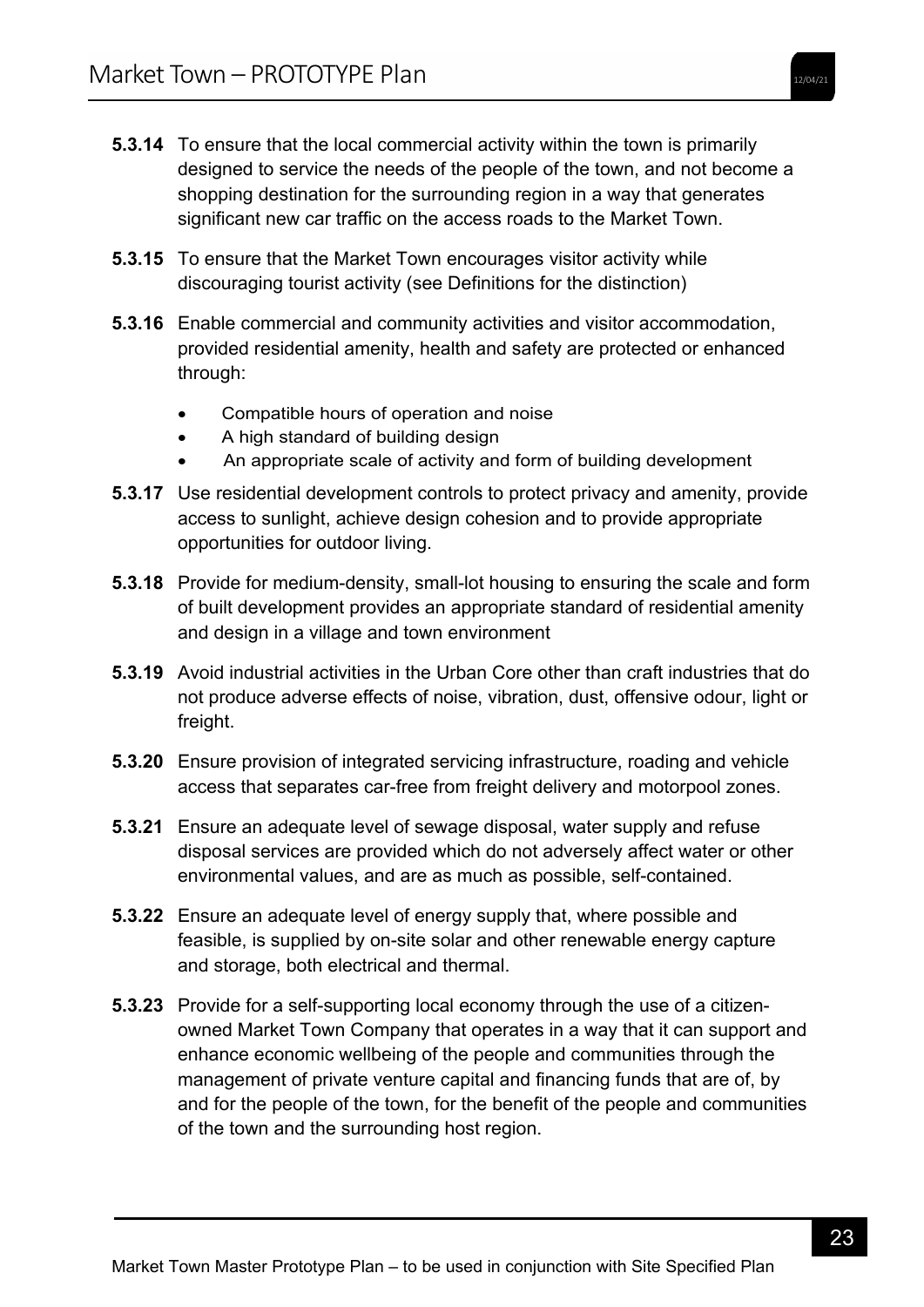### **5.4 Activities and Rules**

### **Activities**

Activities within the Market Town are based on a hierarchy of height, with the tallest activities in the middle, around the central town market square that includes:

### *Urban Core*

The Urban Core is where everyone lives. It is based on traditional town design where urban day-to-day activities occur: sleeping, eating, working, shopping, learning, interacting and enjoying daily life. As a self-contained design, it is intended to eliminate the need for cars or mass transport to accomplish the chores of daily life. It includes the following activity zones.

- **5.4.1 Town Square**: In the middle of the town (or where appropriate, subject to the specified site plan geography), a large public square
- **5.4.2 Tower:** The tallest building is a five-story clock tower that provides a lookout over all the town. It is located on or by the central town square
- **5.4.3 Town Square Buildings**: The prominent public and private buildings (Urban Core Structure Plan - Activities ) that face the central square, and designed to complement public outdoor activity including public events that look up to balconies on public buildings
- **5.4.4 Town Centre Buildings:** Larger buildings up to four storeys
- **5.4.5 Villages**: One side-by-side village for each cluster of 250-750 people (500 on average), about 4 hectares each with no more than 60% site coverage and a three-storey height limit of primarily attached townhouses. Each villages has its own design code, and a neighbourhood boundary that defines its identifiable character.
- **5.4.6 Village Plazas**: Each village is built around its own central plaza that includes certain commons buildings as identified in the Urban Core Structure Plan – Activities
- **5.4.7 Urban Core Walls**: The word *urban* originally meant a walled town. In the 21<sup>st</sup> century walls are not needed for military protection. Walls define the town's boundaries ensuring it does not sprawl over time. It also contains cats and dogs that may cause damage in the greenbelt, and protect straying toddlers and elders suffering dementia who may get lost. The walls can be a combination discrete walls and buildings connected to the wall.

### *Greenbelt*

The surrounding Greenbelt is intended to prevent cross-boundary conflicts and give people a place to experience Nature at a higher level than the conventional city park. It is also intended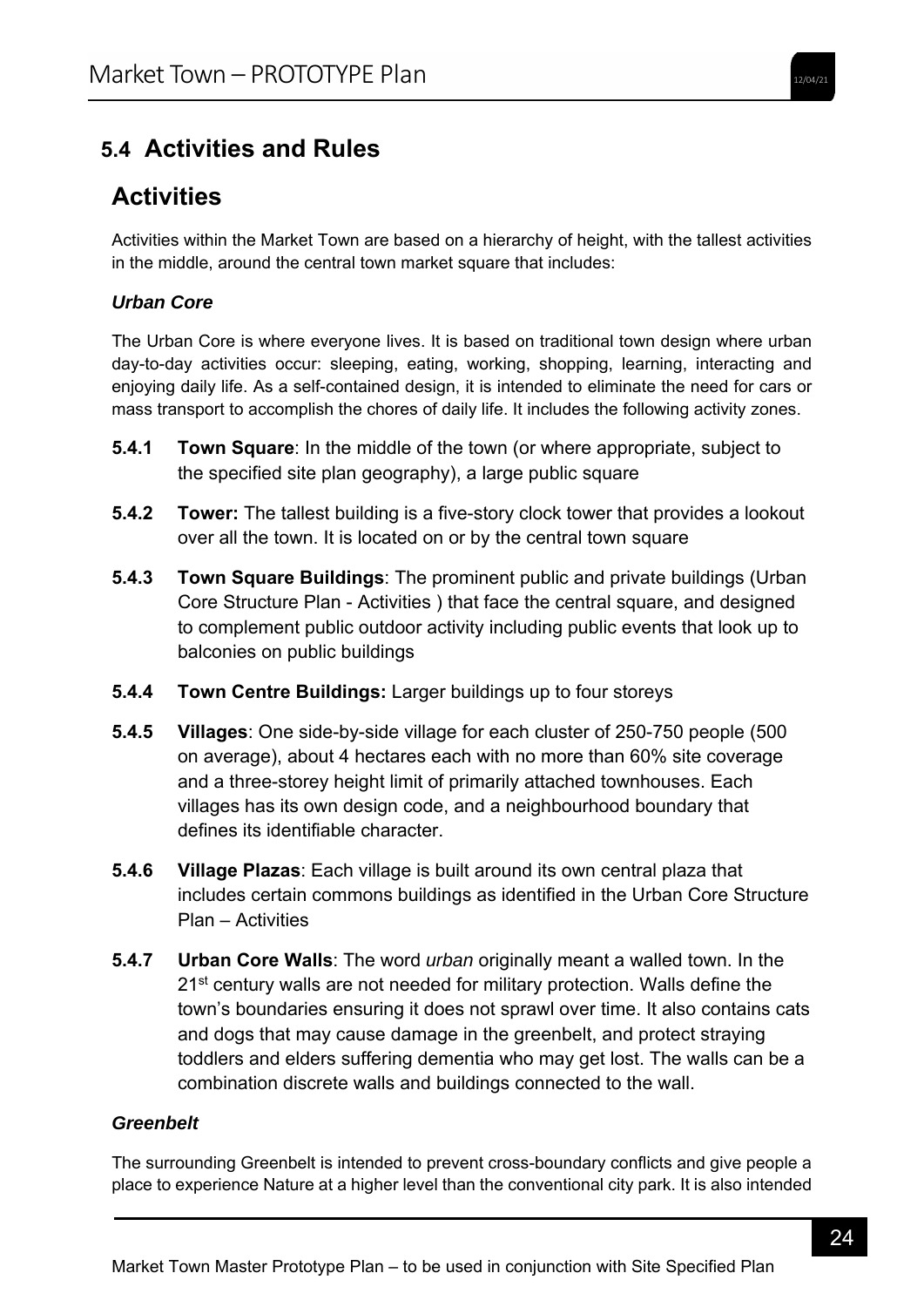to provide space for activities that need separation from urban living, including town utilities, food and plant growing, recreational activities, enclosed clean-tech manufacturing as well as the transport linkages with the outside world.



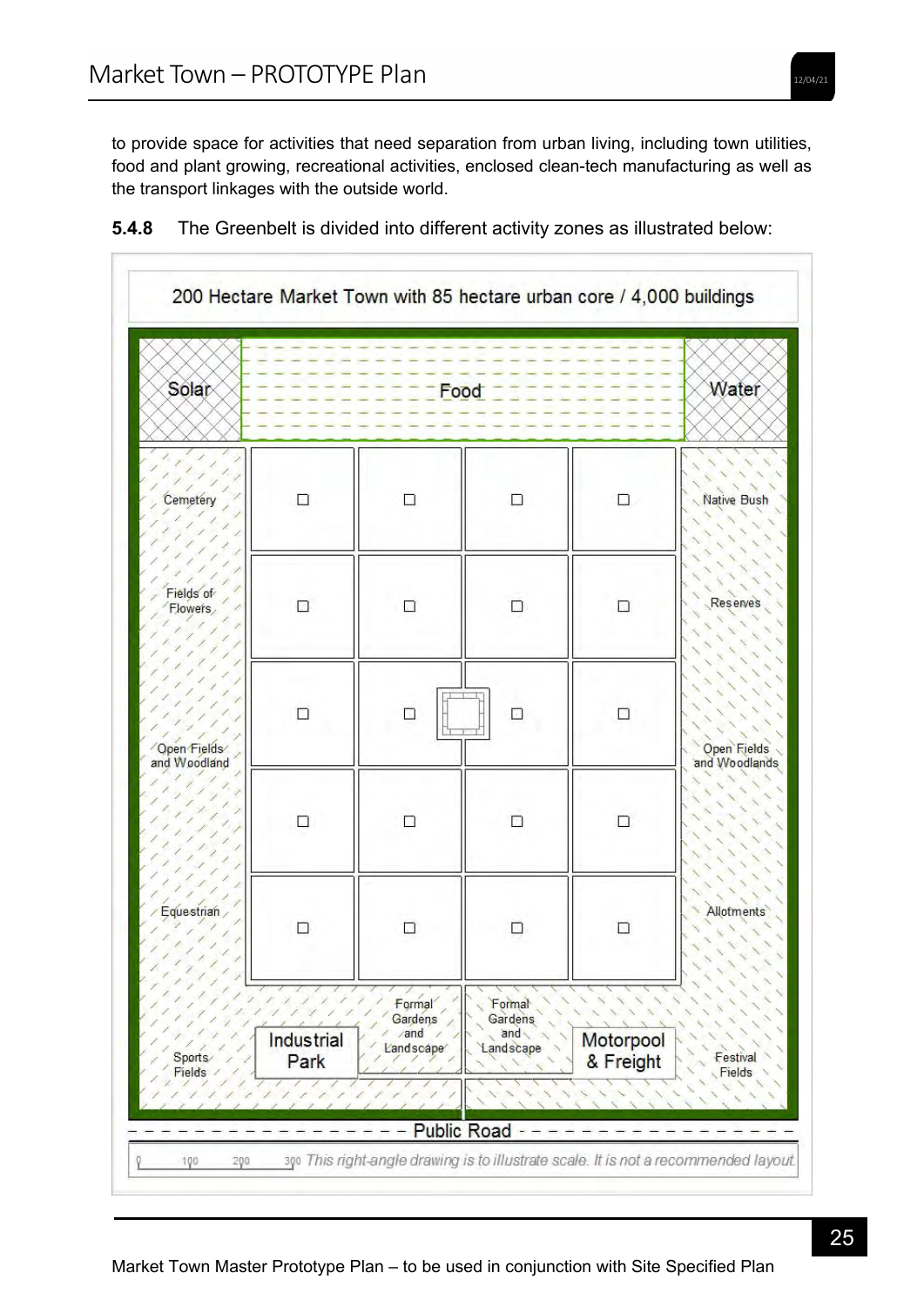- **5.4.9 Perimeter boundary**: The Greenbelt shall have a perimeter boundary that becomes the first layer to mitigate cross boundary conflicts. It shall add to the amenity value of the surrounding land, which may mean a hedgerow, windbreak, stand of trees or similar compatible design. In parts of the Greenbelt designated for native regeneration and protection of native flora and fauna from predators such as stoats or possums, where a barrier wall or fence is required, it shall be designed to not be seen by the public or that the surface visual amenity is improved with climbing plants or equivalent.
- **5.4.10 Non-residential buildings**: The Greenbelt shall have non-residential buildings that are suitably mitigated.
- **5.4.11 Dams and Other Structures**: structures for the retention of water, ponds, streams, water races, drains, channels and pipes are a controlled activity in the greenbelt.
- **5.4.12 Transport Management**: All registered motor vehicles including cars, trucks and buses terminate in the Greenbelt in the motorpool, freight depot, transport link or industrial park. Transport into the Urban Core is by smallsize, slow-speed electric powered vehicles, both for delivery of goods and passengers. Emergency service and utility vehicles are purpose built for the Urban Core. Exceptions are by town permit.
- **5.4.13 Other Linkage**: Some locations may require rail linkage and/or the construction of a feeder airport to link the Market Town with NZ's several major international airports. These linkages are outside the scope of the Market Town prototype plan, except for the connections that may be within the Market Town boundary.
- **5.4.14 Adaptations of the Greenbelt**: In some Site Specified Plans, existing resources, including waterfront, an existing local, regional or national park or reserve, surrounding hills or mountains, or other beneficial landscape feature may be incorporated into the Greenbelt plan without requiring it is owned by the Market Town as commons.

If, for example, a site would be located along waterfront, the coast, a lake or river, it may be deemed appropriate to place the cosmopolitan town centre along the water, rather than in the middle of the town. Or an appropriate site may have a regional park adjacent to it that would serve as an appropriate part of the greenbelt. In such as case, it may be deemed appropriate to include the park as part of the special plan, provided the public land is reserved as a park in perpetuity.

# **Specific Activities**

**5.4.15 Buildings**: Buildings within the Urban Core shall be subject to the following controls as exercised by the Market Town Company and set out in the Site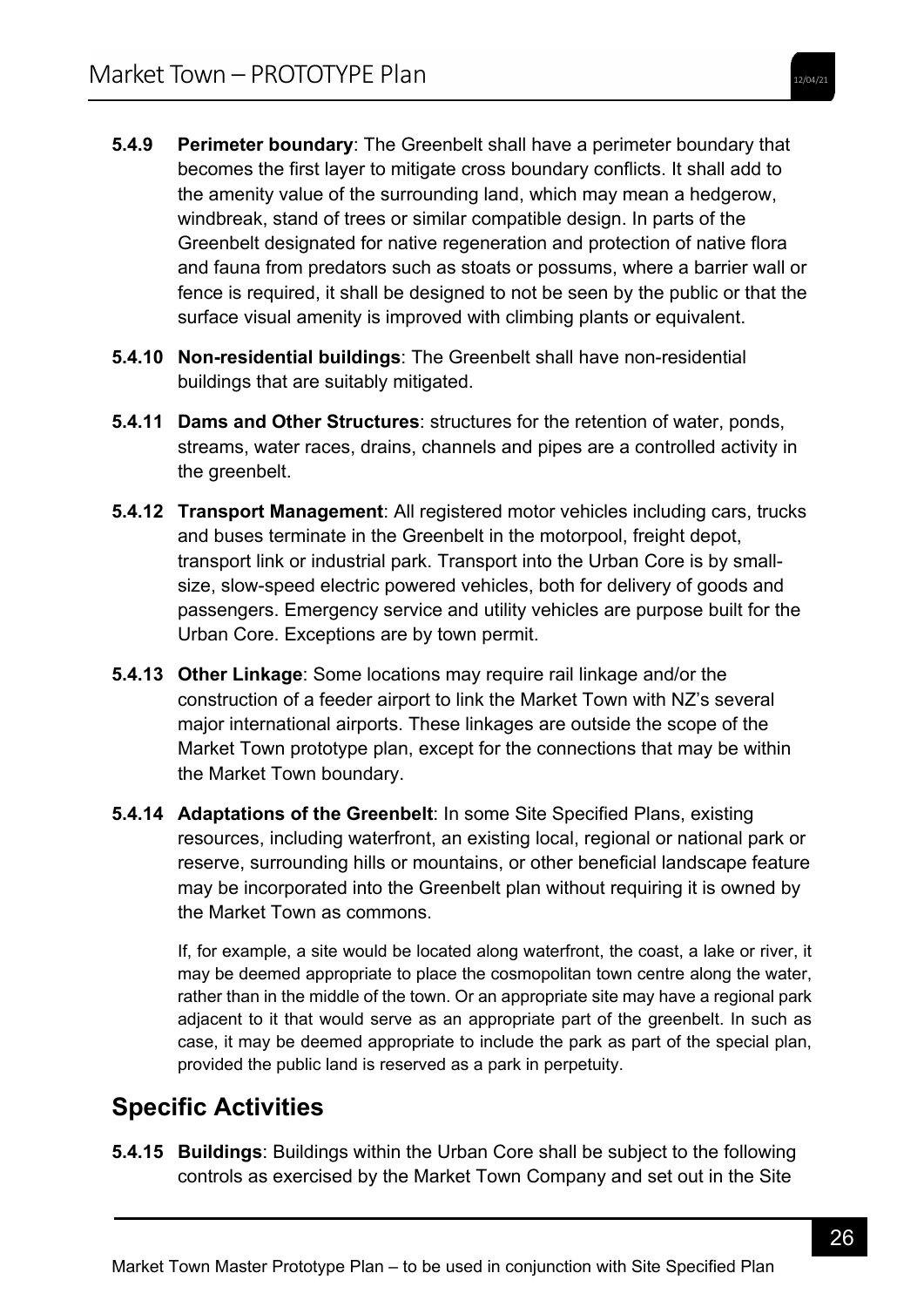Specified Plan:

- **Platform**: All buildings in villages shall be located on fee-simple building lots that are the size of the building footprint. Buildings shall be located along the commonly-held car-free street fronts, with most attached – no setback from the adjacent buildings. Buildings that are set back from the adjacent buildings may use the commons for potted plants and seating.
- **Medium Density**: The median size of a village is 4 hectares for about 200 mixed use buildings, typically three storeys in height (not including rooftop outdoor living and optional rooftop glasshouses). Site coverage of all buildings in each village shall not exceed 60% including optional living arcades where the building purchaser may build an arcade over the street in front of their building and gain exclusive use of the flat roof as personal outdoor space.
- **Design Code**: At its founding, the first settlers in each village shall be invited to participate in the writing of their village's design code with professional support and guidance. This is the process whereby the Resource Management Act enables the people and community to provide for their wellbeing, health and safety. The settlers will establish the guidelines for buildings within their village including:
- i) The *theme* or general look, feel and character of their village
- ii) The application of that theme to exterior appearance, exterior lighting, signage, and other aspects of building design to ensure visual amenity and social cohesion of the streetscape.
	- **Bulk and Location**: The streetscape shall have variety in height, width, depth, setback from the road, as well as variety in ornament, surface treatment, balconies and joinery design to add to amenity value. This shall be accomplished by variable pricing of buildings and other incentives the Market Town shall offer.
	- **Exterior Lighting**: Building exterior lighting shall not result in glare on adjacent roads or property, and except where required for a particular effect shall only use warm lighting (2700k or lower).
	- **Colours and Materials**: The theme selected by each group of village founders will determine the range of acceptable colours and materials for that village or sectors therein. Some themes may be traditional, others modern; some may make reference to regional historical design, others may make references to the shared culture of the founding settlers. Variety with low-maintenance, durable materials that offer a harmonious visual amenity is encouraged.
	- **Building Outdoor Living Space**: The village distinguishes public and private space acknowledging that people are social by nature, but also have a need to be alone, or to be alone with their family. Accordingly, public outdoor social space is provided by the plazas, public dining,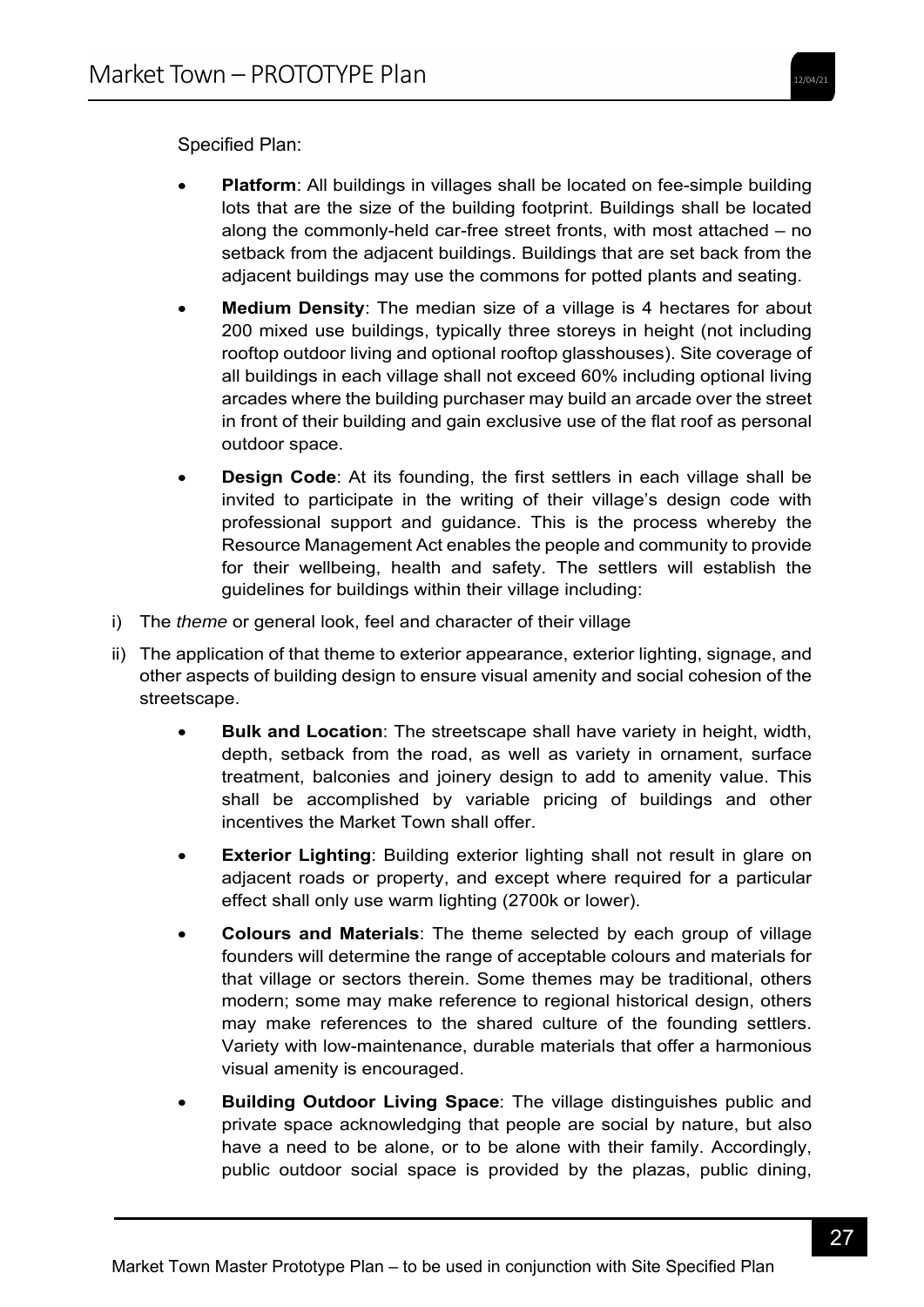pedestrian streets, and the other villages and town centre as well as cloistered outdoor living on the greenstreet commons behind townhouses. Private space in buildings includes

- o Use of the rooftops, which may be flat or be capped with glasshouses
- o Balconies
- o Inner courtyards
- o Rooftop over the public arcade in the front of the private building
- Town Centre Buildings: Intended to be taller, wider and deeper:
- Apartments: Multiple units on multiple floors. May be mixed use with commercial activities on the ground floor
- Office Buildings: Commercial activities that employ office workers and provide services primarily to clients rather than customers (see definitions). May be mixed use with shops and eating establishments on the ground floor.
- Mansions: Privately-owned buildings built by the rich as an architectural statement can become a positive amenity attraction within a town, but their scale can be out of character within the villages. Accordingly, mansions are reserved for the town centre, and their building lot may include open and outdoor space.
- Public Buildings: The Market Town hall, Multi-college High School, Nonsectarian cathedral, clock tower and other anchor buildings that define the core character of the town.
- **5.4.16 Greenbelt Buildings**: The Greenbelt is a buffer zone to prevent cross boundary conflicts and to enable people to have direct access to Nature. It provides space for non-residential buildings (and caretaker residential buildings) inappropriate inside the Urban Core. Greenbelt buildings are subject to the following controls:
	- Location, scale and external appearance of buildings
	- Setbacks from public roads
	- Landscaping
	- Associated earthworks
	- Enhancement of ecological and natural values
	- Noise
	- Hours of operation
	- Scale of activity
	- Access and car parking
	- Public highway mitigation if required (intersection controls)
	- Traffic controls if required
- **5.4.17 Mixed Use Commercial**: Distinction is made between businesses that attract customers and businesses that attract clients (see definitions of client/customer and street hierarchy).
	- Commercial activities that attract customers are limited to the cosmopolitan town centre, the village plazas and primary streets.
	- Low-impact businesses that attract lower numbers of clients may be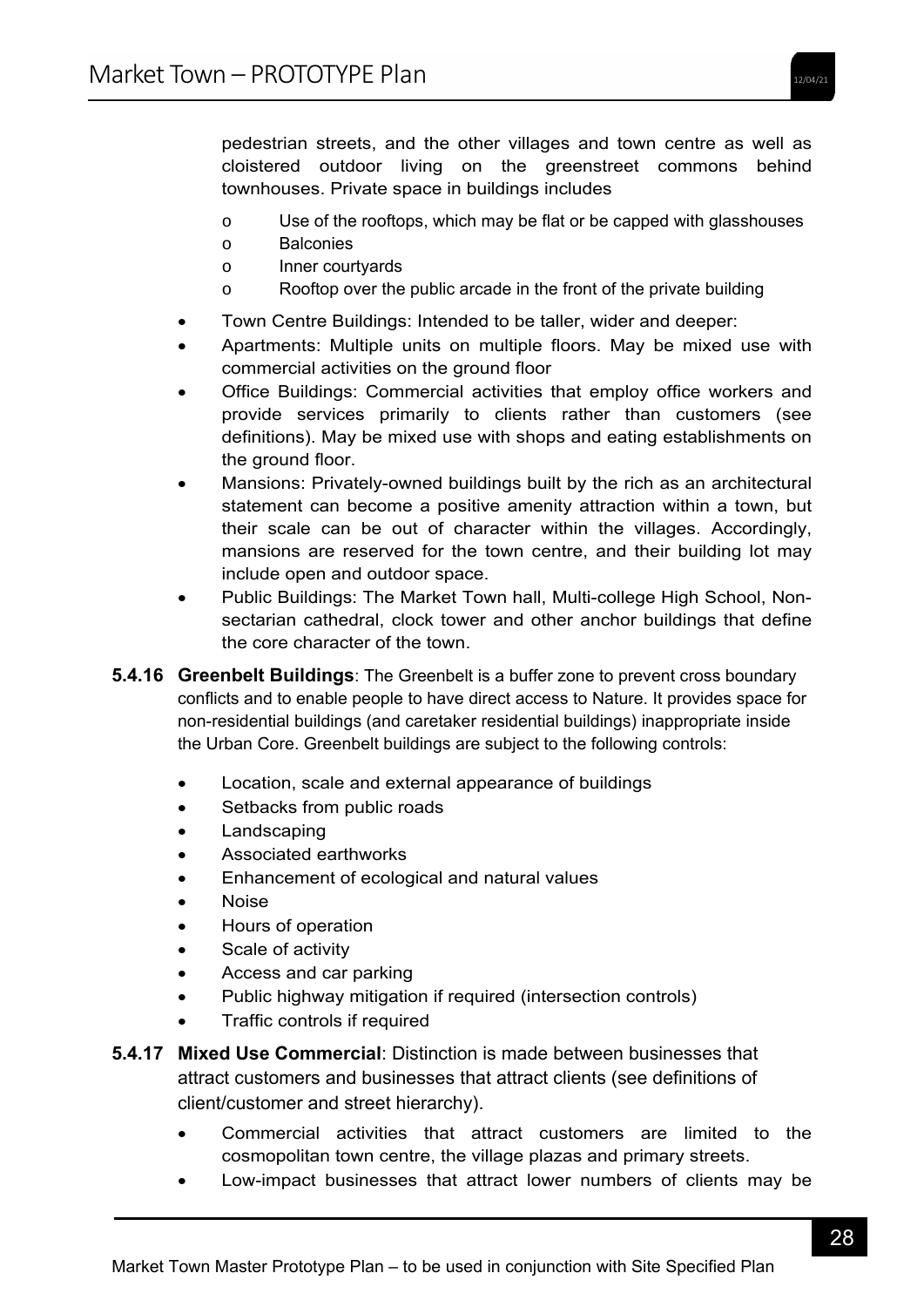located on any street except for those that the founding villagers designate as residential only.

- Any building may be used for home offices that attract few visitors.
- **5.4.18 Visitor Accommodation**: Market Towns can be expected to have a significant visitor population. Where they stay involves different activity levels appropriate for different zones within the villages and town:
	- **Town Centre Hotels**: Large, multi-floor traditional, full-service hotels
	- **Travellers Inns**: Located on village plazas with large common rooms
	- **Boutique Hotels**: Located on primary streets, include guest dining
	- **Bed & Breakfast**: Located on primary and secondary streets
	- **Guild Hall Accommodation**: Rooms for visitors in the Guild Halls
	- **Airbnb type**: Anywhere in Urban Core subject to nuisance controls
	- **Backpackers and hostels**: Youth zone only, subject to nuisance controls
	- **Marae style**: Permitted in whare tapu subject to village policy (koha only)
	- **Tents and glamping**: Seasonal in greenbelt, subject to town controls
	- **Festival accommodation**: Temporary and controlled, in greenbelt

#### **5.4.19 Village Streetscape**: Each village's design code includes decisions on

- Street furniture, bollards, signs, lighting, street and plaza paving
- Plaza design and permitted / village-controlled activities on it
- Acceptable noise levels
- Scale of activities and hours of operation of commercial activities
- Artist guild hall: type and cost (basic village, or seek patrons)
- Village café: scale, scope and operation
- Eldercare: location and amenities
- Primary school classrooms: location and extent of integration with plaza
- Wharenui: purpose, design and cost (basic village, or seek patrons)
- Social amenities (family village: playground vs youth zone: climbing wall)
- Public greenstreet use (determined by the people on each greenstreet)
- Other appropriate controls over village-based activities.
- **5.4.20 Sale of Liquor**: Premises license for the sale of liquor (including both offlicenses and on-licenses). Initial and ongoing consent for the sale of liquor is reserved to the Market Town with discretion restricted to all of the following:
	- Concentration of other off-licence and on-licence activities
	- **Location**
	- Scale of the activity
	- Residential amenity values
	- Noise
	- Hours of operation
	- Abuse of privilege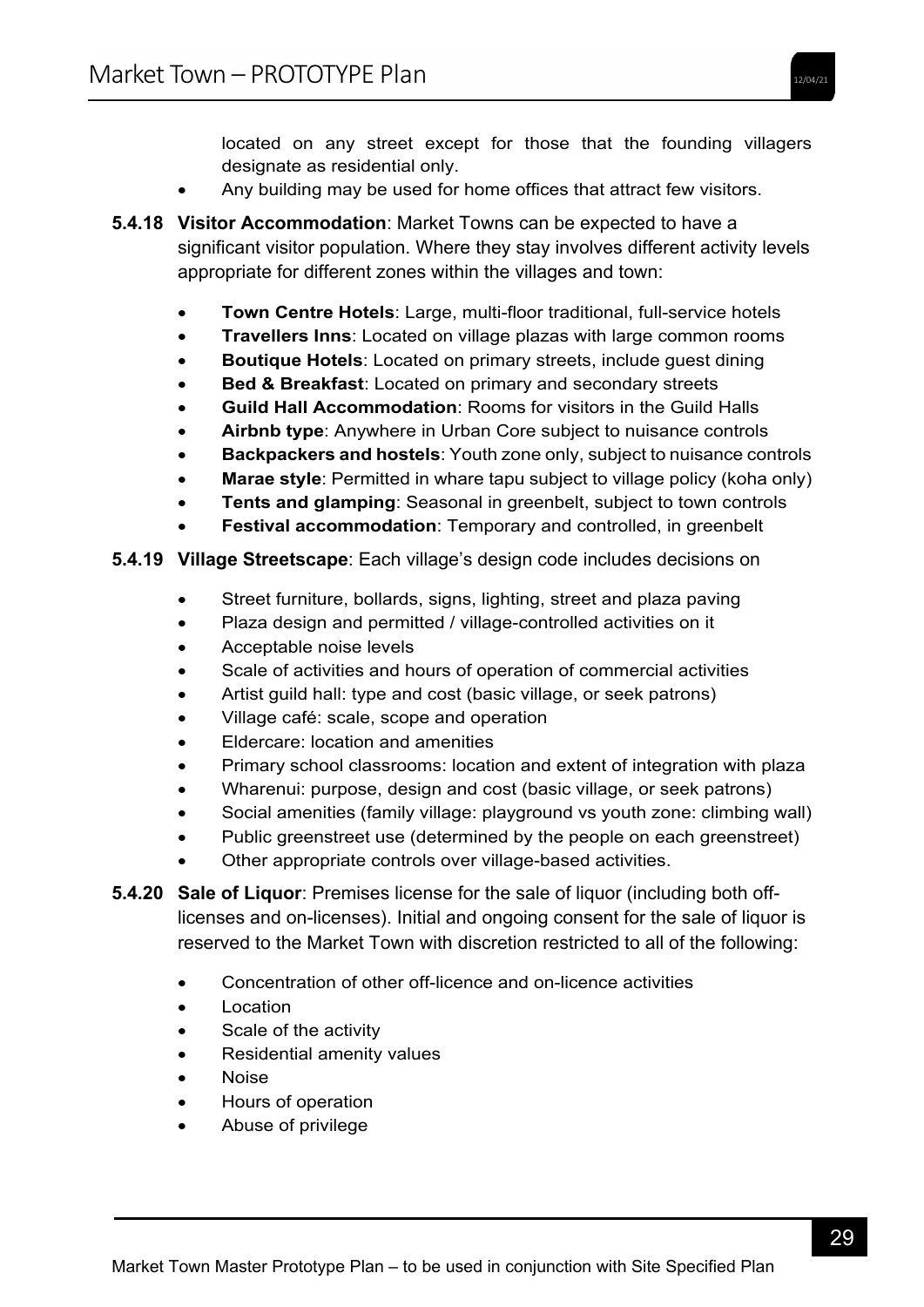### **5.5 Urban Core Structure Plan - Activities**

The siting of buildings and activities within the Urban Core must be in conformity with the Activity areas of the **Structure Plans** as set out below. The location of activities as provided for by the Structure Plan is restricted to the following:

- **5.5.1 Town Market Square**: at the centre of the town, or nearly so as appropriate within site-specific conditions, a public market square provides a platform for public gathering, temporary events, as well as casual food and drink, busking, festival events, regularly scheduled farmer and craft markets and other similar activities common to market squares around the world.
- **5.5.2 Temporary and semi-permanent structures**: The town square is intended to provide for informal social and commercial activity including:
	- Festivals: Temporary activities during special events that includes portable tents, marquis, carts and trailers that sell food and drink and craft products, pop-up music, dance, theatre and similar entertainment, townlicensed busking, parades and processions, and related festival activities
	- Markets: Farmer, arts/craft, trader and similar types of markets that occur on a regular weekly or monthly basis, year round or seasonally. These would include permits to bring appropriate motor vehicles into the area.
	- Semi-permanent stalls, stands and carts that sell food and drink
	- Band stands, stage platforms and other entertainment/speaking platforms
	- Children's entertainment (carousels, puppeteers and similar)
	- Speakers corner and designated unlicensed busking area
	- Clock tower or similar tower that looks out over the whole town
- **5.5.3 Town Square Facing Structures**: In the Town Centre the following buildings shall be built facing the town square. It is encouraged that these buildings follow timeless design principles to add to the visual amenity in a way that expresses the prominence of the town centre.
	- Town Management including speaking balconies seen from the square
	- Multi-college high school (academic, vocational, arts, hi-tech)
	- Non-sectarian cathedral (see definitions)
	- Major hotel and visitor facilities
	- Major concert or arts hall, theatres
	- Major museums
	- Major office buildings
	- Major stores and shopping centres
	- Major educational facilities including colleges, universities and research
	- Other primary buildings deemed appropriate for the Town Centre

### **5.5.4 Town Centre Structures**: In the rest of the Town Centre zone, larger, more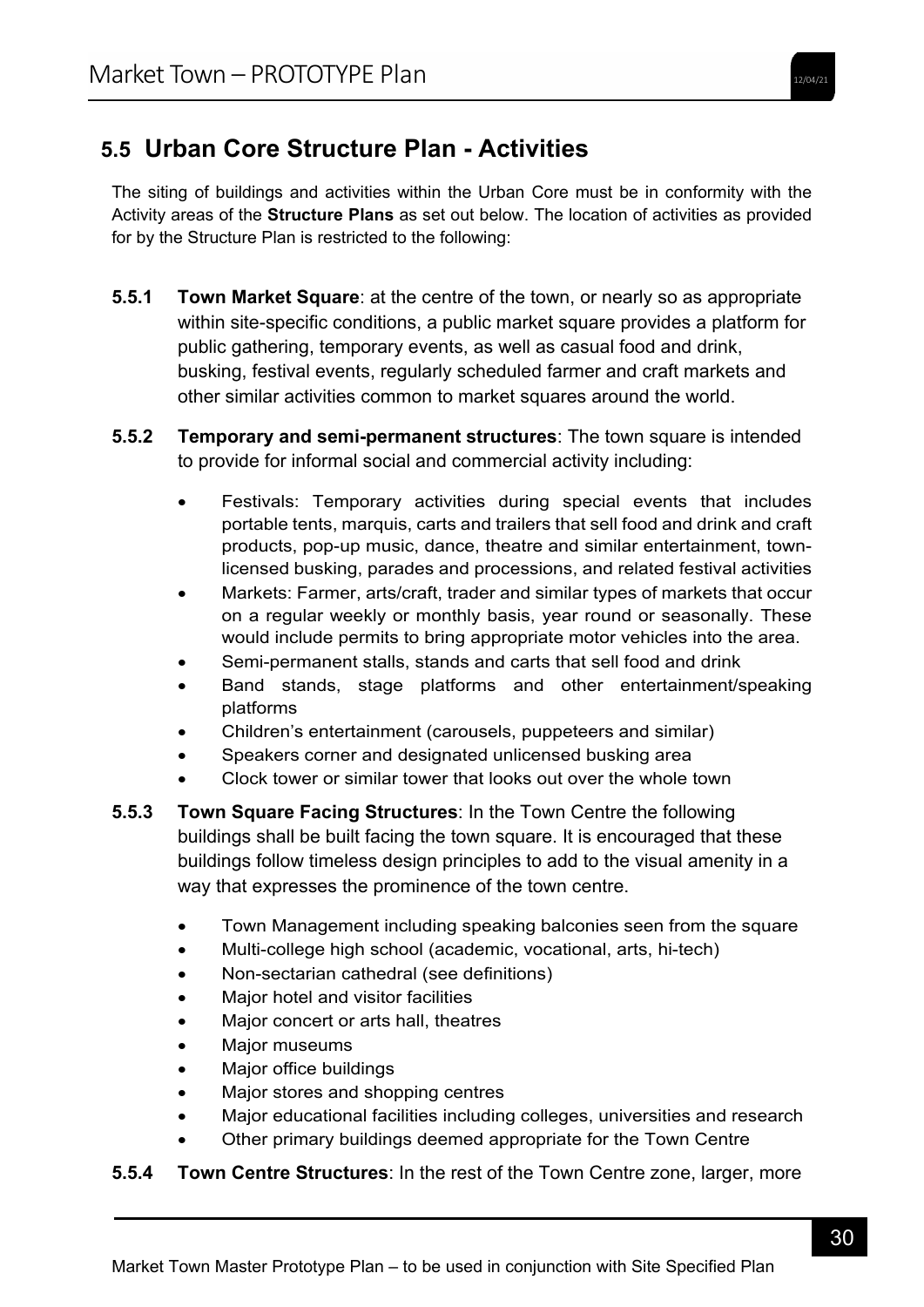prominent buildings as well as appropriate buildings that would be out of scale in the villages, shall be built in the town centre. These include:

- Four story office buildings
- Four story apartment buildings
- Four story commercial buildings
- Mansions and other large residences
- University, college and research buildings
- Museums, arts facilities and artist guild halls
- Mixed use activities in any of the above buildings

#### **5.5.5 Urban-core villages** provide for:

- Single residential living including townhouse and townhouse apartments
- Multiple residential living including extended family and halls of residence
- Micro-offices (1-5 employees) and small-offices (6-19 employees)
- Home-offices within residences
- Small to medium size enterprises
- Commercial activities
- Settled work (providing supplementary income for pensioners)
- Purpose-built autonomous elder housing near the plazas
- Local shops and services
- Cafes, restaurants, taverns and travellers inns
- Low-impact visitor accommodation in private homes and B&B
- Community, health and public services
- Primary education
- Creative arts and entertainment
- **5.5.6 Village plaza:** On the perimeter of the village plazas, the following shall be built as core facilities
	- Village-owned café serving meals all day, every day to support public health and conviviality on an affordable basis
	- Primary school classrooms
	- Child care facilities
	- Elder care facilities
	- Town-funded artist guild hall (see definitions)
	- Whare tapu (see definitions)

### **5.6 Greenbelt Structure Plan - Activities**

Surrounding the Urban Core, the purpose of the Greenbelt is to provide a buffer zone to prevent cross-boundary conflicts, to provide direct access to Nature, bush, gardens and other natural experiences, and to provide appropriate space for activities incompatible with Urban Core life. These include:

- Access to public highways and other transport linkages
- Motorpool for privately-owned and rental motor vehicles & maintenance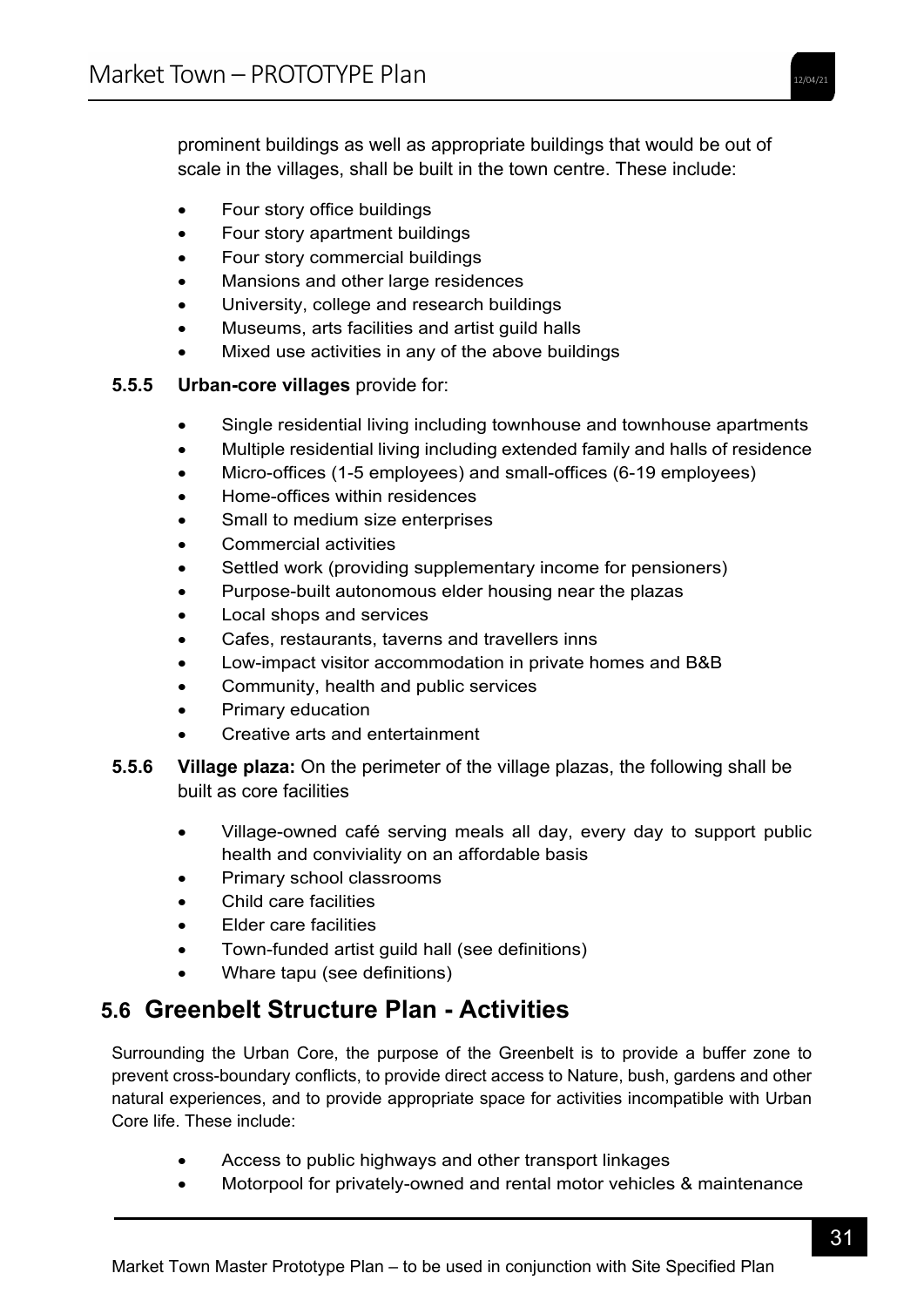- Freight Depot and storage units
- Helipad and Medevac subject to noise controls
- Firefighting station and access roads in the greenbelt
- Walk-to, clean-technology industrial park
- Perimeter boundary of hedgerows, trees or native fauna protective barrier
- Native and regenerating native reserves
- Productive timber that can be sustainably managed for local industry
- Formal gardens and landscaping especially at the junction of the highway
- Festival and amateur-sports fields including ancillary buildings
- Temporary, seasonal tenting / glamping facilities for visitors
- Permanent accommodations for Greenbelt caretaker
- Public swimming pools including heated and covered
- Tennis, basketball and other ball courts
- Equestrian facilities including stables
- Where suitable, boating facilities including public ramps, piers and sheds
- Open fields and woodland with a mix of native and indigenous flora
- Protected reserves for native flora and fauna
- Fields of flowers and woodland suitable for walking and jogging
- **Cemetery**
- Solar array and energy storage
- Allotments and commercial food growing including ancillary buildings
- Water storage and management (fresh, storm and waste water)
- Solid waste recycling, recovery and reuse buildings
- Maintenance Services including storage, maintenance and depot facilities
- Earthworks, height of cut, fill and slope according to the Site Specified Plan
- Earthworks shall not modify damage or destroy any waahi tapu, waahi taonga or identified feature as found in the site specified survey

### **5.7 Temporary Activities: On-site building manufacture**

The Market Town local economy requires a critical mass of local business customers, thus the schedule for implementation and move-in is compressed into months, rather than staged sales over years or decades. This requires that buildings are manufactured rather than constructed. Once the buildings are built however, the manufacturing process is over, making it a temporary activity for 12 to 24 months.

In the greenbelt, as a temporary activity, a tensioned fabric structure is a permitted use to manufacture the town buildings. At the end of the project, the temporary use expires and the machinery to make buildings is removed.

The Site Specified Plan will determine if the tensioned fabric structure is removed or if it is used for a different activity including motorpool, clean-tech manufacturing, covered sports facility, food growing or some other activity.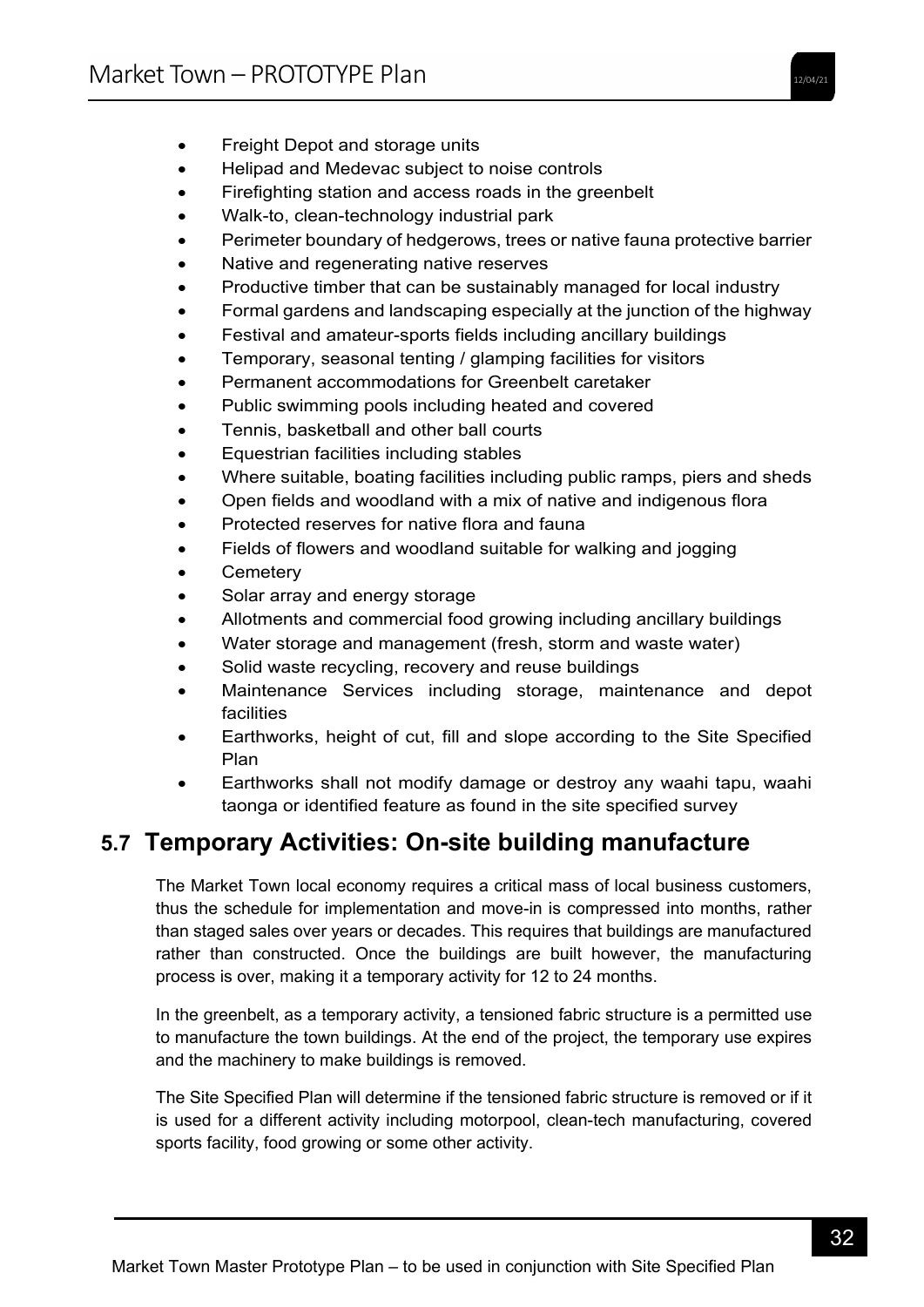### **5.8 Standards for activities located in the Urban Core**

- **5.8.1 Town Square**: At two people per square metre, the town square shall be large enough that the population of the town can safely stand in it for a public event such as a dignitary speaking from the balcony of the town administration building. A 10,000 population town would require 5,000 m² (1/2 hectare) of open space. The streets exiting the town square shall be adequate to safely evacuate that number in reasonable time.
- **5.8.2 The town tower**: Rising 5 metres above the next-highest building, by or on the town square, a tower from which people can look out over the town.
- **5.8.3 Town Centre Buildings**: Up to four storey. In the Specified Plan the maximum height of four storey buildings shall be established dependent on local visual amenity. Building height should be generous to allow for highceilings in some buildings. Building height should be variable to contribute to streetscape character. Building height shall take into consideration its effect on sun and on wind corridors.
- **5.8.4 Village Plaza**: At the social centre of each village, a small village plaza becomes the heart of the village. Village plazas shall not be more than 20 metres on its shorter size. It can be longer, but if the shorter distance is more than 20 metres, it will feel empty.
	- Cafes and restaurants shall be encouraged to place alfresco dining furniture on the village plaza commons, rent free.
	- In the centre of each plaza, it is encouraged but not required that a central feature is built. This can be a fountain, statue, bandstand, conversational seating, or similar as deemed by the founding villagers as appropriate.

### **5.8.5 Plaza-facing commons buildings**:

- **Artist Guild Hall**: A prominent multi-floor building not more than three floors in height, suitable for 25 artist work space and modest accommodation and up to five visitor accommodation rooms. It is recommended that this building is detached.
- **Whare Tapu**: A prominent single floor building with a high ceiling as found in sacred architecture. It is recommended that this building is detached.
- **Primary School Classrooms and Childcare Facilities**: The ground floor of a three-storey, mixed-use building facing the village plaza and designed so that children may observe the life of the plaza while in class. Upper floor units may include parallel market housing for teachers.
- **Nursing care facility**: The ground floor of a three-story, mixed-use building owned by the Market Town Company that uses rental income from the upper floors to contribute to the operating costs of the facility.
- **Village-owned café**: The ground floor of a three-storey, mixed-use building facing the village plaza. Upper floors may include parallel market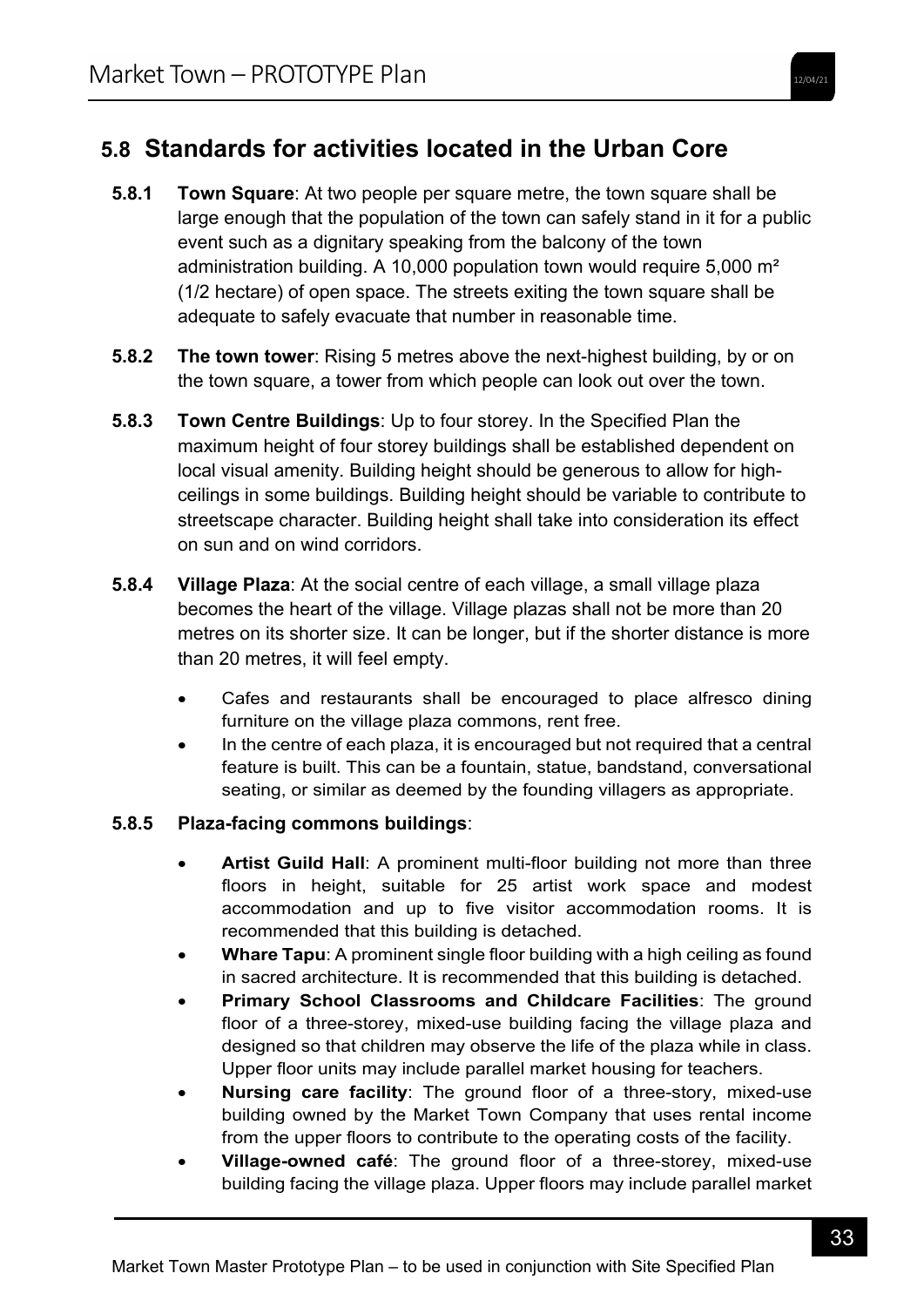housing for the café staff. Note that a village may elect to also fund a restaurant, tavern or travellers inn in this same ownership model

- **5.8.6 Village Buildings**: Except for the plaza facing commons buildings, all village buildings will be two or three storey attached townhouse design (wide and shallow to let in sunlight). Maximum height will be determined by the Site Specified Plan, but should allow for up to 4 metre high ground floor rooms and 3 metre high upper floor rooms.
- **5.8.7 Street width**: Urban Core streets do not provide for motor vehicle traffic or parking. Accordingly, road width is determined by pedestrian, cycle and NEV (see definitions) as well as sunlight to buildings and suitable scale for the visual amenity of the streetscape.
	- **Village Parade**: It is recommended, not required that a wide road is built from the entrance to the town square suitable for parades and provides for public safety in the event of a need to evacuate the town population.
	- **Primary Streets**: Wide enough to support large volumes of movement during peak hours and after festivals or other visitor events.

### **5.9 Standards for activities located in the Greenbelt**

- **5.9.1 Buildings**: For buildings in the Greenbelt, control is reserved to all of the following:
	- Location, scale and external appearance of buildings
	- Setback from public roads
	- Setback from internal boundaries
	- Traffic generation
	- Vehicle access, street layout and car parking
	- Street scene including landscaping
	- Protection and enhancement of ecological and natural values
	- Provision for walkways, cycle ways and pedestrian linkages
	- Scale of the activity
	- Noise
	- Hours of operation
	- Public highway mitigation, if required

### **5.9.2 Specific Plan Guidelines for building standards in the greenbelt**

### **Contextual considerations**

The location, scale and external appearance of buildings in the Greenbelt are closer to the boundary of the Market Town thus have a greater potential to affect the visual amenity of public roads and adjacent properties than buildings in the Urban Core. For this reason, all Greenbelt buildings are precisely set out in the site-specified plan.

The planet's population, and especially its middle class population is growing, placing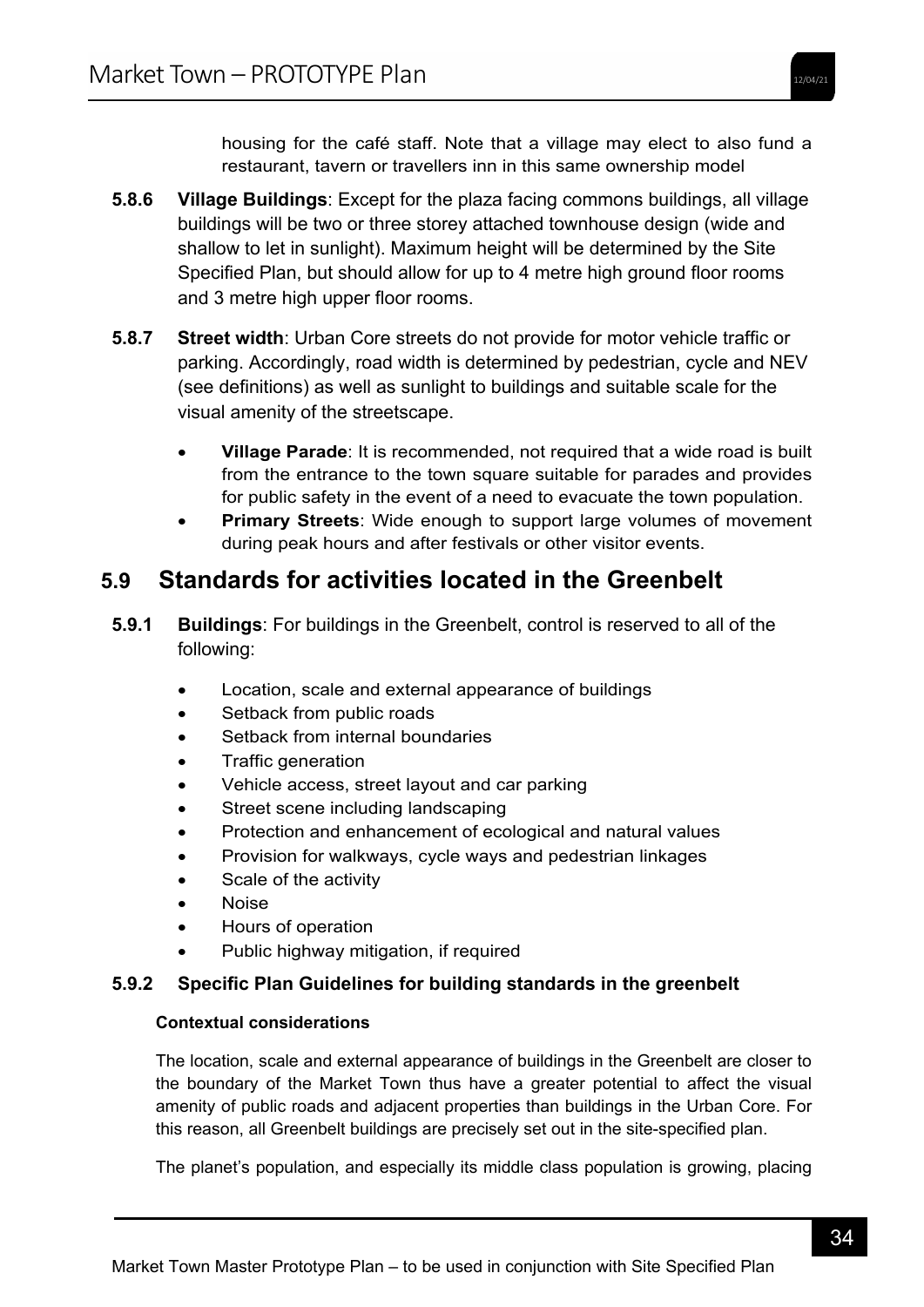greater demands on land; thus the sprawl that was popular forty years ago is no longer deemed sustainable. Instead buildings are going up. This introduces new design challenges as non-residential buildings grow in scale and bulk, but their design too often remains utilitarian, giving no consideration to visual amenity.

The buildings that are likely to have the most significant presence in the Greenbelt are in the clean-tech industrial park and those related to transport, including the covered motorpool, passenger transport linkage (bus and shuttle depot) and the freight depot. The following guidelines should be considered when drafting the Site-Specified Plan:

#### **Guidelines**

- The industrial park building or buildings are likely to be of a single floor, very high ceiling design. Industrial buildings in the Market Town can be expected to consist of machine areas where products are made and warehouse areas where raw materials and finished products are stored. Warehouses in the 1980s tended to be 6 metres with large areas set aside for material storage. Contemporary warehouse design can be 10-12 metres with racked storage to make more efficient use of land. Further, contemporary design calls for natural lighting, efficient climate control and where workers are present a healthy and safe work environment.
	- o Consideration should be given to building a rooftop glasshouse above it and on its outer perimeter, and use those glasshouses for food growing. Design the glasshouse to provide natural climate control.
	- o Design with light shafts into the industrial area to provide natural daylight.
	- o On the sides that face the public road or adjacent dwellings, design the side wall glasshouse to have high visual amenity and include landscaping.
	- o Alternatively for the side walls, follow the principle of breaking up flat surfaces. A long, wide flat industrial wall may be practical, but it is a blight on the landscape.
	- o Wall surfaces can be broken up with ornament, glass, or traditional surface material such as stone veneer that reflects NZ's colonial era stone walls (a popular treatment found in the Queenstown and Otago regions).
- The transport centre may be a single floor design similar to the industrial park, in which case the same recommendations for the Site-Specified Plan should be considered. If instead, the motorpool is a multi-floor carpark, the side openings common to such facilities should be designed in a way that mask its bulk and scale. One effective way to do this is to design the exterior wall with planters that provide niches for climate-appropriate vegetation to grow and cover the wall. If this is done, design it to require no watering during dry season or drought.
- **Tensioned fabric structure used to manufacture the Market Town townhouses**: As described below, the development of the town requires rapid implementation rather than staged development over years or decades. Each village becomes a parallel project, meaning in a 20-village project each site must erect 200 buildings at the same time, and do so in under 12 months. This requires an on-site factory that manufactures the townhouses on a 24/7 schedule. This structure must be of sufficient height and scale (about 10,000 m<sup>2</sup> under cover) to build the townhouses. At the end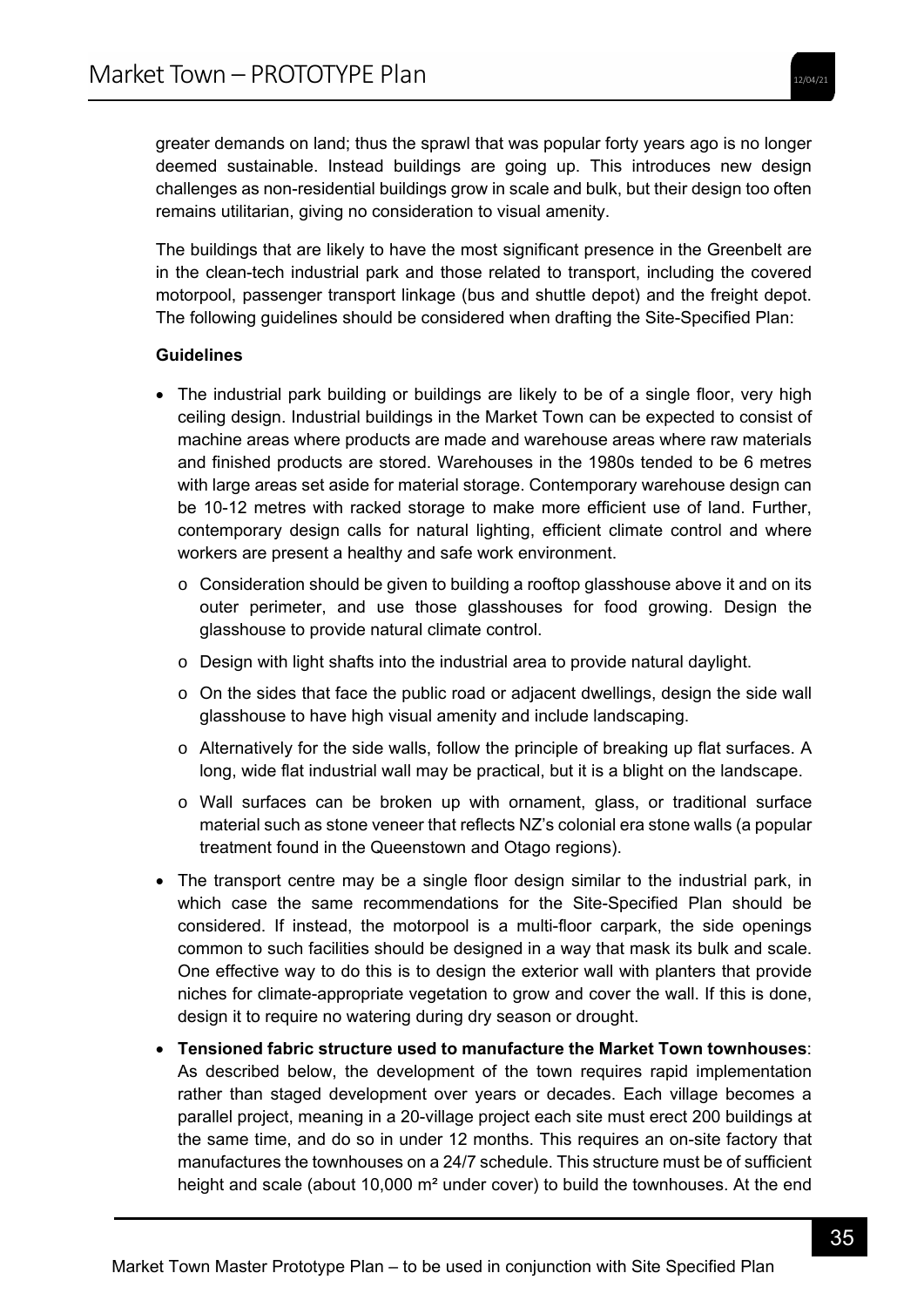of the temporary activity, such a structure and the factory within can be taken down and moved to the next project in another part of New Zealand. Or the tooling removed and the structure converted to another permanent use. The life span of the fabric ranges from 10 to 30 years. If the structure is to be retained as a permanent fixture in the greenbelt, it will be a prominent feature requiring careful design to ensure it works in harmony with the overall site-specified master plan.

### **5.9.3 Temporary Manufacturing Activity during implementation**

During implementation of the project there are necessary but temporary adverse effects required to deliver raw materials to the Market Town site and to transform those raw materials into townhouses that are delivered in finished form to the nearby Urban Core. By manufacturing on site, raw materials are delivered in their most compact form, thus reducing the number of truck movements on the adjacent public roads. In some projects, on-site temporary worker housing may be provided to reduce the number of workers commuting to the job site and to address off-site worker housing shortages.

- The temporary factory making buildings shall operate 24/7 every day
- Manufacture shall occur inside a temporary building
- The tensioned fabric structure shall be insulated to contain internal noise
- External lighting shall be shielded to prevent glare at night
- Where required, the Site Specified Plan shall include temporary on-site worker housing
- Where there is sensitivity to night truck deliveries, the Site Specified Plan may include on-site material storage so that truck delivery can be limited after business hours.

### **5.9.4 Ongoing Temporary Activities**

Some temporary activities, such as festivals, sports events and farmers markets will occur on a regular basis. The design of such facilities shall make provision for:

- Location, scale, landscaping and visual appearance of open space
- Setback from public roads
- Setback from internal boundaries
- Traffic generation
- Vehicle access and temporary car parking
- Protection of ecological and natural values
- Provision for walkways, cycle ways and pedestrian linkages
- Scale of the activity
- Noise
- Hours of operation
- Public highway mitigation, if required

### **5.9.5 Water storage and processing**

 **Dams and Other Structures**: structures for the retention of water, ponds, streams, water races, drains, channels and pipes are permitted in the greenbelt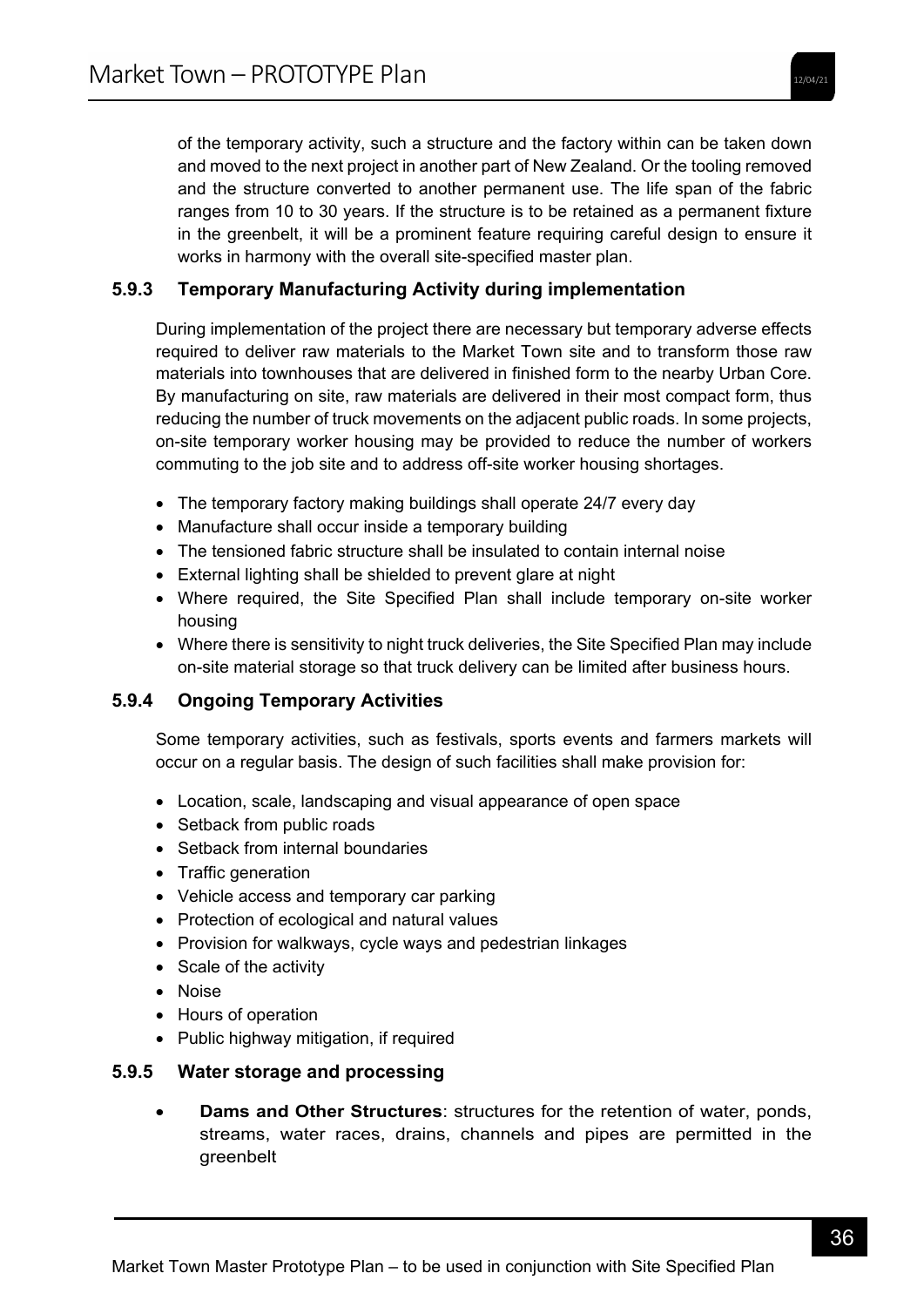- **Water Processing Structures**: buildings in the Greenbelt used to filter and clean harvested rain water, greywater and blackwater are a controlled use where controls are restricted to
	- o Location, scale, landscaping and visual appearance
	- o Setback from public roads
	- o Setback from internal boundaries
	- o Smells
	- o Noise
	- o Protection of ecological and natural values

### **5.9.6 Solid Waste and recycling**

**Principle of avoidance**: The principle of avoidance of solid waste is superior to that of reuse and recycling. The Market Town has a critical mass of customers to merit the establishment of a digital-based buying group operated by the Market Town Company. In using group buying-power, the purchasing agents give attention to the useful life of products, the extent to which products can be maintained and repaired, and to packaging. Products and commodities that can come without packaging, such as apples in a bushel basket rather than in a polystyrene tray wrapped in plastic film and packaged in a cardboard shipping box eliminates packaging entirely. Where packaging is required, consider specifying packaging that has a subsequent use.

- **Solid waste reuse and recycling** is a controlled activity in the Greenbelt where controls are restricted to
	- o Location, scale, landscaping and visual appearance
	- o Setback from public roads
	- o Setback from internal boundaries
	- o Smells
	- o Noise
	- o Protection of ecological and natural values
- **Construction Waste** is to be limited by the design of buildings. All buildings are to use sustainable design materials that generate minimal construction waste. They are to be made of durable and repairable materials that do not require demolition and disposal or removal of paint
- **Food Waste** is to be composted. It is recommended that separate food disposal pipes be installed in all kitchens so that compost is removed in a medium of under bench grey water that flows to a composting processing plant in the greenbelt. Options for composting includes advanced and innovative systems
- **Electronic Waste**: The initial design of the Market Town shall include future-proof designs and technology intended to reduce the consumption of disposable electronic devices, as well as a group buying system that specifies durable, repairable goods.
- **5.9.7 Signs:** Within the Market Town, The purpose of signs is to provide information to the general public and to assist to create a sustainable and vibrant community.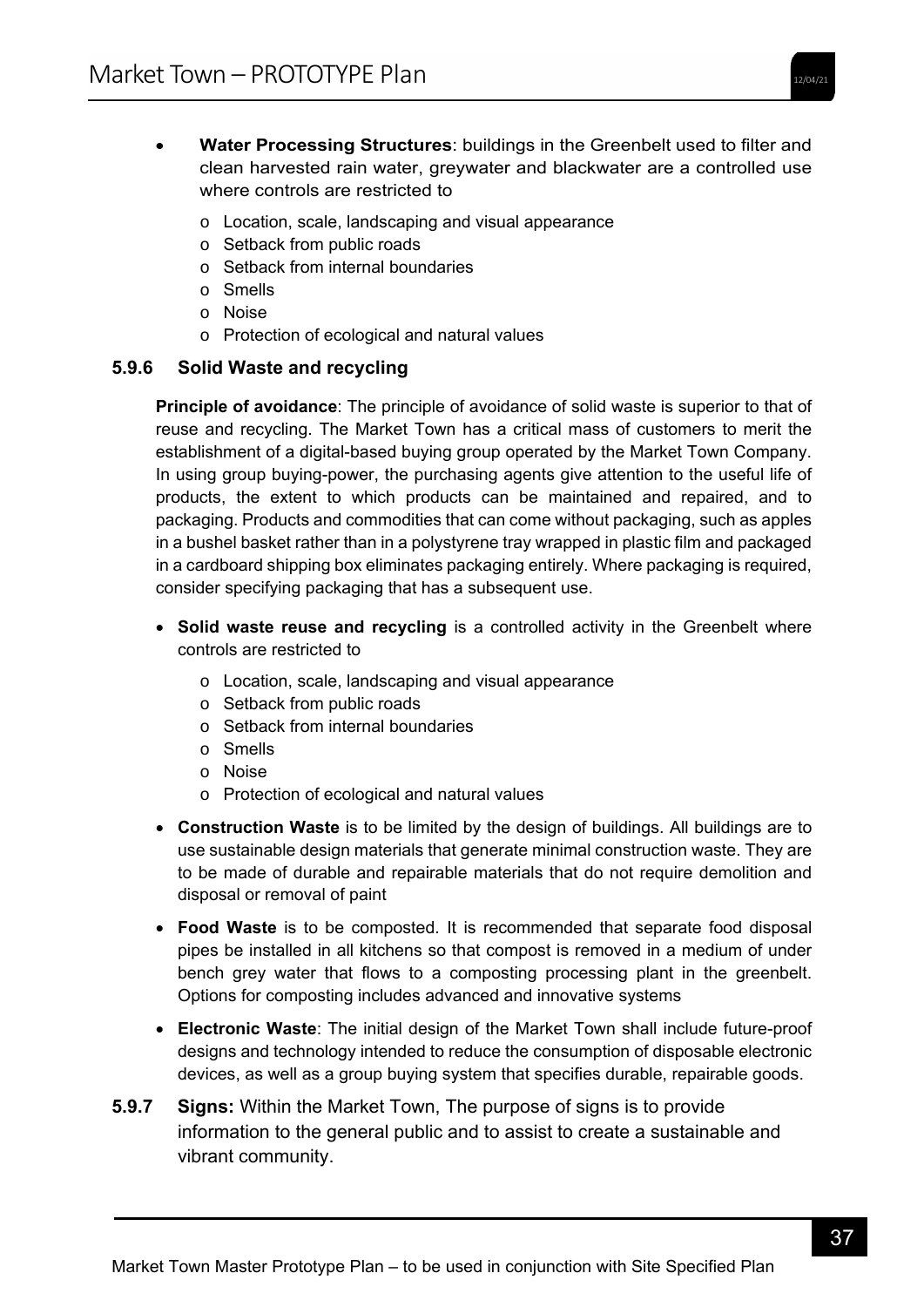There are significant positive effects associated with enabling signage to achieve these outcomes. However, signs may have adverse environmental effects particularly on visual amenity and may conflict with safety.

The standard of visual amenity varies in different parts of the Market Town, and is generally defined by the range and nature of land use. In the greenbelt, the potential adverse effects of signs on visual amenity may diminish the natural quality of the greenbelt. In the Urban Core, signs have the potential to create adverse effects on visual amenity due to the more sensitive nature of these areas, but well-designed signs can add to the character and unique identity of each of the villages and the town centre.

- **5.9.7.1 Entrance to the Market Town:** At the entrance to the Market Town signs to identify the entrance shall be erected in accordance with the rules of the host Council's District Plan.
- **5.9.7.2 Greenbelt**: Signs within the Greenbelt that are not visible from adjacent properties or public roads shall be governed by the Site Specified Plan to address the following assessment matters.
	- Signage size is visually compatible with the scale and character of the building to which it relates and the surrounding environment.
	- The design, location and size of the proposed signage complements the surrounding built environment and does not dominate built form;
	- The design is consistent throughout the greenbelt;
	- The size, colour and location do not adversely affect traffic and/or pedestrian safety;
	- The placement, size and choice of materials has considered the architectural features of the building on which the sign is to be erected;
	- Any signage on windows will retain the function of the window to provide interest, activity and passive surveillance on the street.
	- Whether the cumulative effects of the proposed signage (and all that which can be anticipated to be established on the same building) will adversely affect the streetscape and visual amenity of the surrounding environment.
	- Reduce the number of signs used in a single location by the use of directory or finger signs.
	- Signs hand written on the building in the traditional way are best, provided they do not alter of obscure part of the building.
	- Small scale signs, either mounted on to buildings or free standing, are appropriate.
	- Sign materials shall be similar to those used traditionally. Painted wood and metal are appropriate. Plastic and highly reflective materials are inappropriate.
	- Signs illuminated by neon, backlit or flashing signs are not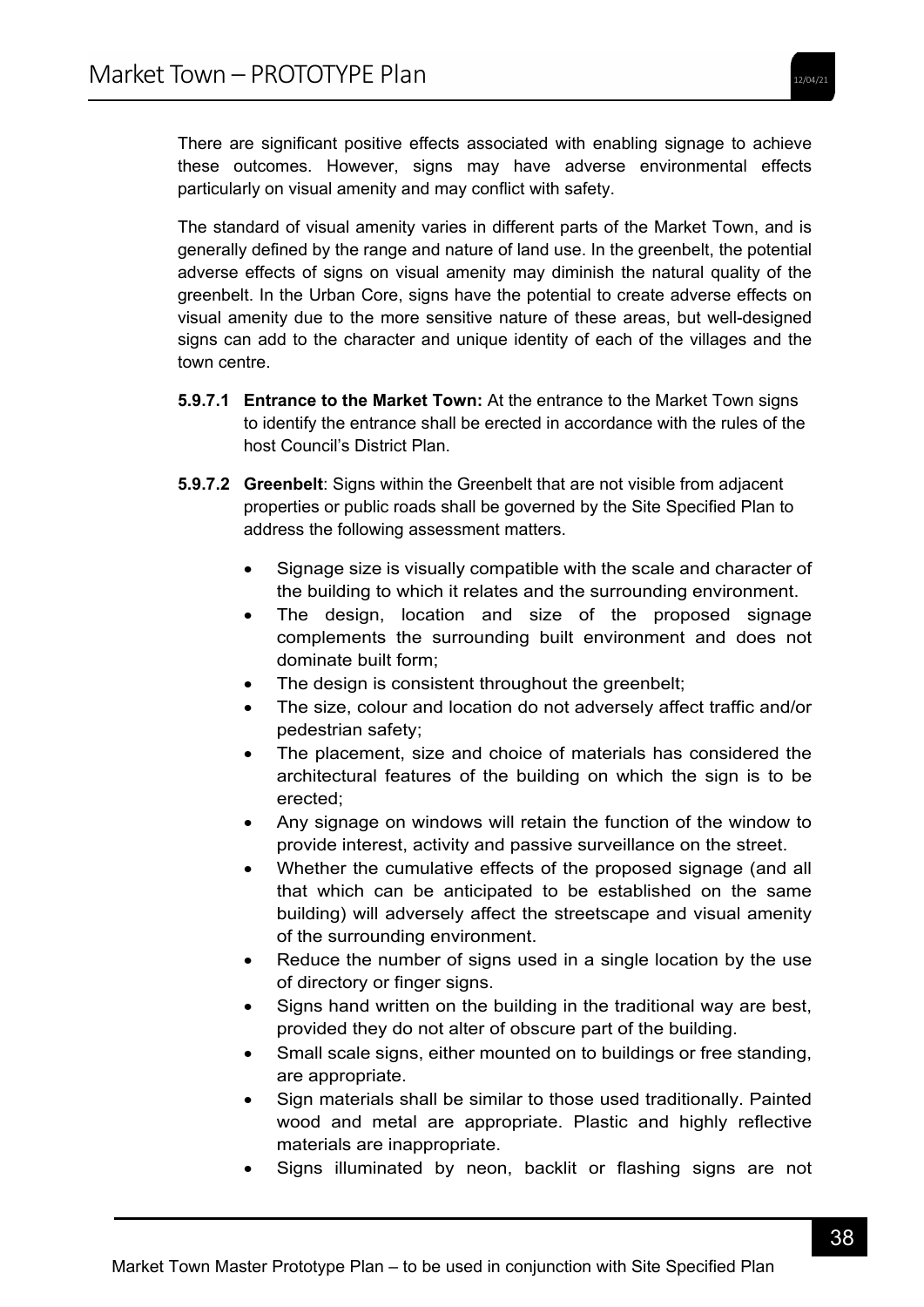appropriate and must not be used. Lighting should point at the sign in a manner that provides information but is not overly bright or glaring.

- **5.9.7.3 Urban Core**: Signs within each village and within the Town Centre shall be governed by the Design Code for each respective village and the town centre subject to the following assessment matters:
- Street signs shall be free standing or mounted on buildings.
- Direction signs shall be combined on a finger sign post or directory
- Safety signs shall be designed to be visually compatible with the scale and character of the building to which it relates and the surrounding environment, unless health and safety regulations override
- Signs on buildings shall be for identification, not advertising purposes.
- Signs hand written on the building in the traditional way are best, provided they do not alter of obscure part of the building.
- The placement, size and choice of materials has considered the architectural features of the building on which the sign is to be erected;
- Any signage on windows will retain the function of the window to provide interest, activity and passive surveillance on the street
- Small-scale signs, either mounted on to buildings or free standing, are appropriate.
- Sign materials shall be similar to those used traditionally. Painted wood and metal are appropriate. Plastic and highly reflective materials are inappropriate.
- Signs illuminated by neon, backlit or flashing signs are not appropriate and must not be used. Lighting should point at the sign in a manner that provides information but is not overly bright or glaring.
- Temporary signs placed in windows or on buildings shall be of a design approved by the respective Design Code. This includes For Sale, For Rent and similar temporary signs.
- Election signs shall be governed by the respective Design Codes with small signs not greater than one for each street-frontage unit that does not exceed 45 cm x 45 cm, that may only be displayed during the active campaign period.
- Hoardings: Each village will establish an area on the village plaza where election hoardings can be displayed during the campaign, with size being appropriate for a pedestrian environment.

### **5.9.8 Earthworks**

**5.9.8.1 Archaeological Sites**: All archaeological sites within the Market Town are protected from modification, damage or destruction by the Heritage New Zealand Pouhere Taonga Act 2014. In the event archaeological sites are discovered, an archaeological authority may need to be obtained from the Heritage New Zealand prior to commencing earthworks. Where such sites are significant and of educational value, efforts should be made to preserve the site and build the town around the site so it is respected.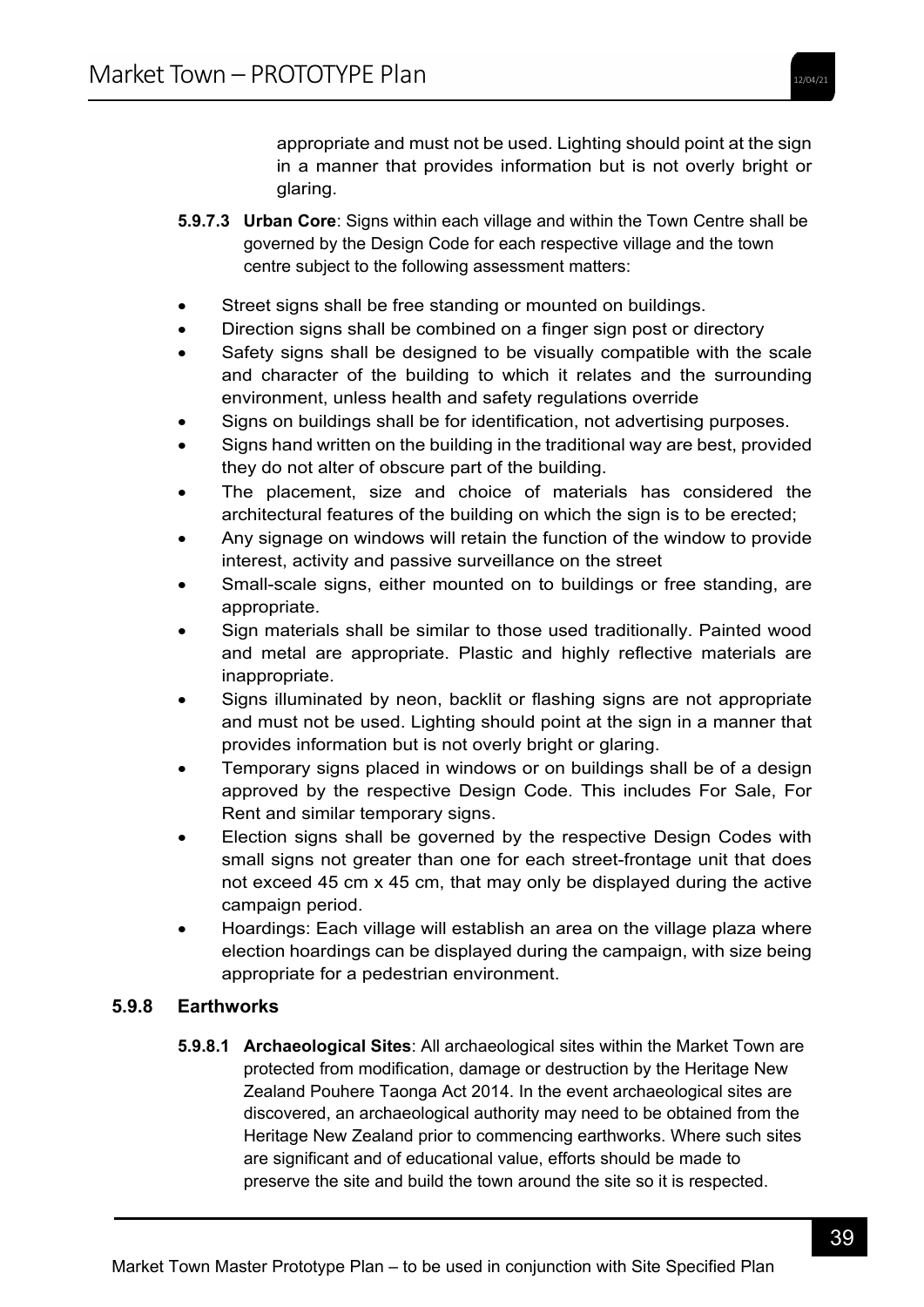- **5.9.8.2** The matters in respect of which the Site Specified Plan shall be a controlled activity are restricted to:
	- The nature and scale of the earthworks
	- Environmental protection measures
	- Remedial works and revegetation
	- The effects on landscape and visual amenity values
	- The effects on land stability and flooding
	- The effects on water bodies
	- The effects on cultural and archaeological sites
	- Noise

### **5.9.8.3 Environmental Protection Measures**

- Any person carrying out earthworks shall implement sediment and erosion control measures to avoid sediment effects beyond the boundary of the site.
- Any person carrying out earthworks shall implement appropriate dust control measures to avoid nuisance effects of dust beyond the boundary of the site.
- Areas of exposed soil are to be vegetated / re-vegetated within 12 months from the completion of works.
- **5.9.9 Subdivision:** Subdivision of the Market Town is prescriptive. The land is divided into an outer Greenbelt that is held in common ownership by the Market Town on behalf of the citizens of the Market Town and the inner Urban Core which includes common ownership of streets, plazas and public buildings as well as private, feesimple ownership of land that is under the privately-owned buildings. This standard does not apply to Market Towns built on land held in Maori title. In regard to the privately-owned fee simple lots:
	- Each of the lots must have a separate certificate of title
	- Each lot shall be for a building platform
	- Most attached buildings will have a site coverage of 100% of the underlying lot, allowing for some uncovered land when the building shape is irregular.
	- All lots are identified and approved in the Site Specified Plan, which when approved shall not be altered except where adjacent lots are combined to build a larger building covering multiple lots.
	- Unless there is good reason within a Site Specified Plan, no land within the Market Town will be contributed to the host Council or other public body or corporation. All land within the boundaries will be owned by the Market Town Company or private landowners.
- **5.9.10 Financial Contributions**: The Market Town is expected to limit its citizen's need for transport beyond the Market Town boundaries, and to provide its own tri-water management, energy, schools, parks, libraries, animal management, museums, shopping, jobs, recreational, social and cultural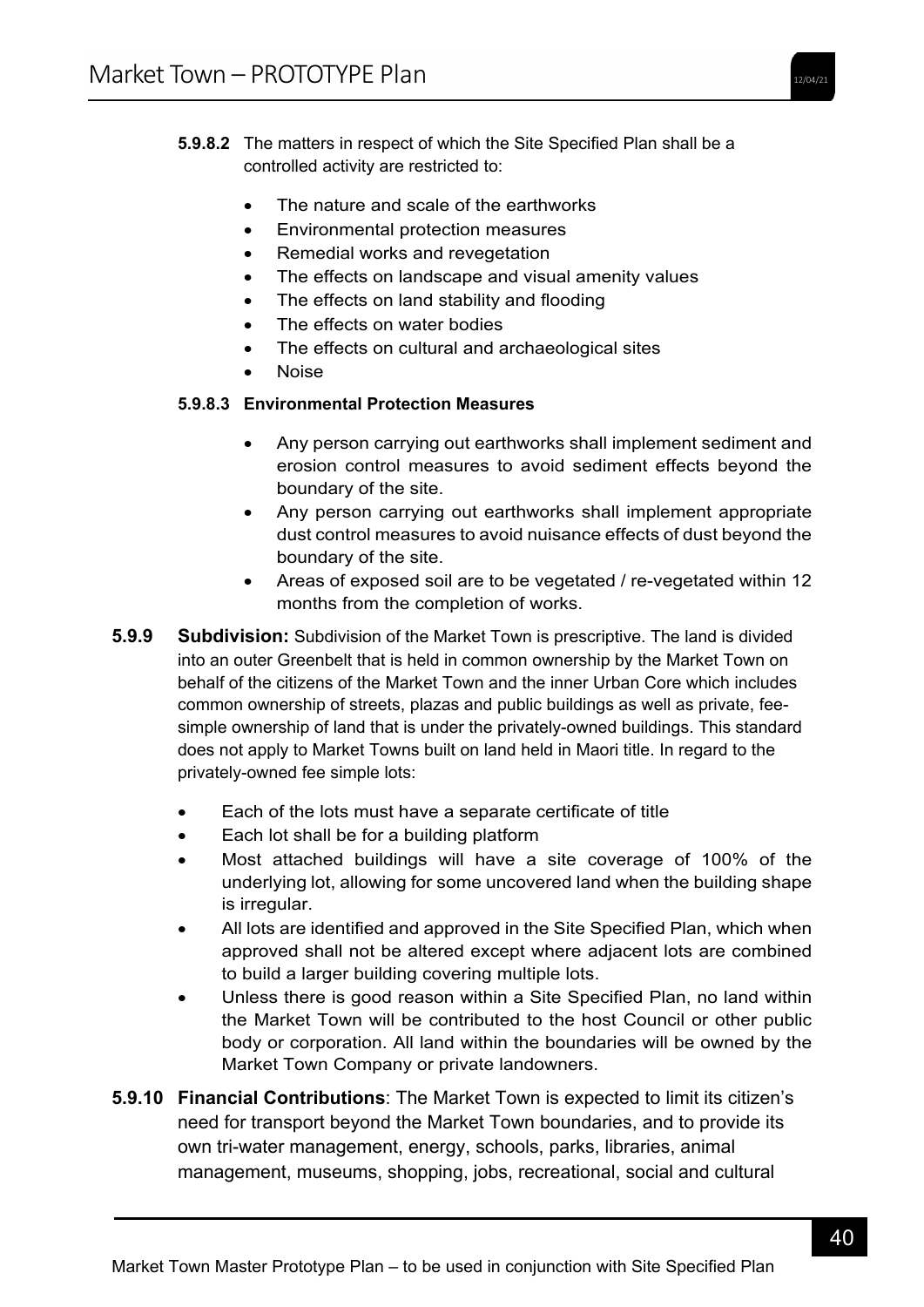activities and other services generally provided by territorial authorities. It will not be a gated community, but will be open to the greater law-abiding public. For this reason, it is deemed inappropriate for the Council to receive financial contributions except for infrastructure improvements required by the Market Town that must be paid for by the Council.

- **5.9.11 Natural Hazards**: Natural Hazards that exist in New Zealand include:
	- Flooding and inundation
	- Erosion and deposition (including landslip and rockfall)
	- Land instability
	- Earthquakes and liquefaction
	- Avalanche
	- Alluvion, avulsion and subsidence
	- Tsunami / seiche (oscillation of water due to earthquake shaking)
	- Wild fire

**Objective:** The effects of natural hazards on the community and the built environment are minimised to tolerable levels.

#### **Policies**

- **5.9.11.1** Ensure assets or infrastructure are constructed and located so as to avoid or mitigate the potential risk of damage to human life, property, infrastructural networks and other parts of the environment.
- **5.9.11.2** Restrict the establishment of activities which have the potential to increase natural hazard risk, or may have an impact upon the community and built environment.
- **5.9.12 Transport**: The primary means of day-to-day transport in the Market Town is local, meaning on foot, bicycle or small-scale, low-speed electric vehicle, with no cars, buses or trucks in the Urban Core. This is achieved by placing all day-to-day destinations within walking distance.
	- **5.9.12.1 Outbound and Visitor Travel** is provided at the Motorpool in the Greenbelt. It provides for privately-owned cars, a rental car fleet to reduce the need for privately-owned cars, and transport services including shuttle, bus and if appropriate air, rail and boat linkages.
	- **5.9.12.2 Freight** is generally by truck delivery with the interchange at the freight depot in the Greenbelt. Goods are transferred to and from local electric delivery vehicles that are permitted to operate in the Urban Core.
- **5.9.13 Energy and Utilities and Renewable Energy: 21<sup>st</sup> century technology has** better ways to manage fresh, storm and waste water and solar energy and battery storage is now cost competitive with drawing from the grid. Where feasible, it is preferred that the Market Town: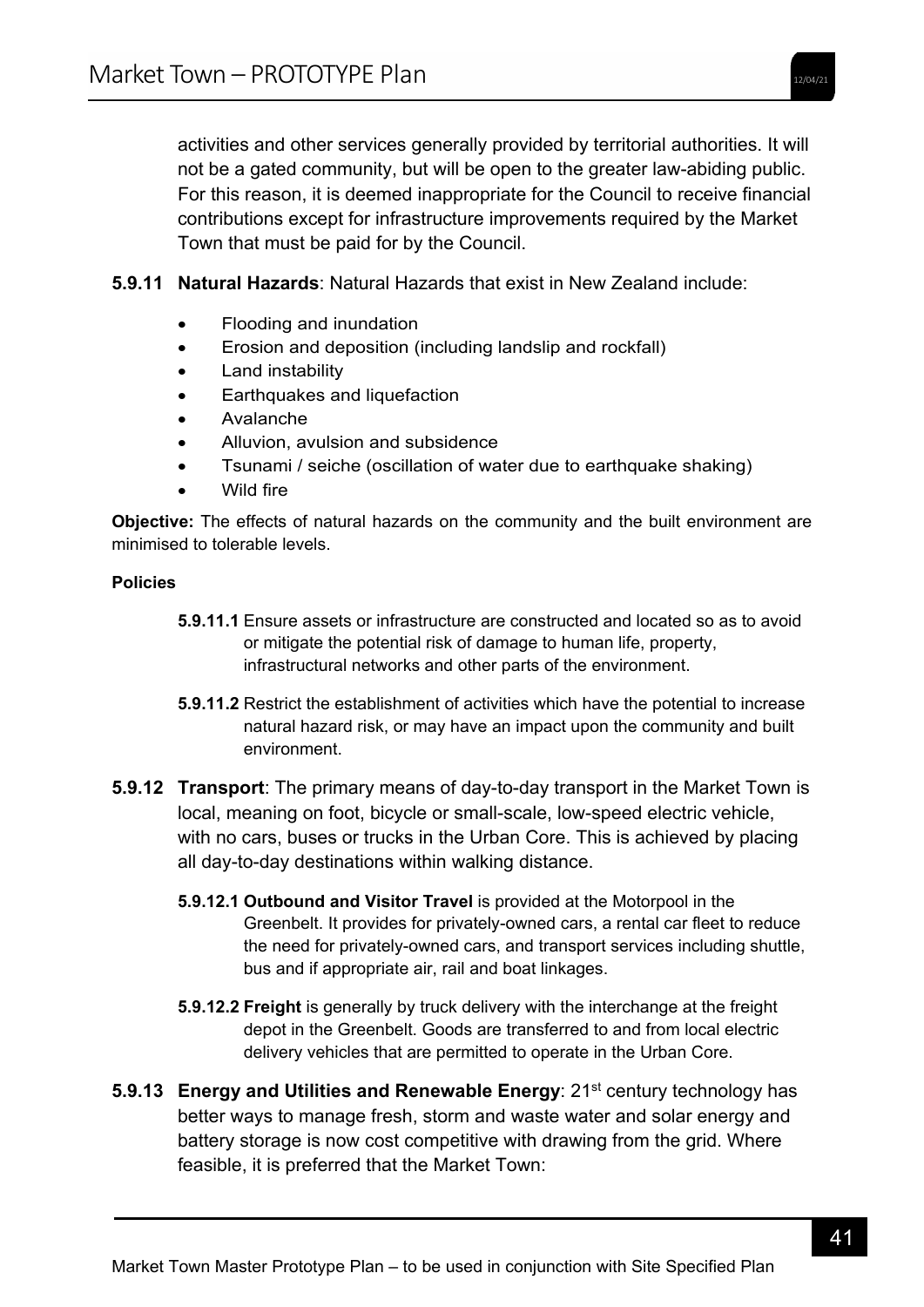- Harvest, store and purify rainwater for human consumption and washing
- Use water-saving devices so drought-year supply is more than enough
- Use water-cleaning systems to enable reuse of water for lesser purposes
- Collect and store storm water to be purified for lesser purposes
- Separate toilet water management from other water uses
- Process toilet sewage as a surplus resource to extract its caloric value
- Separate kitchen compost water into a separate pipe for fertiliser
- Harvest solar energy with PV cells, stored in large-scale batteries
- Harvest solar thermal energy for heating water directly (not electronically)

### **5.9.14 Hazardous Substances**: Within the Urban Core

- No explosives
- No flammable solids except consumer products such as lithium batteries.
- Flammable liquids are limited to household and arts/crafts liquids
- No petrol except in motor vehicles operating by special permit
- No flammable gasses other than LPG, piped natural gas and welding gasses when used by workmen or artists/craftpersons
- **5.9.15 Protected Trees**: The Site Specified Plan will survey the selected site and protect specific trees that have heritage value. It will protect large areas of bush that have well-developed ecosystems and high biodiversity.
- **5.9.16 Indigenous Vegetation**: Site selection shall include surveying for the presence of indigenous vegetation. If the feasible site for the Urban Core is on land that has significant indigenous vegetation that should be protected, the site shall be deemed to be unacceptable for a Market Town unless the statutory authority determines that it is appropriate. If the site has significant indigenous vegetation that can be designated as part of the Greenbelt and can be protected, it shall be designated as a reserve and appropriately protected as part of the Specified Plan.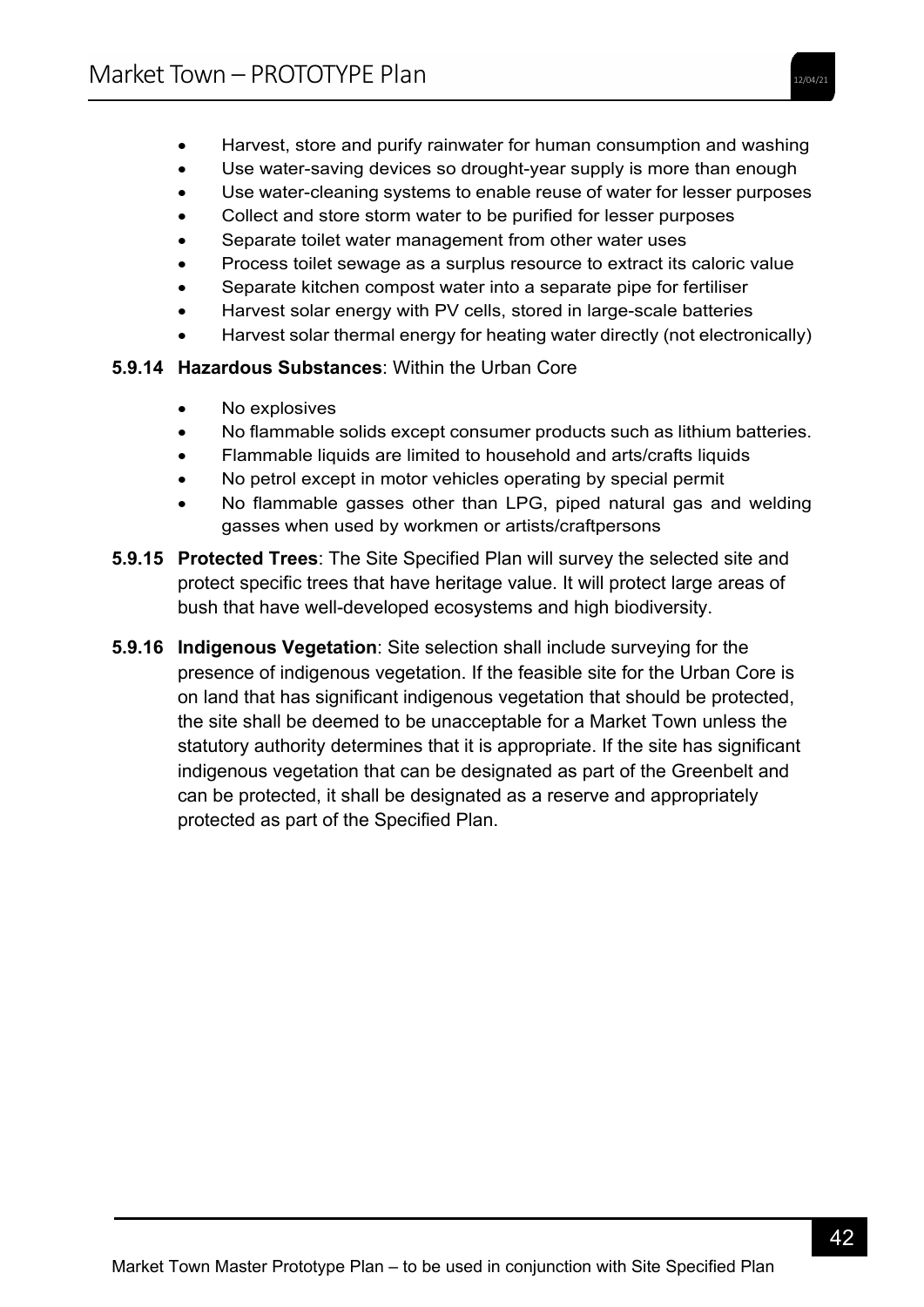# **6 Prescriptive Definitions**

 **Artist Guild Hall**: On each village plaza, the Market Town Company funds and builds a building suitable for 25 members of a collective of creators, called a guild. The definition of artist is broad, embracing the traditional arts (theatre, music, dance, painting, sculpture, mixed-media, film-making etc.), as well as the broader understanding of creativity including scientific invention and research, design, academic research and other areas of creativity that add cultural enrichment to each village. The hall consists of appropriate work space, visitor facilities that may be rented to cover operating expenses, and modest accommodation for the guild members either as part of the hall, or elsewhere in the village.

The intent of the Guild Hall is to ensure that approximately 5% of the community is of the creative class, and by providing free workspace and modest accommodation, the community may provide the type of support that was traditionally provided in tribal cultures but through the means of a modern, monetised local economy. The capital expense is paid by the initial project as commons infrastructure; the operating expenses are managed by the guild using the income from on-site visitor accommodation, and ongoing repairs are paid for by the Market Town Company out of its operating budget.

- **Client and Customer**: A client is a person who comes to a commercial establishment, usually an office or a service (such as a doctor, lawyer or accountant) with an appointment. A customer is a person who comes to a commercial establishment, such as a shop, eating/drinking place or a government office, without an appointment. The former is inherently a more controlled activity, whereas the latter can result in higher levels of activity that requires additional controls in areas that are predominantly residential in character.
- **Elder Care**: Removing elders from their community when they are unable to care for themselves involves trauma unrelated to their illness. They move to a home surrounded by others who are not well – all old except for staff that is too often overworked and underpaid. The effect can be devastating and younger people who have had to put an old person in such a home vow to find a different way when their time comes.

The different way is to build such nursing care facilities on each village plaza, and make them small. Instead of one per town, build smaller units, one per village. In this way, the elders remain in their familiar surroundings and many can be wheeled to the village café or a warm and sheltered part of the plaza where they can connect with the people they have knew before they moved to nursing care. Further, if the capital cost of the facility is paid by the initial development, and the operating costs are paid by town-wide self-insurance, the patient will not be forced into insolvency

 **Elder Housing**: In a Market Town losing one's license to drive a car has no effect on elders. They do not need to move into a retirement home. However, elders do have special needs, including design for less mobility, neighbours who can keep an eye on them, close walkable (or wheelchair) access to social connection, and a purpose in life. Autonomous elder housing costs less that retirement home living, and places a lower burden on social services. It also suits many elders more; they prefer independence.

The Market Town design provides autonomous elder housing, which is generally placed on the ground floor. It has special designs, such as no doorway threshold, panic button to call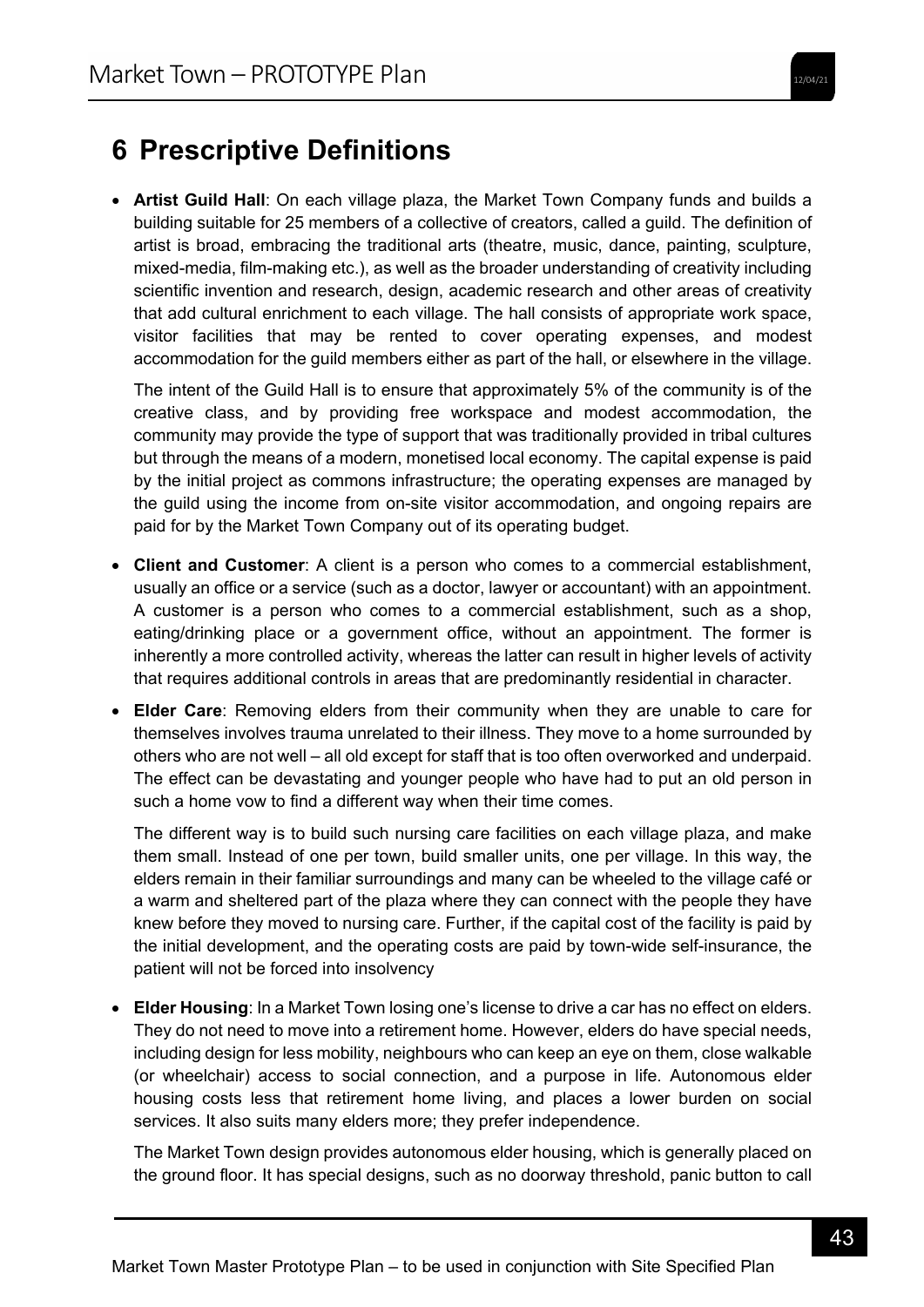for assistance and stoves that shut off if food begins to burn. This housing is restricted to elders and is designed for solo persons and couples.

 **Market Town Village-based Primary Schools**: Despite the ever changing trends in public education, the latest of which is evaluation by testing, the time-tested way that young people learn in society is by observing and interacting with adult role models. If those role models are replaced by media entertainment, children will not learn the skills required to become participating citizens in society.

Accordingly, primary education is provided for all children living in a village in a set of classrooms that are built on the village plaza. Called shopfront schools in Pattern № 85 in *A Pattern Language*, the public curriculum remains the same, only the location changes. Students learn amid adults they have known since birth. Those adults live and work in their village. The village café is intentionally designed so that school children who do not walk home for lunch eat among adults, either observing them or interacting with them. The classrooms are paid for by the Market Town, thus reducing the burden on the Ministry of Education.

 **Market Town Multi-college High School**: When children reach puberty, their social needs change as they look more to their peers and less to the adults around them. They need to broaden their social connections to find peers who share their interests and values. Their territorial needs change as well, the village they grew up in becomes too small. Accordingly, the students graduate from their village primary schools to a multi-college based high school that is located in the cosmopolitan town centre.

It is multi-college because not all children have the same forms of intelligence. Some are academic in focus and learn well within New Zealand's traditional education structure. Others are more vocationally oriented; they want to master trades. Associated with this group is the emergence of technology that has produced its own subculture of learning, one that interacts with, masters and invents new technology. A fourth group is drawn to creative expression, the creative arts, and they thrive in a college that is arts oriented. Within these four colleges, students may take cross coursework, and there may be additional applied educational activities located in the Greenbelt, in the artist guild halls and in apprenticeship/internship opportunities with local businesses.

The purpose of the prominence of the high school building is to signal to the young that the community values their education, that they are not housed in temporary buildings as is common in New Zealand. The function of the rooms within the high school building is to provide appropriate designs to enable the town's young people to learn the skills and knowledge that will enable them to take their place in society. As society becomes increasingly digitised, the need for direct, face-to-face human contact becomes increasingly important. It is the role of the school to provide this learning.

 **NEV (Neighbourhood Electric Vehicle)**: A class of small-scale, low-speed four wheel vehicle designed for car-free local zones. Includes parcel delivery, passengers and special purpose vehicles including rubbish collection, emergency services and similar. Except for emergency NEVs, road hierarchy is pedestrian, mobility scooter, bicycles/tricycles, ecycles and at the bottom NEVs. Except for emergency vehicles, NEVs shall have speed governors on them to limit top speed to a safe speed among pedestrians.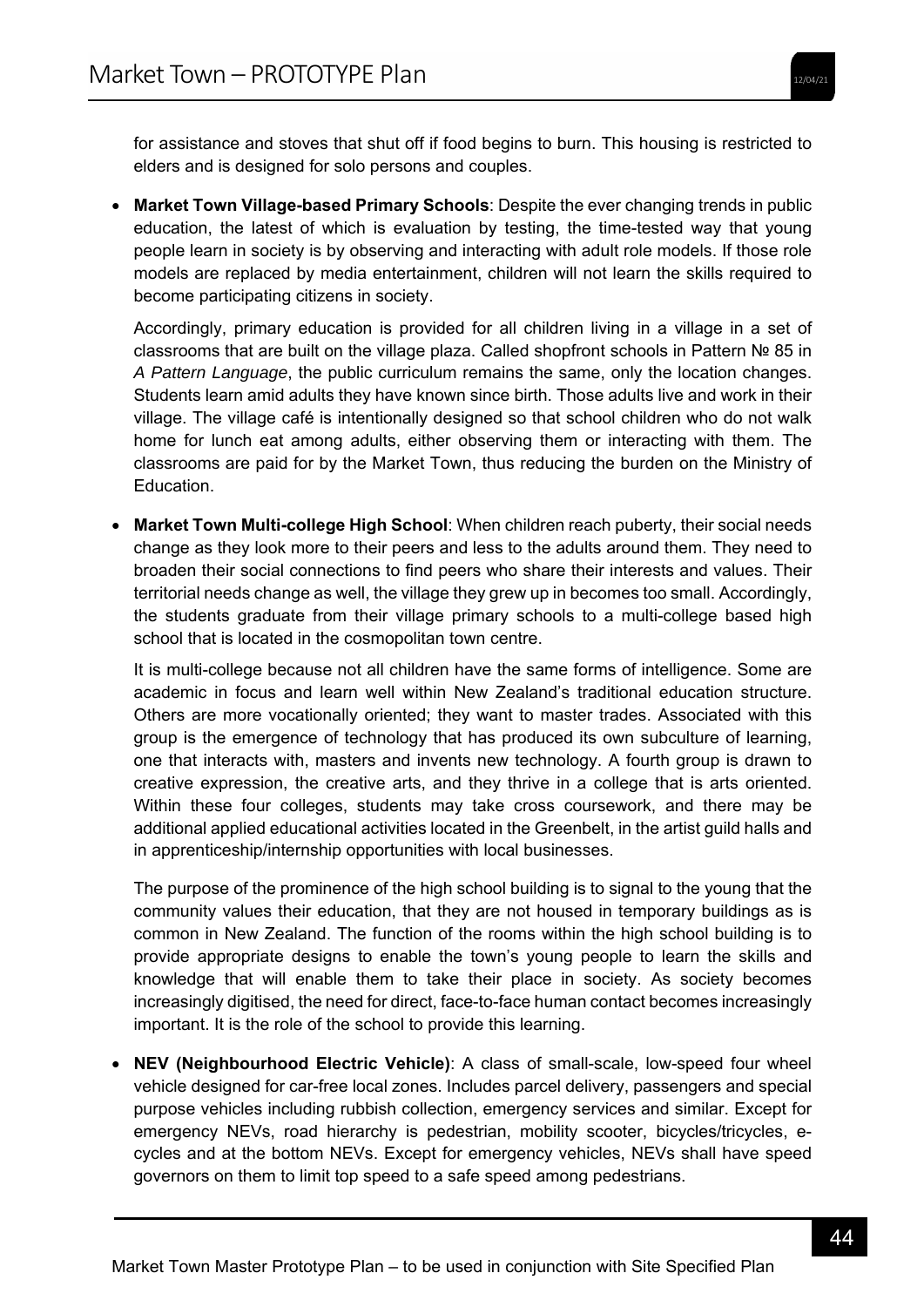**Parallel Market Real Estate**: Gentrification is the adverse process whereby a complete community becomes an elite because its qualities become desirable. A Market Town will be vulnerable to gentrification if it operates with a single real estate market. To counter this, to the maximum extent allowed by law, parallel real estate markets are established and maintained.

In the establishment of the town, sectors of society who will not be able to compete in the open market are identified. These include teachers, public servants, essential workers, blue collar workers, young people moving into their first home, artists, elders and other demographic groups. Each is assigned a purchasing power band, and applicants are offered to buy or lease a home that is deemed affordable. When the parallel market customer goes to sell their home, they can ask any price, but only sell to a qualified member of the parallel market. In other words, a teacher can only sell to another teacher. Enforcement is managed by the Market Town Company that retains an economic interest in the property and must approve all parallel-market property transfers including leases. Buying parallel market homes is voluntary to ensure the town retains the full breadth of citizens who make it a complete community. No one is forced to buy parallel market.

- **Rooftop Glasshouse**: In some Site-Specified Plans it may be deemed appropriate to harvest rainwater from angled rooftops and in some cases, it will be deemed appropriate that these rooftop structures are glasshouses that can be used as uninsulated semi-outdoor living space, plant and food growing, and/or solar (electric and/or thermal) collection. The rooftop glasshouse shall not be counted as a floor, but considered an environmentally sustainable roof. In the town centre, a four-storey height limit can mean four floors of rooms plus a rooftop glasshouse or a rooftop open living space that is not insulated and is open on the sides to the elements. Decisions on permitting rooftop living space and glasshouses is reserved to the Site-Specified Plan.
- **Small Office/Micro Office/Home Office**: A private business that operates in a single village building, on one, several or all floors, that has limited foot traffic in terms of visitors. Office means a place where a company conducts its business that is non-manual work and that has clients (visits with an appointment) as opposed to customers (walk-in without an appointment). Small means 6 to 20 employees. Micro means 1 to 5 employees. Home means a micro office that is inside a residence.
- Street hierarchy: The Market Town has a hierarchy of street and public space designations with different permissible activity levels. Because all streets and public space within the Urban Core are car-free, the activities refer to visitor access:
	- o **Town square and village plazas**: The highest level of customer and client access
	- o **Primary streets**: High level of customer and client access but with regulated hours
	- o **Secondary streets**: Regulated hours, mixed use (local shops, cafes, offices, etc.)
	- o **Residential streets**: No customers, limited client and employee access; quiet zone
	- o **Youth zones**: Areas designated for young adults, higher level of youth-type noise
	- o **Greenstreets**: The alley behind townhouses, social network for residents and guests
	- o **Challenging walkways**: Unsuitable for wheels: cobblestone, stairs, steep footpaths
	- o **Narrow alleys**: Separation between buildings of less than 1.2m that connects streets
	- o **Greenbelt roads**: Roads in the Greenbelt for Market Town utility and safety vehicles
	- o **Vehicle access roads**: Roads to the motorpool, freight depot and industrial park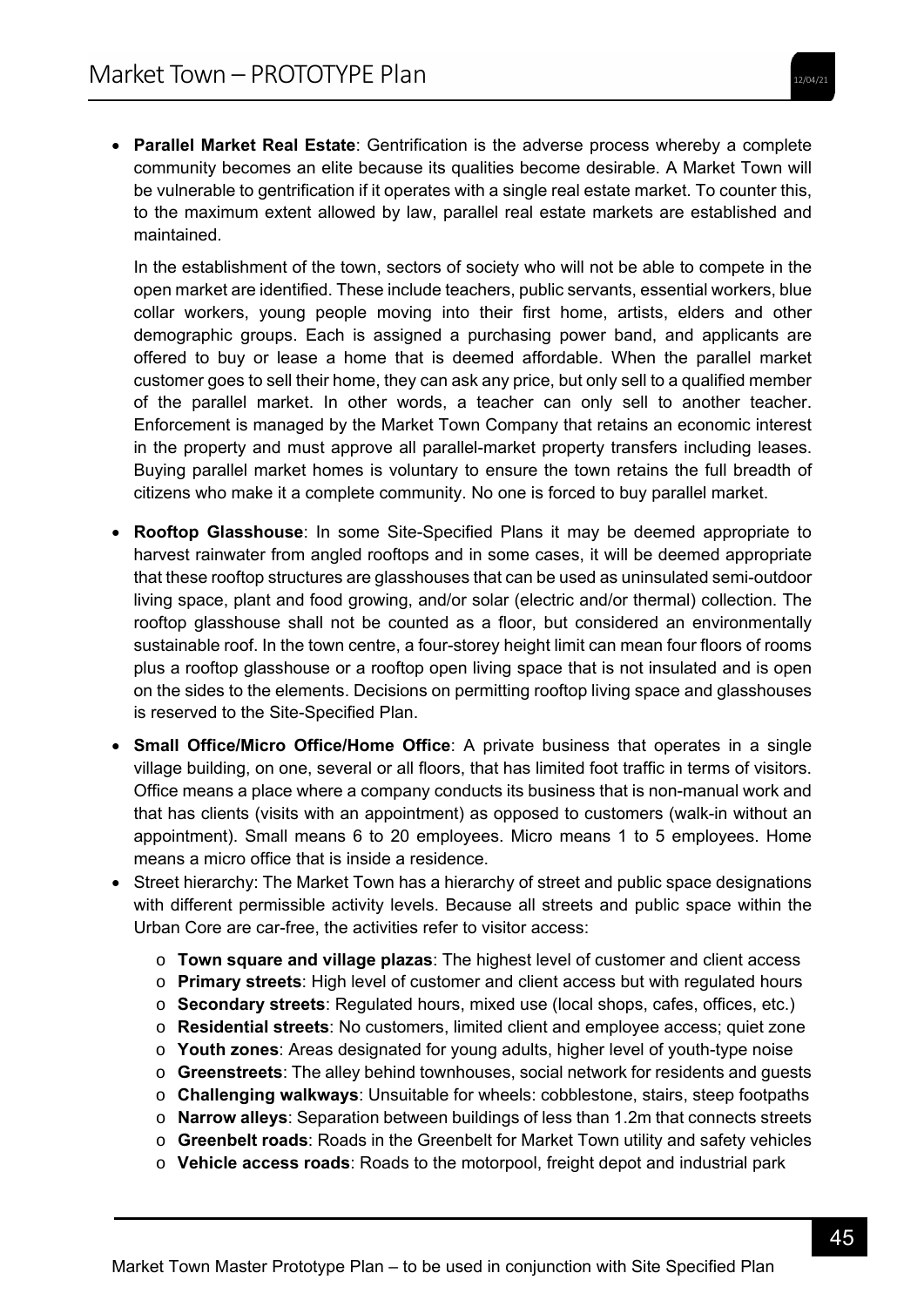- **Storey**: A part of a building comprising all the rooms that are on the same level. In the Market Town the counting a storey does not include a rooftop glasshouse (greenhouse) or rooftop outdoor living. Thus a three storey building can mean three floors of rooms, plus a rooftop glasshouse. See Rooftop Glasshouse definition.
- **Tourist versus Visitor**: While tourist and visitor are used synonymously they are not synonyms. Tourists come to a destination because of its reputation. They tend to concentrate at high season and on the most attractive places, and tend to wear out both the place and the host people. Tourists pay to be entertained, rarely understand the culture of their hosts, and tend to deplete the energy of the community.

Visitors come to a destination with an invitation, be it personal or a planned event. They come year-round and disperse throughout the community. They tend to connect with the local people and there tends to be a more even exchange of energy; sometimes lifelong friendships are formed. Visitors come for business, education, social and cultural activities. Research shows that visitors spend more money per day than tourists.

The tourist industry conflict with the visitor industry. Visitors prefer to experience the host community for what it is, where the presence of too many tourists distorts the host community, both through by behaviour of tourists and the character of the shops and services that cater to the tourist trade.

 **Whare Tapu**: In English, the words *church, synagogue or mosque* imply a particular religion (Christian, Jewish, Muslim), and *temple* while more broadly understood, still implies a structure reserved for religious activities. In contrast, use of the Maori *whare tapu* refers to a sacred place, but does not imply a particular belief system. The use of the Maori word herein does not imply adhering to Maori tikanga however.

Need for sacred space is timeless. When linked to a religion, it can be lost when support for the religion wanes. In England on average, two churches a week are closed and sold to private parties. The communities report feeling the loss, that the church was the heart of community life, but its ownership structure limits their options.

Humans are social, and regardless of their beliefs or lack thereof, many have a need for sacred space, a place where the community celebrates the rights of passage (birth, coming of age, marriage, death). Individually, from time to time people need places of sanctuary where the person may go and feel protected, a place to experience silence or contemplation. In addition to these secular needs, some villages may form around a particular religion and wish to have a sacred space that is consecrated according to the principles of their formal religion. Their whare tapu may serve in this role as well.

Accordingly, in the Market Towns the whare tapu is built and paid for by the town as part of its initial development. It is owned, maintained and repaired by the town. The village determines how it is used. Each village may decide that the basic funding for their whare tapu is sufficient, or they may elect to seek patrons to make it more distinguished.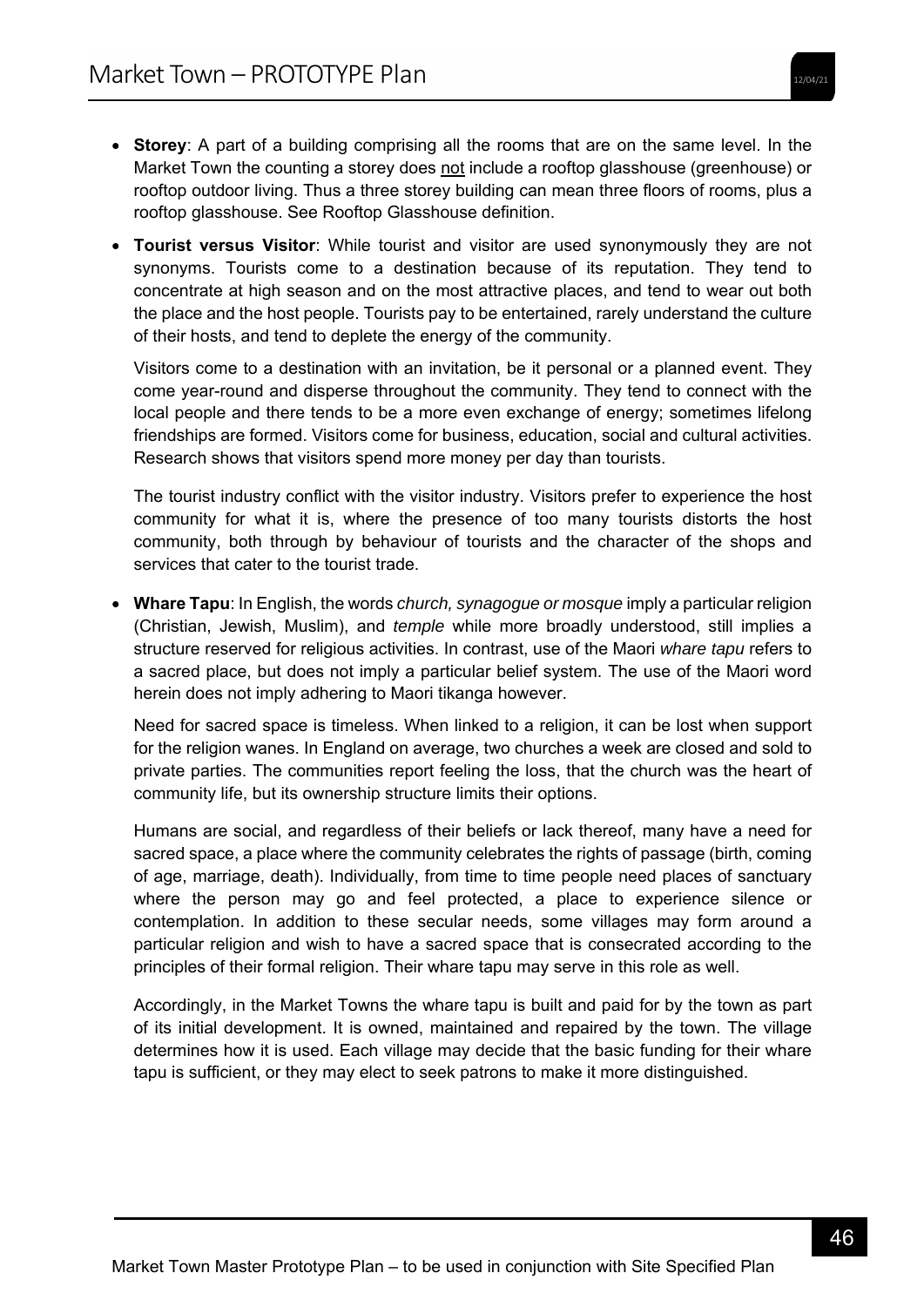| <b>SHOPS</b>            | <b>SERVICES</b>           | <b>LEARNING/HEALTH</b>   | <b>BUSINESS/SOCIAL</b>     |
|-------------------------|---------------------------|--------------------------|----------------------------|
| <b>Food/drink shops</b> | Appliances/Repair         | Learning                 | <b>Food/drink svc</b>      |
| <b>Bakeries</b>         | Barber                    | <b>Adult Education</b>   | <b>Bistro</b>              |
| <b>Bottle Shops</b>     | <b>Beauty Salons</b>      | Art Galleries            | <b>Breweries</b>           |
| <b>Butchers</b>         | Caterers                  | Art Schools              | Cafes                      |
| Cake Shop               | Community/Non-profit      | <b>Botanical Gardens</b> | Farmers Market             |
| Chocolatiers            | <b>Computer Services</b>  | Children-Daycare         | Ice Cream Store            |
| Coffee/Tea Supply       | Cosmetics/Beauty          | - Kindergarten           | Juice Bars                 |
| Confectionery           | Couriers                  | - Primary                | Pubs/Bars                  |
| Dairy Products          | Day Spas                  | - Secondary              | Restaurants                |
| Delis and Dairies       | DJs                       | College/Private          | Takeaways                  |
| Fruits/Vegetables       | <b>Domestic Services</b>  | Cooking School           | Travellers' Inn Hall       |
| Gourmet                 | Dry Cleaning/Laundry      | Dance School             | Vineyards/Wineries         |
| <b>Grocery Stores</b>   | Electricians              | Drama School             | <b>Local Businesses</b>    |
| Seafood                 | Event Organisation        | Language Schools         | Banks/Financial            |
| <b>Specialty Food</b>   | Furniture Make/Fix        | Libraries                | Cemetery                   |
| <b>Retail</b>           | Gardeners                 | Museums                  | Credit Union               |
| Antiques Retailers      | Glazier                   | Music School             | Farming                    |
| Arts/Crafts Retailers   | Graphic Design            | Music Venues             | Film Production            |
| Astrology, New Age      | Handyman/woman            | Special School           | <b>Infrastructure Svcs</b> |
| Bike/Ebike Shop         | <b>Holiday Services</b>   | Tutoring                 | Local Govt. Maint.         |
| <b>Bookstores</b>       | Import/Export Agents      | Universities             | Motorpool-Carwash          |
| Chemists                | <b>Interest Groups</b>    | <b>Health</b>            | - Mechanic                 |
| Clothing Retailers      | <b>Interior Design</b>    | Acupuncture              | - Operations               |
| <b>Computer Store</b>   | <b>Internet Publisher</b> | Aged Care                | - Rentals                  |
| Costumes/Formal         | <b>Internet Services</b>  | Alternative Medicine     | Storage                    |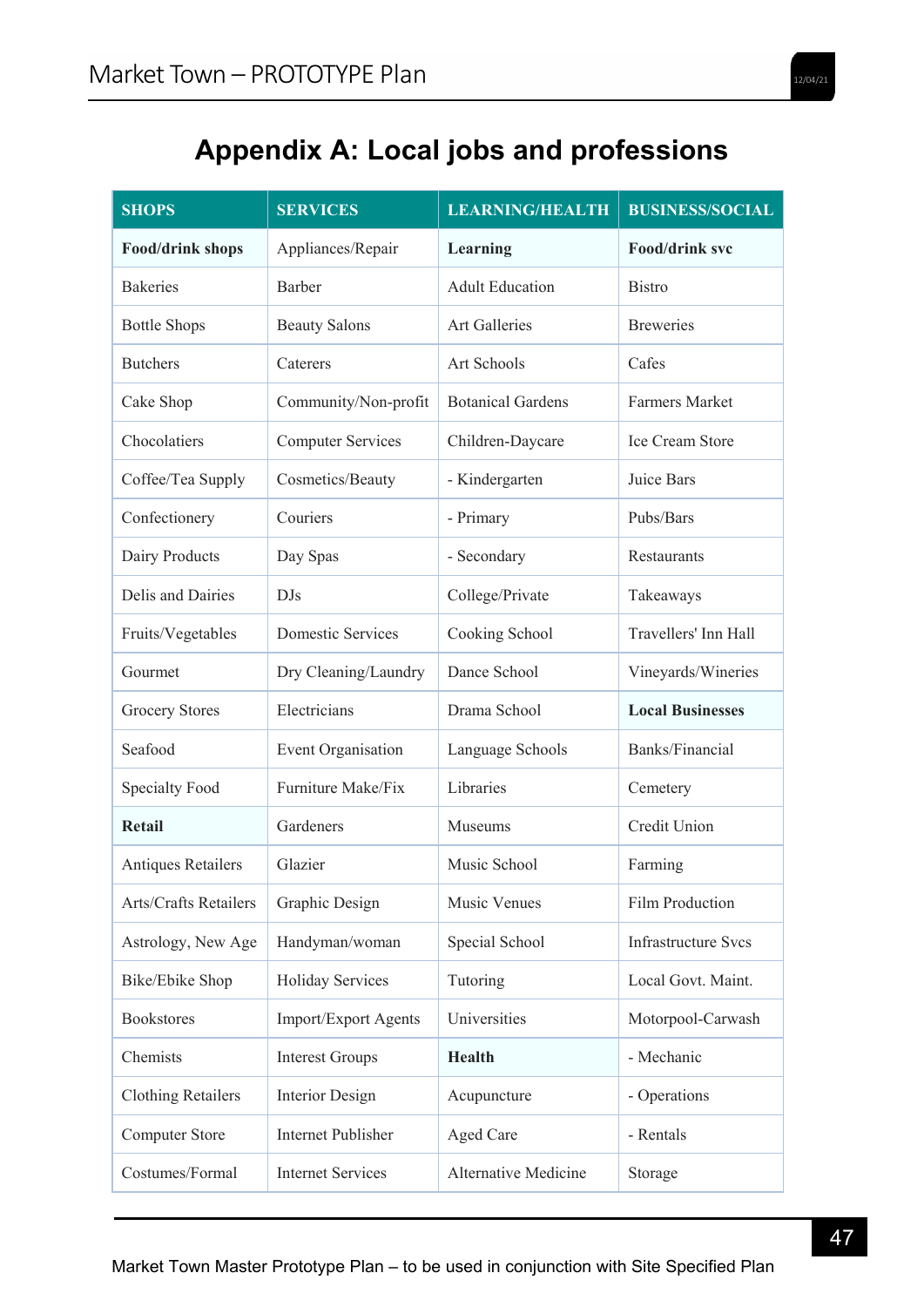| Electronic/Computer        | Interpreting/Translate     | Cardiologists               | <b>Accommodation</b>     |
|----------------------------|----------------------------|-----------------------------|--------------------------|
| <b>Eyewear Retailers</b>   | <b>IT/Telecom Services</b> | Chiropodist                 | Airbnb Mgt.              |
| <b>Fabric Stores</b>       | Landscaping                | Chiropractors               | <b>Bed/Breakfast</b>     |
| Fashion                    | Local Control              | Counselling                 | Home Minding             |
| Florists                   | Makeup Artists             | Crisis Care                 | Hostels                  |
| Framing                    | Marketing                  | Dentists                    | Hotels                   |
| <b>Furniture Stores</b>    | Media/Communication        | Doctors                     | Property Mgt.            |
| <b>General Retailers</b>   | Mortgage Brokers           | <b>Emergency Services</b>   | Rental Mgt.              |
| <b>General Store</b>       | Motorpool Rentals          | Massage                     | Tenting/glamping         |
| <b>Hardware Stores</b>     | Nail Salon                 | <b>Medical Centres</b>      | Traveller Inn-Room       |
| <b>Health Stores</b>       | Nursery Gardening          | <b>Mobility Aids</b>        | <b>Sports/Entertain</b>  |
| <b>Hobby Shops</b>         | Packing                    | OB/GYN                      | Badminton/Squash         |
| Home Pools/Spas            | Painters                   | Opticians                   | Bike/ebike rent/svc      |
| Jewellery/Watch            | Party/Event Planning       | Oral Surgeons               | Boating                  |
| <b>Leather Goods</b>       | Pest Control               | Paediatricians              | Bowling                  |
| Lingerie Retailers         | Pet Boarding               | Pathologist                 | Cinema                   |
| Locksmiths                 | Pet Care                   | Physiotherapy               | Comedy Clubs             |
| Luggage Retailers          | Photographers              | Podiatrists                 | Golf                     |
| <b>Maternity Retailers</b> | Plumbing                   | <b>Pregnancy Services</b>   | Gymnastics               |
| <b>Musical Instruments</b> | Post Office                | Psychiatrists               | Gyms/Fitness             |
| Office Equipment           | Printers                   | <b>Professions</b>          | Horses/Equestrian        |
| Outdoor Gear               | Professional Services      | Accountant/Bookkeep         | Martial Arts             |
| Party Supplies             | Publishers                 | Advertising                 | Nightclub                |
| <b>Security Supplies</b>   | Radio/TV Stations          | Architect/Designers         | Parachuting              |
| Shades/Blinds              | Recorded Media             | <b>Business Broker</b>      | <b>Personal Trainers</b> |
| Shoe Stores                | Recording Studios          | <b>Business Consultant</b>  | Pilates                  |
| Ski/Snowboard              | Removalists                | <b>Business Opportunity</b> | Playgrounds              |